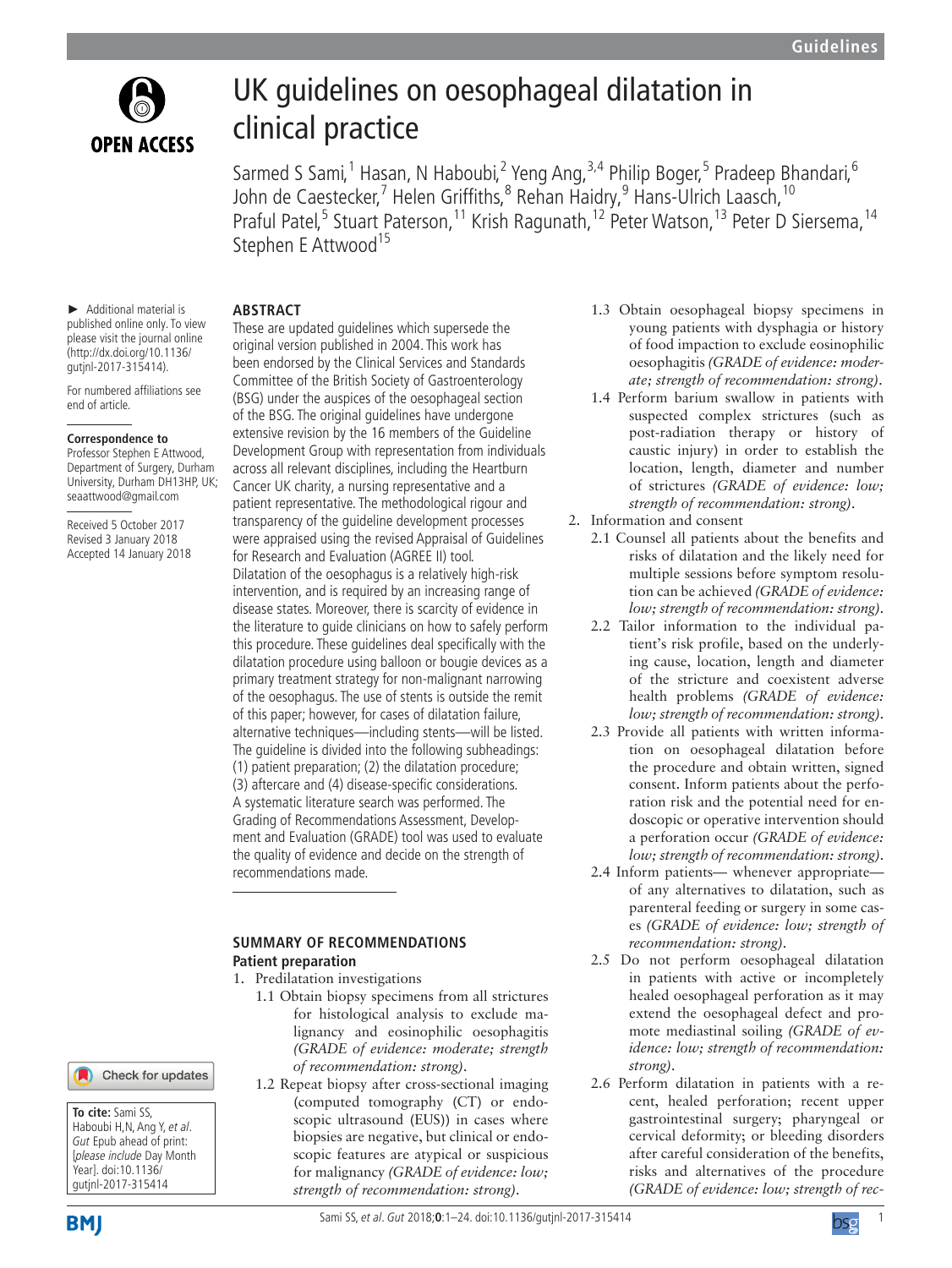## *ommendation: strong)*.

# 3. Fasting

- 3.1 Advise patients to fast for at least 6hours before the procedure in order to ensure emptying of the oesophagus and stomach. Patients with achalasia are likely to have oesophageal stasis and are therefore required to fast for a longer time based on the clinician's judgement *(GRADE of evidence: low; strength of recommendation: strong)*.
- 4. Patient premedication
	- 4.1 Inform patients that dilatation is likely to be uncomfortable, in particular, when push dilators are used rather than dilatation balloons *(GRADE of evidence: low; strength of recommendation: strong)*.
	- 4.2 Offer patients intravenous sedation with a benzodiazepine and an opioid analgesic as a minimum. Propofol sedation (delivered by a suitably qualified person), or a general anaesthetic are valid alternatives based on the clinician's and patient's preference, procedure complexity as well as local availability and expertise *(GRADE of evidence: low; strength of recommendation: strong).*

# **The dilatation procedure**

- 1. Personnel, training and equipment
	- 1.1 Oesophageal dilatation should be undertaken only by (or under direct supervision of) an experienced operator who performs sufficient numbers to maintain their skills. The operator should be supported by at least two assistants (one of whom must be a trained nurse) in the endoscopy/radiology room *(GRADE of evidence: moderate; strength of recommendation: strong).*
	- 1.2 Ensure that trainees performing dilatation have adequate knowledge and understanding of the indications for, contraindications to, and complications of, this therapeutic procedure. An understanding of the steps for recognition and management of complications is required. Trainees should be familiar with different dilatation techniques as well as alternative and complementary treatment options *(GRADE of evidence: moderate; strength of recommendation: strong).*
	- 1.3 Perform the procedure in a dedicated, fully equipped endoscopy room with access to X-ray screening and surgical support, or a similarly equipped radiological suite *(GRADE of evidence: moderate; strength of recommendation: strong).*
	- 1.4 Units must have an agreed protocol to follow in case of a perforation with clear identification of a qualified surgeon (on or off site) to manage this complication in cases where luminal treatment, such as a covered stent, is not feasible or appropriate *(GRADE of evidence: low; strength of recommendation: strong).*
- 2. Oesophageal dilators
	- 2.1 Use either balloon or wire guided bougie dilators to perform oesophageal dilatation *(GRADE of evidence: high; strength of recommendation: strong).*
- 3. The dilatation technique
	- 3.1 Consider limiting the initial dilatation to 10–12mm in diameter (corresponding to 30–36F) in cases of very narrow strictures not passable by the adult gastroscope. The target for filiform strictures should be even lower (≤9 mm) *(GRADE of evidence: very low; strength of recommendation: weak).*
- 3.2 Consider using no more than three successively larger diameter increments in a single session for both bougie and balloon dilators. The precise restriction of 3×1mm diameter increments is not evidence based *(GRADE of evidence: low; strength of recommendation: low).*
- 3.3 Use wire-guided (bougie or balloon) or endoscopically controlled (balloon) techniques for all patients to enhance safety *(GRADE of evidence: moderate; strength of recommendation: strong).*
- 3.4 Do not use weighted (Maloney) bougies with blind insertion, because safer dilators are available *(GRADE of evidence: high; strength of recommendation: strong).*
- 3.5 Perform dilatation without fluoroscopy for simple strictures as efficacy and safety have been shown in several studies *(GRADE of evidence: moderate; strength of recommendation: strong).*
- 3.6 Use fluoroscopic guidance to enhance safety during dilatation of strictures that are either high risk (such as post-radiation and caustic); cannot be passed endoscopically and are long; angulated; or multiple *(GRADE of evidence: moderate; strength of recommendation: strong).*
- 3.7 Perform repeat endoscopy or injection of contrast after dilatation in cases where perforation is suspected, to consider immediate treatment with a fully covered self-expanding metal stent (SEMS) *(GRADE of evidence: low; strength of recommendation: strong).*
- 3.8 Use carbon dioxide insufflation instead of air during endoscopy whenever possible, in complex strictures to minimise luminal distension and postprocedural pain *(GRADE of evidence: high; strength of recommendation: strong).*
- 3.9. Consider upper oesophageal sphincter dilatation in the treatment of dysphagia with disordered upper oesophageal sphincter opening, post-cricoid web, cricopharyngeal bar with or without the presence of a Zenker's diverticulum, or to permit passage of radiofrequency ablation (RFA) catheters *(GRADE of evidence: moderate; strength of recommendation: strong).*
- 4. Aftercare and follow-up
	- 4.1 Monitor patients for at least 2hours in the recovery room and provide clear written instructions with advice on fluids, diet and medications after the procedure *(GRADE of evidence: moderate; strength of recommendation: strong).*
	- 4.2 Do not perform imaging and contrast studies routinely after the procedure, unless patients—during recovery—develop persistent chest pain, fever, breathlessness or tachycardia *(GRADE of evidence: very low; strength of recommendation: weak).*
	- 4.3 Ensure that patients are well and tolerating water on leaving the hospital *(GRADE of evidence: low; strength of recommendation: strong).*
	- 4.4 Suspect perforation when patients develop pain, breathlessness, fever or tachycardia. Transient chest pain is not uncommon following dilatation but persistent pain should prompt a CT scan with oral contrast to look for perforation *(GRADE of evidence: low; strength of recommendation: strong)*.
	- 4.5 Perform endoscopic re-inspection if the patient becomes symptomatic while in the procedure room, in order to assess for the presence of perforation and to undertake treatment which may include immediate endoscopic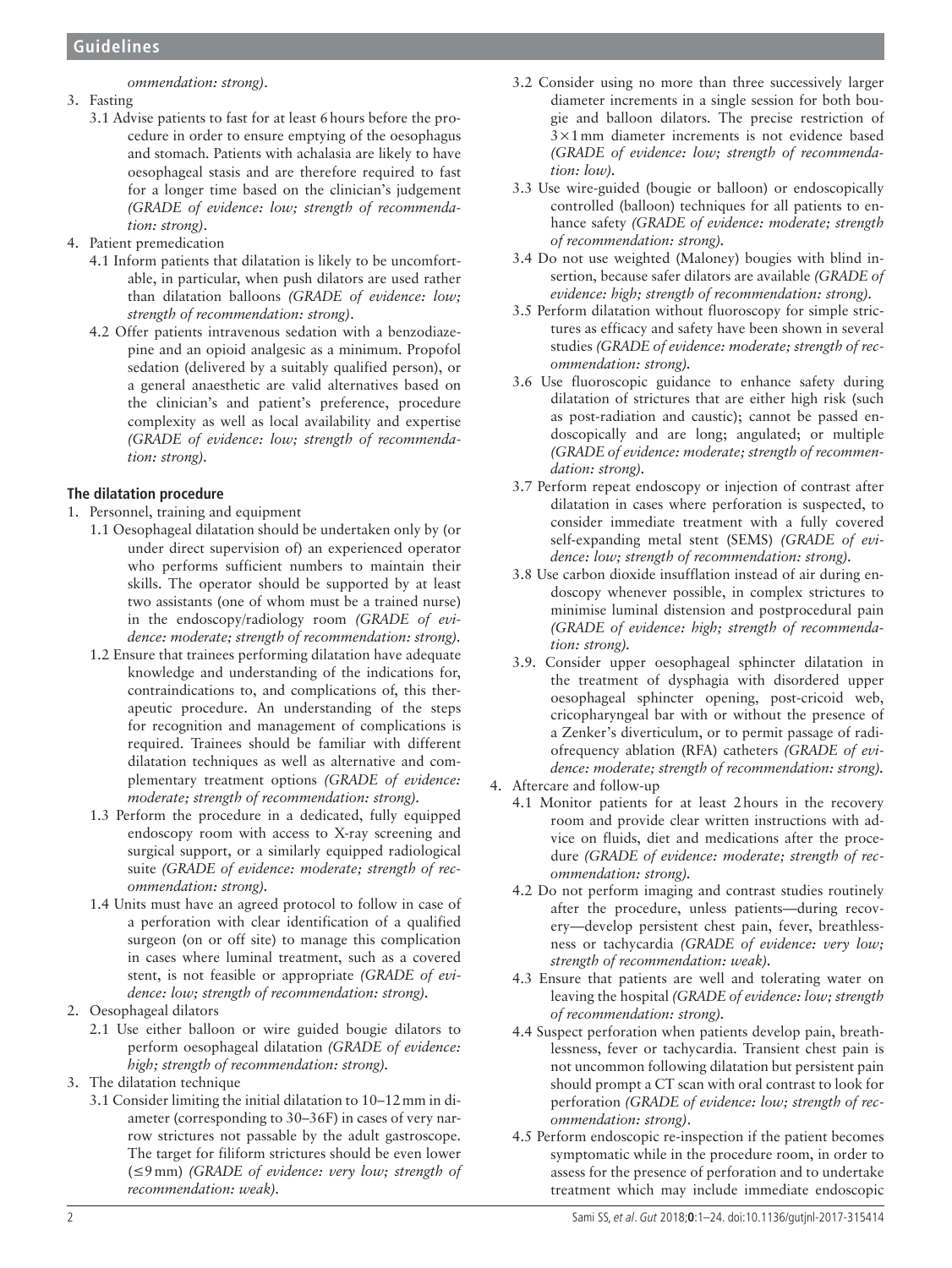stent placement *(GRADE of evidence: low; strength of recommendation: strong)*.

- 4.6 Provide patients with contact information for the on-call team should they experience chest pain, breathlessness or become unwell *(GRADE of evidence: low; strength of recommendation: strong).*
- 4.7 Perform weekly or two-weekly dilatation sessions until easy passage of a  $\geq 15$  mm dilator is achieved along with symptomatic improvement *(GRADE of evidence: moderate; strength of recommendation: strong).*

# **Disease-specific considerations**

- 1. Achalasia dilatation
	- 1.1 Perform dilatation with pneumatic balloons 30–40mm in diameter starting at 30mm in the first session to reduce the risk of complications *(GRADE of evidence: high; strength of recommendation: strong).*
	- 1.2 Perform a second dilatation session 2–28 days later with a larger size balloon of 35mm *(GRADE of evidence: high; strength of recommendation: strong).*
	- 1.3 Consider repeat dilatation (after the initial series) during follow-up to maintain symptom response *(GRADE of evidence: high; strength of recommendation: strong).*
	- 1.4 Perform dilatation under endoscopic or fluoroscopic control based on clinician's preference and local expertise *(GRADE of evidence: moderate; strength of recommendation: strong).*
	- 1.5 Consider proton pump inhibitor (PPI) therapy after dilatation as the technique has 10–40% rate of symptomatic gastro-oesophageal reflux disease (GORD) or ulcerative oesophagitis after treatment *(GRADE of evidence: high; strength of recommendation: strong).*
	- 1.6 Consider performing a water-soluble contrast swallow after dilatation to screen for perforation, but it is not essential *(GRADE of evidence: moderate; strength of recommendation: weak).*
- 2. Peptic strictures
	- 2.1 Offer PPI therapy to patients with GORD and dysphagia, as this treatment has been shown to reduce the need for oesophageal dilatation *(GRADE of evidence: high; strength of recommendation: strong).*
	- 2.2 Offer PPI therapy after endoscopic dilatation for peptic strictures in order to reduce recurrence rate *(GRADE of evidence: high; strength of recommendation: strong).*
	- 2.3 Offer PPI therapy rather than H2 receptor antagonists, which are ineffective in reducing the need for repeat dilatation (stricture recurrence), less effective in healing of oesophagitis and in providing symptom relief from GORD and dysphagia *(GRADE of evidence: high; strength of recommendation: strong).*
- 3. Schatzki's ring
	- 3.1 Do not offer dilatation for asymptomatic Schatzki's rings incidentally discovered on diagnostic endoscopy or contrast studies (performed for unrelated indication) *(GRADE of evidence: low; strength of recommendation: strong).*
	- 3.2 Consider exclusion of eosinophilic oesophagitis by distal, mid and proximal oesophageal biopsies in symptomatic Schatzki's ring *(GRADE of evidence: moderate; strength of recommendation: strong).*
	- 3.3 Offer a single dilatation session using graded dilatation to a relatively large diameter (16–20mm) to treat dysphagia related to Schatzki's ring *(GRADE of evidence:*

*moderate; strength of recommendation: strong).*

- 3.4 Offer PPI therapy after dilatation, as this reduces the risk of relapse of Schatzki's ring *(GRADE of evidence: moderate; strength of recommendation: strong).*
- 3.5 Consider electrosurgical incision as an effective alternative treatment to oesophageal dilatation for relieving dysphagia related to Schatzki's ring *(GRADE of evidence: high; strength of recommendation: strong).*
- 4. Post-endoscopic therapy strictures
	- 4.1 Inform patients of up to  $\sim$  50% chance of developing symptomatic stricture requiring endoscopic dilatation after endoscopic resection (ER) either following endoscopic mucosal resection (EMR) or endoscopic submucosal dissection (ESD) in any of the following situations: resection size >75% of the oesophageal circumference; and a longitudinal resection length of >40mm *(GRADE of evidence: high; strength of recommendation: strong).*
	- 4.2 Offer dilatation for the management of symptomatic post-mucosal resection strictures *(GRADE of evidence: moderate; strength of recommendation: strong).*
	- 4.3 Inform patients that perforation rates of dilatation for post-ER strictures in the oesophagus can be up to 1.1% *(GRADE of evidence: moderate; strength of recommendation: strong).*
	- 4.4 Offer fully covered SEMS in carefully selected patients for the dilatation of refractory strictures after ER *(GRADE of evidence: low; strength of recommendation: weak).*
	- 4.5 Consider steroid injection at the resection site or oral prednisolone therapy in patients at high risk after large EMR or ESD to reduce stricture formation *(GRADE of evidence: moderate; strength of recommendation: weak).*
	- 4.6 Offer fully covered SEMS in carefully selected patients for the prevention of refractory strictures after ESD of large lesions, placing the stent at the same time as the first stricture dilatation *(GRADE of evidence: moderate; strength of recommendation: weak).*
	- 4.7 Inform patients that stricture formation requiring dilatation is significantly higher in the following situations: after photodynamic therapy (PDT) (36%) compared with other forms of ablation; where ER has preceded ablation (12% vs 6%); with use of higher doses of energy with RFA for Barrett's oesophagus (BO); and after RFA for early squamous cell neoplasia (14–23%) *(GRADE of evidence: moderate; strength of recommendation: strong).*
	- 4.8 Offer dilatation in patients with clinically significant stricture formation after RFA, with or without previous ER *(GRADE of evidence: moderate; strength of recommendation: strong).*
	- 4.9 Offer PPI therapy after ER or ablation to reduce stricture occurrence *(GRADE of evidence: low; strength of recommendation: strong).*
- 5. Eosinophilic oesophagitis
	- 5.1 Offer dilatation along with other forms of disease modification using diet, topical steroids or other drugs *(GRADE of evidence: moderate; strength of recommendation: strong).*
	- 5.2 Start other treatments for eosinophilic oesophagitis (EoE) before dilatation if possible, and those may be continued afterwards to prevent or delay recurrence of symptoms *(GRADE of evidence: moderate; strength*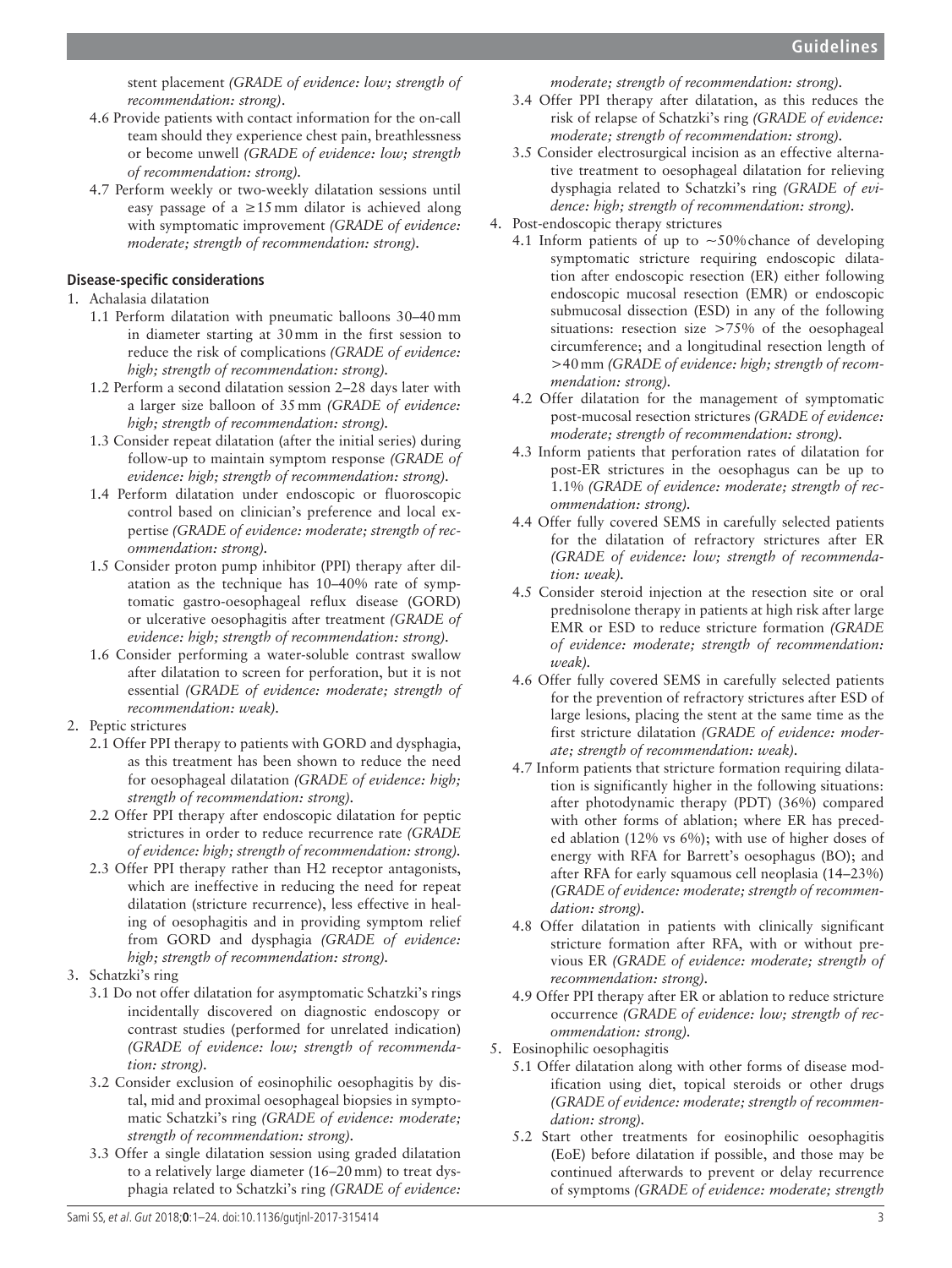*of recommendation: strong).*

- 5.3 Offer preliminary topical steroids followed by dilatation as this is more cost-effective than using dilatation alone as first-line treatment *(GRADE of evidence: moderate; strength of recommendation: strong).*
- 5.4 Offer dilatation as first-line treatment in patients with acute symptoms such as food bolus obstruction and daily dysphagia *(GRADE of evidence: moderate; strength of recommendation: strong).*
- 5.5 Offer dilatation to patients with established tight stricture, narrow calibre oesophagus and those who do not respond to diet or drugs *(GRADE of evidence: high; strength of recommendation: strong).*
- 5.6 Reassure patients that dilatation of EoE is no more dangerous than dilatation for other oesophageal diseases, and the perforation rates are similar *(GRADE of evidence: high; strength of recommendation: strong).*
- 5.7 Inform patients with EoE that chest pain after dilatation is common *(GRADE of evidence: high; strength of recommendation: strong).*
- 5.8 Inform patients that symptom response after dilatation usually lasts up to 1year *(GRADE of evidence: moderate; strength of recommendation: strong).*
- 5.9 Repeat dilatation if needed *(GRADE of evidence: high; strength of recommendation: strong).*
- 5.10 Consider the use of special techniques such as Endo-FLIP and Balloon pull through to judge the optimal calibre and position of dilatation *(GRADE of evidence: low; strength of recommendation: weak)*.
- 6. Postoperative strictures
	- 6.1 Consider performing upper GI endoscopy, manometry, pH studies and barium swallow first in patients with post-fundoplication dysphagia, to understand the mechanism of dysphagia before dilatation or repeat surgery *(GRADE of evidence: low; strength of recommendation: weak).*
	- 6.2 Consider treatment of concurrent delayed gastric emptying in order to reduce the need for redilatations *(GRADE of evidence: low; strength of recommendation: weak).*
	- 6.3 Consider the use of balloon dilatation to 30–40mm (as with achalasia) in patients with post-Nissen dysphagia *(GRADE of evidence: low; strength of recommendation: weak).*
	- 6.4 Use steroid injections (0.5mL aliquots of triamcinolone 40mg/mL to the four quadrants) to reduce the frequency of repeat dilatations in anastomotic strictures refractory to initial dilatation approaches. This can be performed with a 4mm-long, 23-gauge needle immediately before bougie dilatation while leaving the needle in for at least 1min to minimise leakage of the drug and ensure delivery of the full dose to the target area *(GRADE of evidence: moderate; strength of recommendation: weak).*
	- 6.5 Consider using needle knife incision for anastomotic strictures as an alternative to dilatation *(GRADE of evidence: moderate; strength of recommendation: weak).*

# 7. Post-radiation strictures

7.1 Consider a combined anterograde and retrograde dilatation (CARD) or rendezvous approach under general anaesthetic as an alternative to surgery in treatment of the completely obstructed oesophagus, where local expertise is available *(GRADE of evidence: moderate; strength of recommendation: weak).*

- 7.2 Use fluoroscopic guidance to assist with the rendezvous procedure *(GRADE of evidence: moderate; strength of recommendation: strong).*
- 7.3 Use a guidewire to navigate through the obstruction when using the CARD approach to re-establish luminal patency *(GRADE of evidence: low; strength of recommendation: strong).*
- 7.4 After gaining luminal patency using the CARD procedure, perform subsequent dilatation using either balloon or bougie *(GRADE of evidence: moderate; strength of recommendation: strong).*
- 8. Caustic strictures
	- 8.1 Perform upper gastrointestinal tract endoscopy within the first 12–48hours after caustic ingestion *(GRADE of evidence: moderate; strength of recommendation: strong)*.
	- 8.2 Ensure timely management of oesophageal strictures with dilatation as this plays a key role in affecting patient outcomes *(GRADE of evidence: moderate; strength of recommendation: strong).*
	- 8.3 Consider avoiding dilatation within 3 weeks of initial caustic ingestion *(GRADE of evidence: low; strength of recommendation: weak).*
	- 8.4 Consider a time interval between dilatations of <2 weeks *(GRADE of evidence: very low; strength of recommendation: weak).*
- 9. Refractory strictures
	- 9.1 Inform patients about the lack of good quality evidence for best approach to treatment of refractory strictures *(GRADE of evidence: low; strength of recommendation: strong).*
	- 9.2 Consider discussion with, and/or referral to, centres with expertise in treatment and follow-up of patients with refractory strictures *(GRADE of evidence: low; strength of recommendation: weak).*
	- 9.3 Ensure optimal management of ongoing inflammation with high-dose PPI therapy before defining a stricture as refractory *(GRADE of evidence: high; strength of recommendation: strong).*
	- 9.4 Consider alternative neuromuscular causes in patients with ongoing dysphagia despite a seemingly adequate oesophageal diameter *(GRADE of evidence: low; strength of recommendation: strong).*
	- 9.5 Use fluoroscopic guidance during dilatation of refractory oesophageal strictures *(GRADE of evidence: very low; strength of recommendation: weak)*.
	- 9.6 Use either bougie or balloon dilators with the decision individualised on a case by case basis dependent on the nature (length, location, cause) of the stricture *(GRADE of evidence: low; strength of recommendation: weak).*
	- 9.7 Use intralesional steroid therapy combined with dilatation in refractory strictures with evidence of inflammation (macro- or microscopically) on the assumption that anti-reflux therapy has been maximised previously with no benefit *(GRADE of evidence: high; strength of recommendation: strong).*
	- 9.8 Consider incisional therapy in patients with refractory Schatzki's rings and anastomotic strictures at centres experienced in the use of such techniques *(GRADE of evidence: very low; strength of recommendation: weak)*.
	- 9.9 Offer temporary placement of fully covered self-expanding removable stents in patients where previous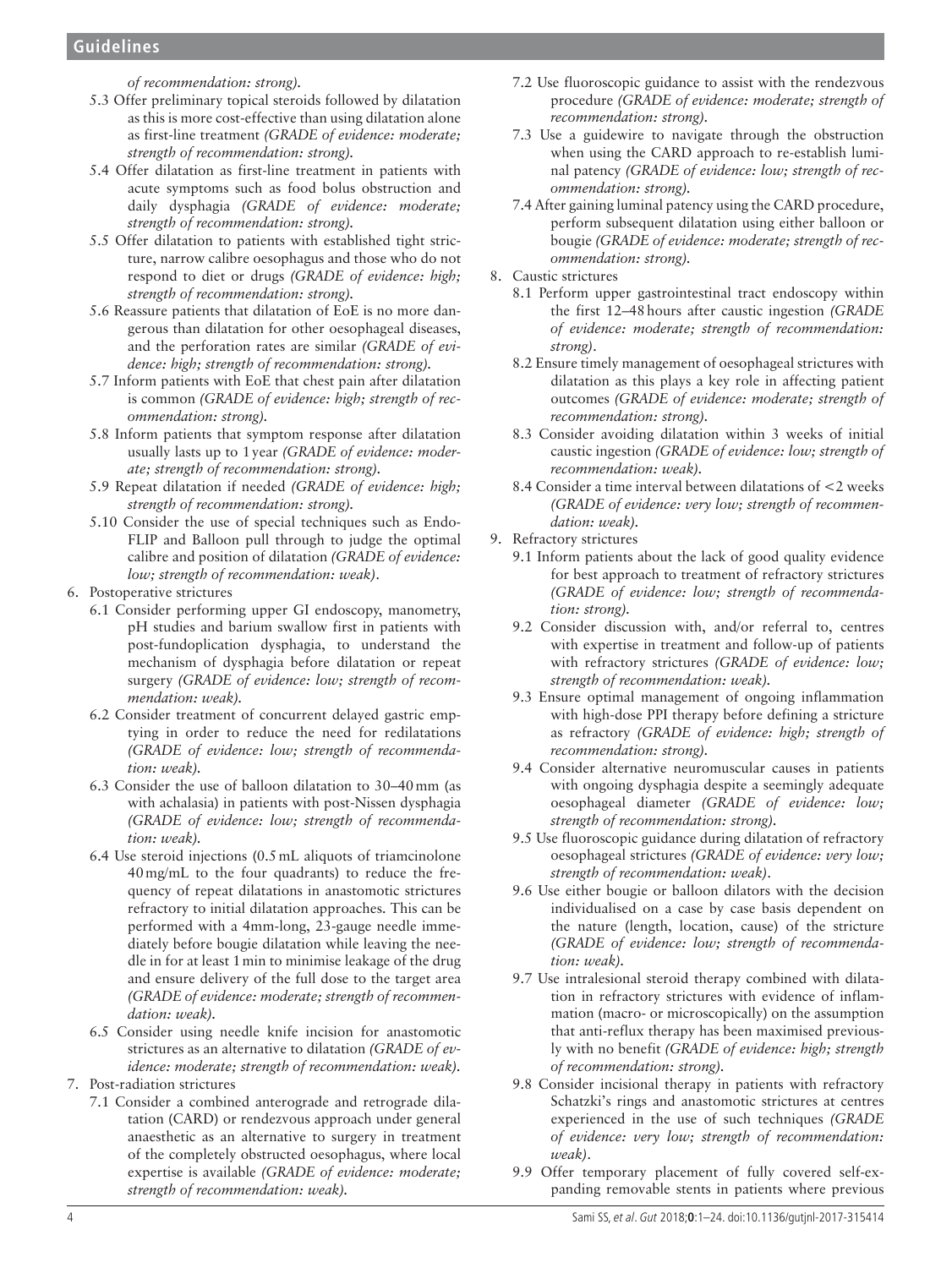methods have been unsuccessful in maintaining adequate oesophageal patency *(GRADE of evidence: low; strength of recommendation: weak).*

- 9.10 The optimum duration of stent placement is usually between 4 and 8 weeks, but may vary depending on stricture aetiology and length, and type of stent *(GRADE of evidence: very low; strength of recommendation: weak).*
- 9.11 Consider biodegradable stent placement to reduce the frequency of dilatation in selected cases *(GRADE of evidence: low; strength of recommendation: weak).*
- 9.12 Consider teaching selected, self-motivated patients, with short proximal strictures to self-bougienage *(GRADE of evidence: very low; strength of recommendation: weak).*
- 9.13 Offer surgery to patients who do not respond or are intolerant to other measures *(GRADE of evidence: low; strength of recommendation: weak)*.

# **Introduction**

Oesophageal dilatation is indicated in the treatment of symptomatic narrowing of the oesophagus, which may develop from of a wide range of anatomical and functional oesophageal disorders. The formation of benign strictures of the oesophagus is the end result of oesophageal inflammation and ulceration, which leads to deposition of collagen fibres that contract over time and cause narrowing of the oesophageal lumen.<sup>[1](#page-18-0)</sup> Reflux-induced strictures used to be a frequent indication for dilatation, but the increasing use of proton pump inhibitors (PPIs) has led to a relative decrease in their incidence.<sup>2</sup> Other important causes of strictures include postoperative, post-endoscopic therapy (such as endoscopic resection (ER) and ablation), eosinophilic oesophagitis, post-radiation and corrosive strictures, as well as rings and webs.[2–4](#page-18-1) The characteristic symptom is dysphagia to solids more than liquids, in contrast to those with oesophageal motility disorders, in whom dysphagia to both solids and liquids occurs.<sup>1</sup> In the latter group, dilatation does not consistently improve symptoms, with the exception of achalasia for which oesophageal dilatation is an effective treatment.<sup>5</sup> The primary aim of oesophageal dilatation is to alleviate symptoms, permit maintenance of oral nutrition and reduce the risk of pulmonary aspiration.

## **Guideline development**

This guideline is endorsed by the Clinical Services and Standards Committee of the British Society of Gastroenterology (BSG) under the auspices of the oesophageal section of the BSG. It has been extensively updated and modified since the original version published in 2004. The methodology and reporting of the guideline were developed according to recommendations by BSG and the National Institute for Health and Care Excellence (NICE) with strict adherence to the Appraisal of Guidelines for Research and Evaluation (AGREE II) instrument as detailed below.

## **Assessing the quality of guidelines: AGREE II instrument**

The purpose of the AGREE II instrument is to provide a framework to assess the quality of the guideline, provide a methodological strategy for its development and inform the reporting process of the guideline. It includes the following six domains which were used by our guideline development group (GDG): scope and purpose, stakeholder involvement, rigour of development, clarity and presentation, applicability and editorial independence.

## Scope and purpose

This guideline will focus on the oesophageal dilatation procedure as a primary treatment for benign narrowing of the oesophagus using push or balloon dilators in adult patients ( $\geq$ 18 years). Palliative treatment of malignant strictures and the use of stents as a primary treatment option are outside the scope of this guide-line, but their role in dilatation failure will be discussed.<sup>[6](#page-18-3)</sup> Our objective is to provide a practical, evidence-based, guide for clinicians (gastroenterologists, upper GI surgeons, radiologists and non-medical endoscopists) on how to undertake oesophageal dilatation, as well as pre- and postprocedure considerations in order to maximise safety and efficacy in patients with dysphagia. This document is intended for use once a decision to perform oesophageal dilatation has been made. This decision ultimately resides with the caring clinician after discussion with the patient.

As the practice of pure radiological dilatation is appropriate in some circumstances but not always advantageous for reasons of convenience, the term endoscopist and endoscopic dilatation can sometimes be interchanged with radiologist and radiological dilatation throughout this document. The decision should rest with a team approach by endoscopists and radiologists in each centre.

In addition to description of the dilatation procedure, specific aspects of management for different types of strictures will also be covered. This will include peptic strictures, post-endoscopic therapy (such as endoscopic resection and ablation), eosinophilic oesophagitis, anastomotic, post-radiation and corrosive strictures as well as rings and webs. The dilatation procedure for oesophageal achalasia will also be described.

## Stakeholder involvement

The GDG included individuals who are representative of all the relevant professional groups, including gastroenterologists (including one international expert), an upper GI surgeon, a radiologist and a nurse endoscopist. We also included a patient representative (who had had several dilatations for strictures and a perforation) and the chair of a relevant patient charity (Heartburn Cancer UK). All views were actively sought and incorporated in the guideline at every stage of its development through regular meetings and teleconference discussions.

## Rigour of development

A systematic literature search strategy was developed with the aid of an expert librarian. We searched MEDLINE, Embase and the Cochrane Central Register of Controlled Trials (CENTRAL), from the database inception through to 31 October 2015 and updated 1 January 2017. Other sources searched included reference lists of identified primary journal articles. All the guideline questions were designed in PICO (Problem/population, Intervention, Comparator, Outcome) format and incorporated into an extensive search strategy (online [supplementary appendix](https://dx.doi.org/10.1136/gutjnl-2017-315414) [1\)](https://dx.doi.org/10.1136/gutjnl-2017-315414) using all possible combination of search terms (both as free text and—where applicable—as Medical Subject Headings). No language limits were applied. The search results were divided among GDG members, who independently screened titles and abstracts relevant to their writing sections (two members for each section). Studies were included if they reported data on any aspect of the dilatation procedure that is relevant to the guideline scope and purpose.

The quality of included evidence was assessed using the Grading of Recommendations Assessment, Development and Evaluation (GRADE) system, which specifically separates the strength of evidence from the strength of a recommendation. While the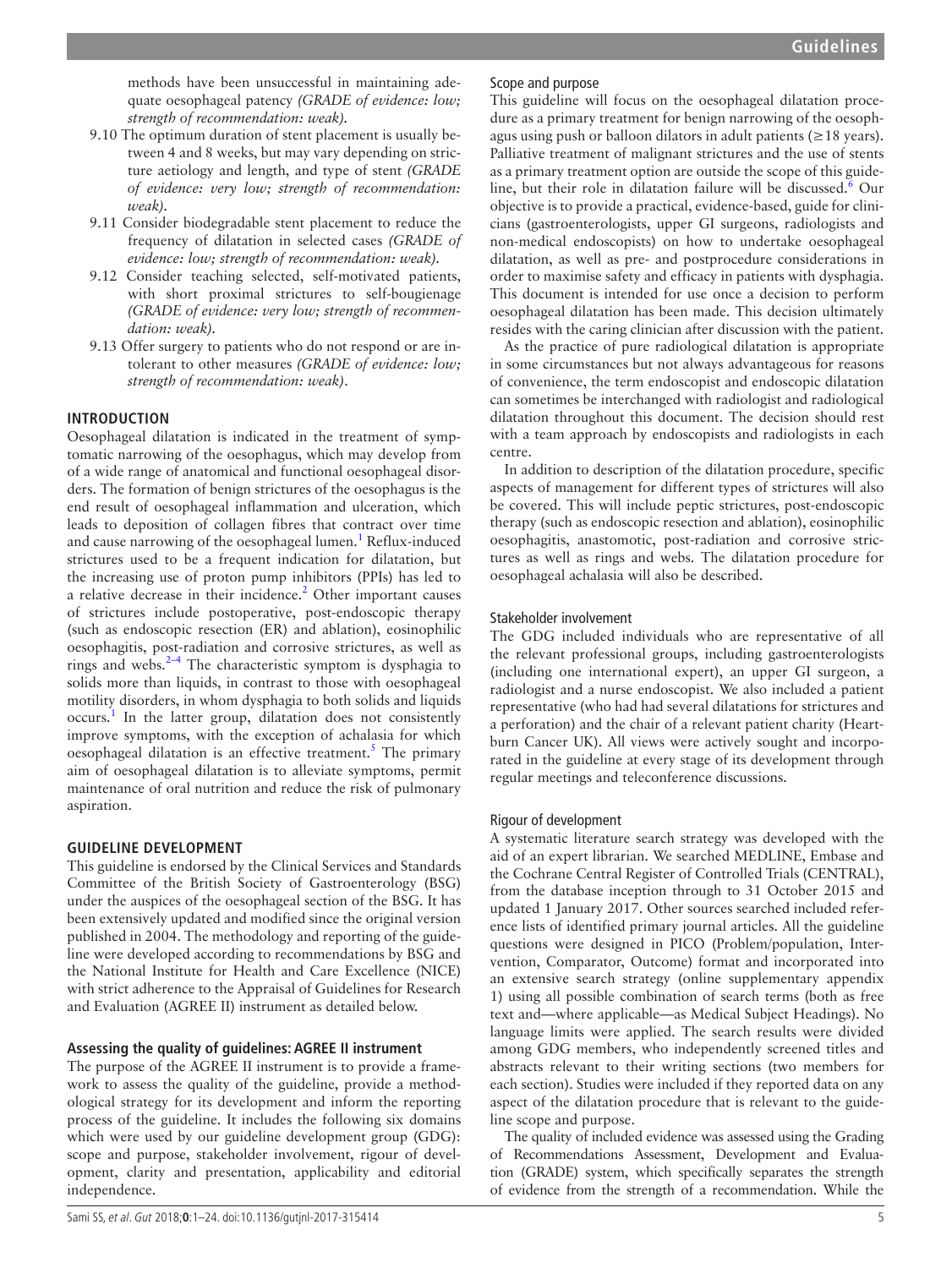<span id="page-5-0"></span>

| An overview of the GRADE system <sup>278</sup><br>Table 1                                                                                                    |                                                                                                                                                                                          |
|--------------------------------------------------------------------------------------------------------------------------------------------------------------|------------------------------------------------------------------------------------------------------------------------------------------------------------------------------------------|
| <b>GRADE-strength of evidence</b>                                                                                                                            | <b>GRADE-strength of recommendation</b>                                                                                                                                                  |
| High quality: Further research is very unlikely to change our confidence in the estimate<br>of effect                                                        | The trade-offs: Taking into account the estimated size of the effect for main outcomes,<br>the confidence limits around those estimates and the relative value placed on each<br>outcome |
| Moderate quality: Further research is likely to have an important impact on our<br>confidence in the estimate of effect and may change the estimate          | The quality of the evidence                                                                                                                                                              |
| Low quality: Further research is very likely to have an important impact on our<br>confidence in the estimate of effect and is likely to change the estimate | Translation of the evidence into practice in a particular setting: Taking into consideration<br>important factors that could be expected to modify the size of expected effects          |
| Very low quality: Any estimate of effect is very uncertain                                                                                                   | Uncertainty about the baseline risk for the population of interest                                                                                                                       |

strength of a recommendation may often reflect the evidence base, the GRADE system allows for occasions where this is not the case for example, where it seems good sense to make a recommendation despite the absence of high-quality scientific evidence such as a large randomised controlled trial ([table](#page-5-0) 1).

To achieve transparency and simplicity, the GRADE system classifies the quality of evidence in one of four levels—high, moderate, low and very low [\(table](#page-5-0) 1). Evidence based on randomised controlled trials begins as high-quality evidence, but our confidence in the evidence may be decreased for several reasons, including: study limitations; inconsistency of results; indirectness of evidence; imprecision; reporting bias. The GRADE system offers two grades of recommendations: 'strong' and 'weak'. When the desirable effects of an intervention clearly outweigh the undesirable effects, or clearly do not, guideline panels offer strong recommendations. On the other hand, when the trade-offs are less certain—either because of low-quality evidence or because evidence suggests that desirable and undesirable effects are closely balanced—weak recommendations become mandatory. In addition to the quality of the evidence, several other factors affect whether recommendations are strong or weak, such as: uncertainty about the balance between desirable and undesirable effects, uncertainty or variability in values and preferences and uncertainty about whether the intervention represents a wise use of resources.

Areas of disagreement on the recommendation grade were resolved by discussion, using a Delphi process. The guideline drafts and final manuscript were critically reviewed by an international expert (PDS) to ensure broader applicability and rigour. It is expected that a review and updating of this guideline will be required in 5 years in order to account for new developments.

## Clarity and presentation

We formulated recommendations that are specific and unambiguous. We considered both the general procedure of dilatation and specific aspects of stricture management according to the underlying health problem. Key recommendations are summarised at the beginning of the document.

# Applicability

We do not expect any barriers or resource implications to the implementation of this guideline, because described assessment and treatment techniques are already being performed in clinical practice. We will provide a quick reference guide and suggest a minimum requirement for procedure documentation in order to facilitate audit and monitoring of outcomes in individual units.

# Editorial independence

GDG members have declared their conflicts of interest. The views of any funding body did not influence the content of this guideline.

# **Patient preparation**

Oesophageal dilatation is best undertaken as a planned procedure in patients who have been appropriately investigated, prepared and consented. An assessment of the patient's nutritional status and referral to a dietician should also be considered.

# **Predilatation investigations**

(a) Should all strictures be biopsied before dilatation?

► Obtain biopsy specimens from all strictures for histological analysis to exclude malignancy and eosinophilic oesophagitis[7–9](#page-18-4) *(GRADE of evidence: moderate; strength of recommendation: strong).*

Obtaining a definitive diagnosis before dilatation is desirable, because this will influence the overall management and estimation of perforation risk.<sup>8–10</sup> Oesophageal biopsy samples can be safely obtained immediately before oesophageal dilatation<sup>[7](#page-18-4)</sup>; however, if the stricture is tight or when the endoscopic features suggest malignancy, the results of biopsies are best awaited.<sup>4</sup>

Repeat biopsy after cross-sectional imaging (CT or with endoscopic ultrasound (EUS) in cases where biopsies are negative, but clinical or endoscopic features are atypical or suspicious for malignancy[11](#page-18-7) *(GRADE of evidence: low; strength of recommendation: strong)*.

EUS may be a more sensitive test than CT, but passage of the EUS probe is often not successful in the case of a stricture. $11$ 

► Obtain oesophageal biopsy specimens in young patients with dysphagia or history of food impaction to exclude eosinophilic esophagitis[8](#page-18-5) <sup>9</sup>  *(GRADE of evidence: moderate; strength of recommendation: strong)*.

(b) Are there any other recommended tests?

Perform barium swallow in patients with suspected complex strictures (such as post-radiation therapy or history of caustic injury) in order to establish the location, length, diameter and number of strictures<sup>[12 13](#page-18-8)</sup> (GRADE of evidence: low; *strength of recommendation: strong)*.

Barium swallow is also useful to evaluate the presence of associated pathology such as an oesophageal diverticulum or a hiatus hernia.<sup>[12 13](#page-18-8)</sup> This information will aid selection of the dilating technique, estimation of the number of sessions required and counselling the patient about the expected risks.<sup>13</sup>

# **Information and consent**

The overall consent process should be in line with the published BSG guidance.<sup>14</sup>

(a) What information should patients be given?

- Counsel all patients about the benefits and risks of dilatation and the likely need for multiple sessions before symptom resolution can be achieved *(GRADE of evidence: low; strength of recommendation: strong).*
- Tailor information to the individual patient's risk profile, based on the underlying cause, location, length and diameter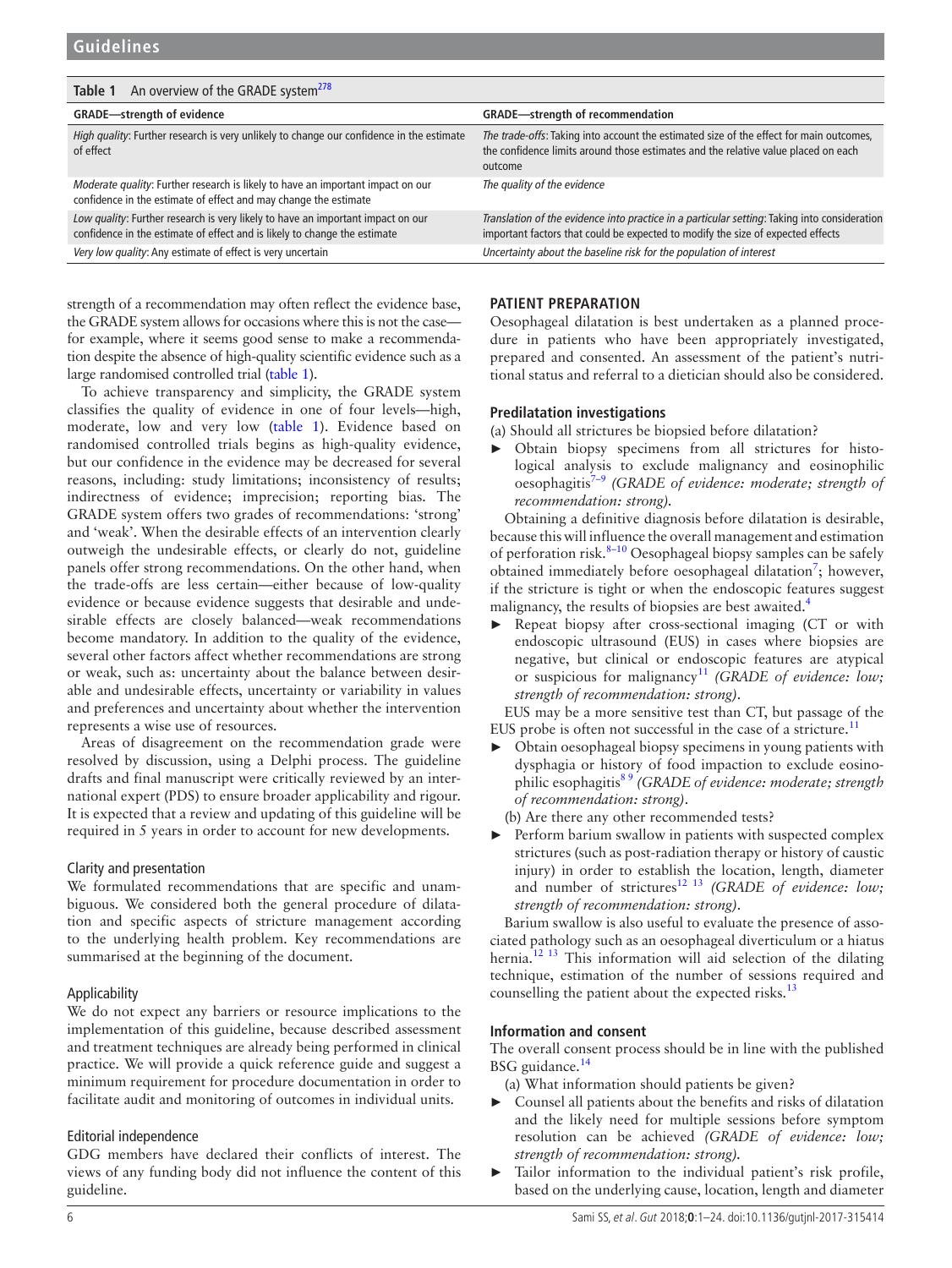of the stricture and coexistent adverse health problems *(GRADE of evidence: low; strength of recommendation: strong).*

Our patient representatives suggested that the use of a diagram to illustrate the location, length and shape of the stricture is desirable to enhance the patient's understanding of the procedure. Moreover, the presence of a relative or a caregiver should be encouraged if deemed appropriate during the consent process.

- ► Provide all patients with written information on oesophageal dilatation before the procedure and obtain written, signed consent. Inform patients about the perforation risk and the potential need for endoscopic or operative intervention should a perforation occur *(GRADE of evidence: low; strength of recommendation: strong).*
- Inform patients— whenever appropriate—of any alternatives to dilatation, such as parenteral feeding or surgery in some cases *(GRADE of evidence: low; strength of recommendation: strong)*.
	- (b) What are the possible complications?

Complications include pulmonary aspiration, bleeding, perforation, risks of sedation and chest pain<sup>15</sup>; the last of these being more common in patients with eosinophilic oesophagitis.<sup>16 17</sup> A UK regional audit published in 1995 reported an overall perforation rate of 2.6% with a 30-day mortality of 1%.[10](#page-18-13) Perforation was less common following dilatation of benign strictures (1.1% with a mortality of 0.5%) than following dilatation and/ or intubation of malignant strictures (6.4% with a mortality of  $2.3\%$ ).<sup>10</sup> The risk of perforation was greater with less experienced endoscopists (performed <500 previous diagnostic endoscopies).[10](#page-18-13) Hernandez *et al* reported a perforation rate of 4 out of 348 procedures (1.1%); however, all these four perforations occurred when Maloney dilators (non-wire guided) were passed blindly into complex strictures. No perforations occurred with Savary-Gilliard (wire-guided) and balloon dilators[.12](#page-18-8) Hagel *et al* reported the most recent large retrospective case series of 1497 procedures on 368 patients over a 10-year period. Operators used Savary-Gilliard bougies (Cook Medical, Bloomington, Indiana, USA) or through the scope (TTS) balloons (Controlled Radial Expansion, CRE, Boston Scientific Ltd, Cork, Ireland and Eclipse Wire Guided Balloon Dilators, Cook Ireland Ltd, Limerick Ireland). Eight perforations (0.53%) occurred in malignant, post-radiation or caustic strictures. No perforations were reported in other types of strictures, such as peptic, postopera-tive and eosinophilic oesophagitis.<sup>[18](#page-18-14)</sup>

The reported risk of perforation in achalasia has varied widely across studies from 0% to 8% (2–4% in most studies) with a mortality of 0–1%.<sup>19 [20](#page-18-15)</sup> Katzka *et al*<sup>[19](#page-18-15)</sup> pooled data from all 25 studies in the literature and reported a perforation rate of 2%; however, the balloon size, pressure, dilatation times and single or multiple dilatations varied in almost every study. The perforation rate is lower with a graded approach to balloon dilatation and in experienced hands.<sup>2</sup>

(c) What are the contraindications/cautions for stricture dilatation?

- ► Do not perform oesophageal dilatation in patients with active or incompletely healed oesophageal perforation as it may extend the oesophageal defect and promote mediastinal soiling[3 4](#page-18-17) *(GRADE of evidence: low; strength of recommendation: strong).*
- ► Perform dilatation in patients with a recent, healed perforation; recent upper gastrointestinal surgery; pharyngeal or cervical deformity; or bleeding disorders after careful consideration of the benefits, risks and alternatives of the

procedure[3 4](#page-18-17) *(GRADE of evidence: low; strength of recommendation: strong).*

Dilatation may be performed in patients who are having concurrent radiotherapy. $3$ 

#### **Fasting**

► Advise patients to fast for at least 6hours before the procedure in order to ensure emptying of the oesophagus and stomach. Patients with achalasia are likely to have oesophageal stasis and are therefore required to fast for a longer time based on the clinician's judgement<sup>34</sup> (GRADE of evidence: *low; strength of recommendation: strong)*.

#### **Patient premedication**

- Inform patients that dilatation is likely to be uncomfortable, in particular, when push dilators are used rather than dilatation balloons *(GRADE of evidence: low; strength of recommendation: strong).*
- Offer patients intravenous sedation with a benzodiazepine and an opioid analgesic as a minimum. Propofol sedation (delivered by a suitably qualified person), or a general anaesthetic are valid alternatives based on the clinician's and patient's preference, procedure complexity, as well as local availability and expertise *(GRADE of evidence: low; strength of recommendation: strong).*

## **Patients taking anticoagulants or antiplatelet agents and those at risk of endocarditis**

UK-based clinicians must adhere to the BSG and NICE guidelines on management of anticoagulation and antibiotic prophylaxis during endoscopy.[21 22](#page-18-18) Clinicians in other countries should follow the corresponding guidelines in their country or region of practice.<sup>22–24</sup>

## **The dilatation procedure**

**Personnel, training and equipment**

- (a) Who should perform dilatation?
- ► Oesophageal dilatation should only be undertaken only by (or under direct supervision of) an experienced operator who performs sufficient numbers to maintain their skills. The operator should be supported by at least two assistants (one of whom must be a trained nurse) in the endoscopy/radiology room[4 25 26](#page-18-6) *(GRADE of evidence: moderate; strength of recommendation: strong).*

The specific number of dilatation procedures required each year to maintain the operator's skills remains unknown. It is good practice for independent operators to audit their outcomes and be regularly involved in the care of patients with upper GI disorder. Professional bodies such as Joint Advisory Group on Gastrointestinal Endoscopy (JAG) may define the suitable number of procedures for training and maintenance of practice standards.

Ensure that trainees performing dilatation have adequate knowledge and understanding of the indications for, contraindications to, and complications of, this therapeutic procedure. An understanding of the steps for recognition and management of complications is required. Trainees should be familiar with different dilatation techniques as well as alternative and complementary treatment options<sup>[27](#page-19-0)</sup> *(GRADE of evidence: moderate; strength of recommendation: strong).*

It is estimated that less experienced endoscopists (who have performed fewer than 500 diagnostic upper endoscopy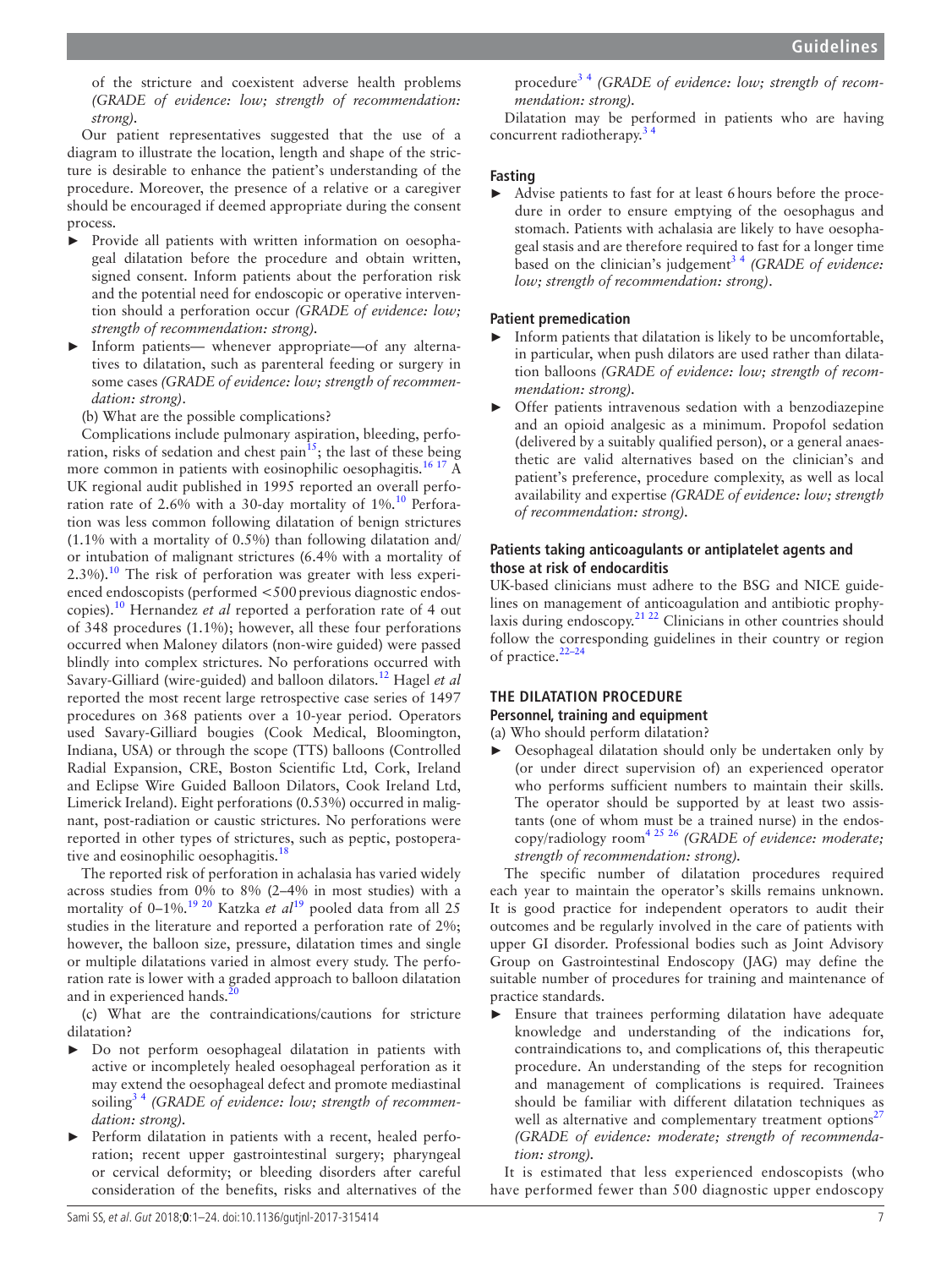procedures) are four times more likely to cause a perforation than their more experienced colleagues.<sup>[10](#page-18-13)</sup> In the UK, the JAG stipulates that training on therapeutic endoscopy should be undertaken only after competency in diagnostic procedures is achieved (minimum of 300 procedures) and the former should take place under direct supervision.<sup>27</sup> No formal guidelines exist for interventional radiologists, but a similar level of experience in diagnostic and interventional procedures is recommended. Close collaboration of the radiologists with interventional endoscopists and upper GI surgeons is essential for the appropriate management of complications.

Appropriate staffing and equipment are important for the provision of safe and successful therapeutic endoscopy procedures. Poor staffing levels are associated with worse outcomes from dilatation.[10](#page-18-13) Procedural assistants should be familiar with the dilatation equipment and capable of helping the operator in cases of an emergency. Qualified radiographers must be present when the procedure is performed under X-ray screening.[4 10 25](#page-18-6)

(b) Where should the procedure be performed?

- ► Perform the procedure in a dedicated, fully equipped endoscopy room with access to x-ray screening and surgical support, $10^{-25}$  or a similarly equipped radiological suite *(GRADE of evidence: moderate; strength of recommendation: strong).*
- ► Units must have an agreed protocol to follow in case of a perforation with clear identification of a qualified surgeon (on or off site) to manage this complication in cases where luminal treatment, such as a covered stent, is not feasible or appropriate[6 10](#page-18-3) *(GRADE of evidence: low; strength of recommendation: strong).*

Access to radiographic screening must be available to assist dilatation if there are difficulties in passing a guidewire or balloon catheter through the stricture.<sup>[25](#page-19-1)</sup> When a perforation occurs, prompt treatment should be started and the relevant surgical team must be informed immediately. $^{25}$  $^{25}$  $^{25}$ 

## **Oesophageal dilators**

There are two types of oesophageal dilators: the push (bougie) dilator and the balloon dilator.

## Push dilators

Push dilators are either wire guided (metal olives, Celestin-type dilators or polyvinyl bougies) or non-wire guided (tungsten-filled weighted rubber bougies).<sup>28</sup>

Several models of wire-guided bougie dilators are available. The Savary-Gilliard (Cook Medical, Winston-Salem, North Carolina, USA) dilators are polyvinyl chloride, latex-free cylindrical solid tubes with a central channel to accommodate the guidewire. They are the most widely used (5–20 mm diameter). Each dilator has a 20 cm tapered tip and a radio-opaque band at the widest point of the dilator to aid radiological localisation. American Dilatation System (ConMed, Utica, New York, USA) and SafeGuide dilators (Medovations, Milwaukee, USA) are similar, but are totally radio-opaque throughout their length. $^{28}$  Bougie dilators have external markers indicating the distance from the tip (American System) or from the point of maximal diameter (Savary-Gilliard) or both (SafeGuide). The InScope Optical Dilator (Ethicon Endosurgery Inc, Blue Ash, Ohio, USA) is a flexible, transparent, bougie with three dilating segments fitted over a standard endoscope to allow sequential dilatation under direct vision, but data on its efficacy are scarce. $^{29}$  $^{29}$  $^{29}$ 

The Eder-Puestow dilators comprise a series of graduated metal olives (6.6–19.3 mm diameter) mounted on a flexible shaft. At one time, this was the only system available for dilating complex or resistant strictures, but is now rarely used.

Non-wire-guided weighted bougies are passed blindly after the application of local anaesthetic while the patient is in a sitting position. This approach has been used for self-dilatation in carefully selected patients, but it is seldom used now owing to concerns about safety.<sup>28</sup> The Maloney dilator was the most commonly used. It has a tapered tip and is available in multiple sizes. Older versions were internally weighted with mercury, which has now been replaced by tungsten because of concerns about leakage and disposal of mercury.

## Balloon dilators

Through the scope (TTS) balloon dilators are available in a variety of designs, lengths and diameters from various manufacturers. They are designed to pass through the endoscope with or without wire guidance so that dilatation can be observed. The balloon is made of low-compliance, inflatable, thermoplastic polymers that allow uniform and reproducible expansion to the specified diameter. Most balloons allow for sequential expansion to multiple diameters. Larger ranges of wire-guided balloons are available for non-endoscopic dilatation under fluoroscopy. The balloon size needs to be carefully matched to the size of the stricture (see below). Dilating balloons are expanded by pressure injection of liquid (eg, water, radio-opaque contrast) using a handheld accessory device. Inflation with radio-opaque contrast allows for fluoroscopic observation. The hydraulic pressure of the balloon is monitored manometrically to gauge the radial expansion force. Balloon dilators are single-use only.<sup>[28](#page-19-2)</sup>

For achalasia dilatation, large-diameter (30, 35 and 40mm) polyethylene balloon dilators with radio-opaque markers are used.<sup>[28](#page-19-2)</sup> They are all wire-guided, single use, and do not pass through the endoscope. They are positioned using fluoroscopic guidance, and balloon insufflation pressure is monitored manometrically.<sup>28</sup>

(a) Is there a difference in clinical outcomes between balloons and bougie dilators?

► Use either balloon or wire-guided bougie dilators to perform oesophageal dilatation<sup>30–32</sup> (GRADE of evidence: high; *strength of recommendation: strong).*

There is no difference in clinical outcomes—in particular, safety and efficacy, between wire-guided bougie and balloon dilators. Hence the choice should be based on clinician's preference, local expertise, equipment availability, cost and the availability of robust methods of decontamination of reusable medical devices as many push dilators are not single use. $30-32$ 

Three randomised controlled trials compared these two techniques and found no difference in efficacy for dysphagia relief or safety at 1 year. Another retrospective study compared Maloney, balloon-type (both the hydrostatic and pneumatic type) and Savary-Gilliard dilators in 102, 156 and 90 sessions, respectively. The risk of oesophageal perforation was higher with Maloney dilators when passed, blindly, into complex strictures; hence they should be avoided in these cases, and in patients with a tortuous oesophagus and large hiatus hernia.<sup>[12](#page-18-8)</sup> Savary-Gilliard and balloon dilators are currently the most frequently used.<sup>28</sup> Although balloon dilators allow the procedure to be performed under direct vision, they are more costly than push dilators<sup>[28](#page-19-2)</sup> but there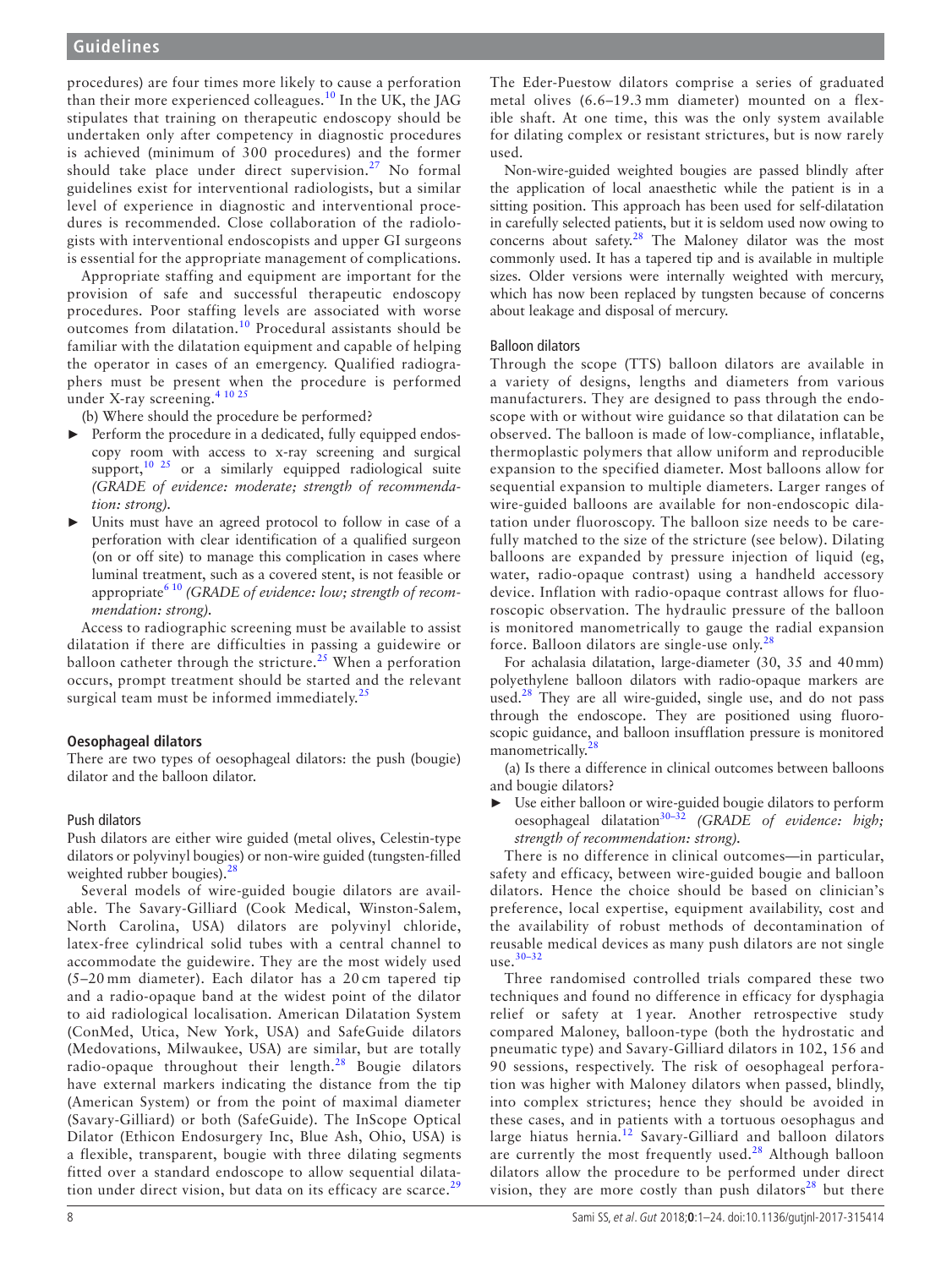is no direct cost-effectiveness comparison of the two techniques in clinical practice.

#### **The dilatation technique**

This section describes the general technique of benign stricture dilatation. Achalasia dilatation and disease-specific considerations will be discussed in subsequent sections.

Strictures can be simple or complex.<sup>33 34</sup> Simple strictures are short (<2cm), concentric, straight, and allow the passage of a normal diameter endoscope.<sup>[33 34](#page-19-5)</sup> Examples include Schatzki's rings, oesophageal webs and peptic strictures.[33 34](#page-19-5) Overall, one to three dilatation sessions are sufficient to relieve dysphagia in simple strictures. Only 25–35% of patients require additional sessions, with a maximum of five dilatations in >95% of patients.<sup>[35](#page-19-6)</sup> Complex strictures are usually longer ( $\geq 2$  cm), angulated, irregular or have a severely narrowed diameter.<sup>33 34</sup> These are more difficult to treat and have a tendency to be refractory or to recur despite dilatation.

(a) What size dilator should be initially chosen?

The initial dilator choice should be based on the known or estimated stricture diameter, length and the underlying pathology.

► Consider limiting the initial dilatation to 10–12mm in diameter (corresponding to 30–36F) in cases of very narrow strictures not passable by the adult gastroscope. The target for filiform strictures should be even lower (≤9 mm) *(GRADE of evidence: very low; strength of recommendation: weak).*

(b) What is the recommended number of dilatations or size increments per session?

► Consider using no more than three successively larger diameter increments in a single session for both bougie and balloon dilators. The precise restriction of  $3 \times 1$  mm diameter increments is not evidence based<sup>[3 4 36](#page-18-17)</sup> (GRADE of evidence: *low; strength of recommendation: low).*

Although a 'rule of three' is recommended by many practice guidelines and authorities, $3<sup>4</sup>$  no studies have demonstrated improvement in safety or efficacy with this approach. On the other hand, a recent retrospective study showed that non-adherence to the rule of three did not appear to increase the risk of adverse events, particularly perforation, after oesophageal dilatation using bougie dilators, except for malignant strictures.<sup>36</sup> For very tight or long strictures, it may be safer to limit the initial dilatation to one or two size increments  $(2 \times 1$  mm) only. Conversely, larger increments may be safely used  $(4 \times 1$  mm or  $3 \times 2$  mm) in less tight strictures or in those which have completely recurred after the first dilatation session.<sup>37</sup> Patients usually need several sessions to achieve resolution of dysphagia and they should be informed of this possibility before the first procedure.

(c) The need for wire guidance or endoscopic control?

- Use wire-guided (bougie or balloon) or endoscopically controlled (balloon) techniques for all patients to enhance safety[18 38–40](#page-18-14) *(GRADE of evidence: moderate; strength of recommendation: strong).*
- ► Do not use weighted (Maloney) bougies with blind insertion, because safer dilators are available<sup>41</sup> (GRADE of evidence: *high; strength of recommendation: strong).*

(d) What is the role of fluoroscopy in stricture dilatation?

- ► Perform dilatation without fluoroscopy for simple strictures as efficacy and safety have been shown in several studies[18 38–40](#page-18-14) *(GRADE of evidence: moderate; strength of recommendation: strong).*
- ► Use fluoroscopic guidance to enhance safety during dilatation of strictures that are either high risk (such as post-radiation and caustic); cannot be passed endoscopically and

are long; angulated; or multiple<sup>18 38-40</sup> (GRADE of evidence: *moderate; strength of recommendation: strong).*

The use of radiographic screening in non-simple strictures gives additional assurance and control of the dilatation process. During wire-guided dilatation, it demonstrates that the wire has passed the stricture, and kinking of the wire has not occurred within or distal to the stricture. Fluoroscopy also shows that the dilator is following the line of the oesophageal lumen. During balloon dilatation, it indicates whether the balloon has slipped during inflation and whether obliteration of the stricture waist has occurred.<sup>34</sup>

Radiographic screening is particularly helpful when the stricture is tortuous or complex or associated with a large hiatus hernia or a diverticulum. It may also be of value when the guidewire meets resistance during passage through the stricture or when an adequate length of wire cannot be passed distal to the stricture. Although comparative trials are not available, the selective use of radiological screening appears safe and effective and is supported by extensive clinical experience.<sup> $42\frac{43}{1}$ </sup> The use of small calibre gastroscopes should also be considered in narrow strictures.

- ► Perform repeat endoscopy or injection of contrast after dilatation in cases where perforation is suspected, to consider immediate treatment with a fully covered self-expandable metal stent<sup>[6](#page-18-3)</sup> (GRADE of evidence: low; strength of recom*mendation: strong).*
- Use carbon dioxide insufflation instead of air during endoscopy whenever possible, in complex strictures to minimise luminal distension and postprocedural pain<sup>[44](#page-19-11)</sup> (GRADE of *evidence: high; strength of recommendation: strong).*

Upper oesophageal sphincter disturbances, including motor disorders and mechanical disorders, can result in symp-toms of dysphagia.<sup>[45](#page-19-12)</sup> Pathologies associated with disordered neurally mediated opening of the upper oesophageal sphincter, including oculopharyngeal muscular dystrophies, may be amenable to dilatation to relieve symptoms.<sup>[46](#page-19-13)</sup> Furthermore, while a cricopharyngeal bar is often an incidental radiological finding in cricopharyngeal fibrosis, treatment of associated dysphagia by both balloon and bougie dilatation methods can be successful.<sup>47</sup>

► Consider upper oesophageal sphincter dilatation in the treatment of dysphagia with disordered upper oesophageal sphincter opening, post-cricoid web, cricopharyngeal bar with or without the presence of a Zenker's diverticulum, or to permit passage of radiofrequency ablation (RFA) catheters[45–53](#page-19-12) *(GRADE of evidence: moderate; strength of recommendation: strong).*

## **Aftercare and follow-up**

(a) Postprocedure and discharge instructions

- Monitor patients for at least 2 hours in the recovery room and provide clear written instructions with advice on fluids, diet and medications after the procedure<sup>[10 25](#page-18-13)</sup> *(GRADE of evidence: moderate; strength of recommendation: strong).*
- Do not perform imaging and contrast studies routinely after the procedure, unless patients— during recovery—develop persistent chest pain, fever, breathlessness or tachycardia *(GRADE of evidence: very low; strength of recommendation: weak).*
- Ensure that patients are well and tolerating water on leaving the hospital<sup>[4](#page-18-6)</sup> (GRADE of evidence: low; strength of recom*mendation: strong).*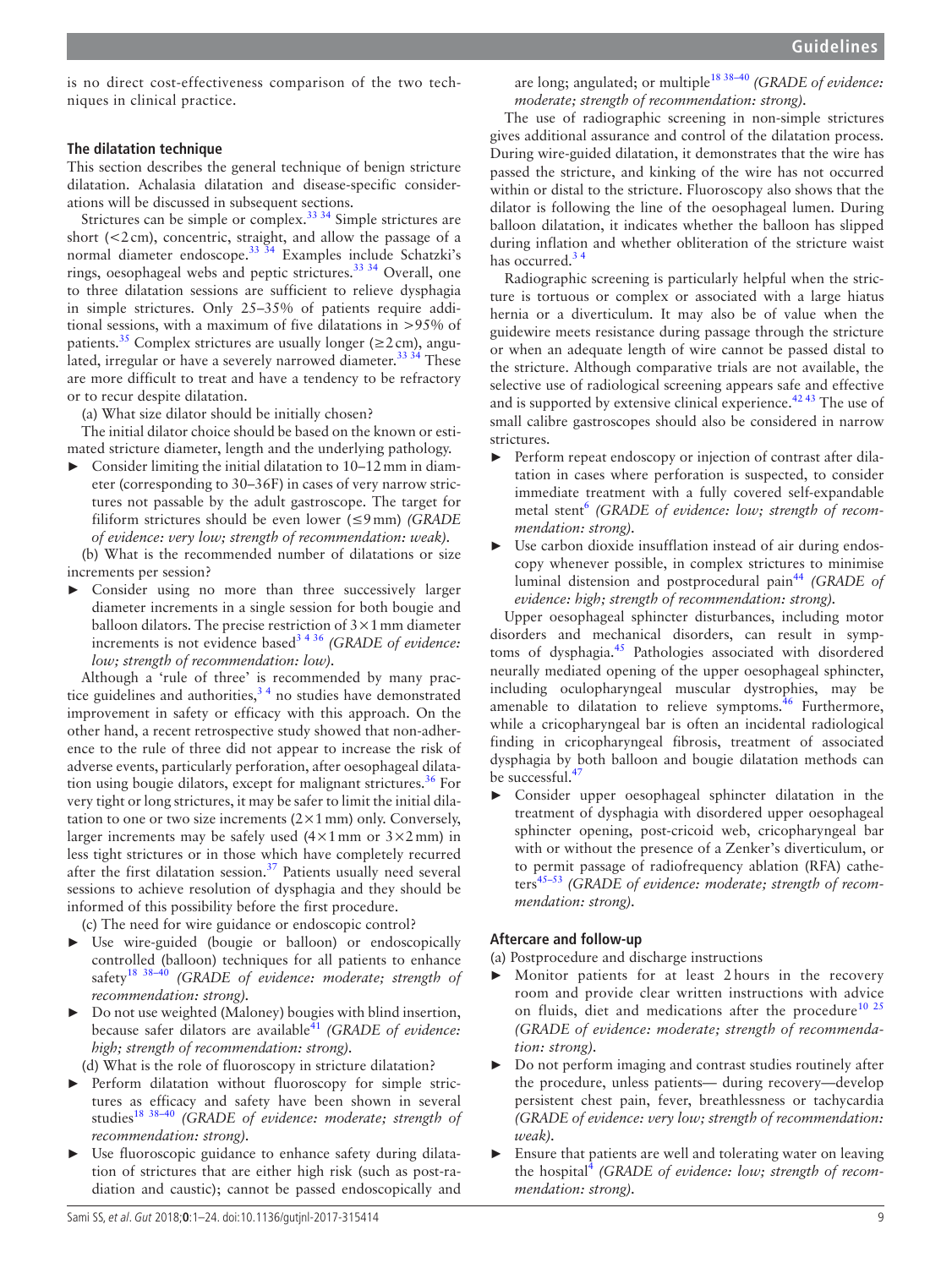► Suspect perforation when patients develop pain, breathlessness, fever or tachycardia.[15](#page-18-11) Transient chest pain is not uncommon following dilatation but persistent pain should prompt a CT scan with oral contrast to look for perforation[54](#page-19-15) *(GRADE of evidence: low; strength of recommendation: strong)*.

A chest X-ray examination may show pneumothorax, pneumomediastinum, air under the diaphragm or a pleural effusion but normal appearances do not exclude perforation. If clinical suspicion is high or if endoscopy examination raises the possibility of a deeper laceration than just mucosal, then ideally a CT scan with oral contrast should be performed. Conventional contrast studies are less sensitive and may miss small perforations.<sup>54–56</sup> Moreover, CT can detect other complications, such as pleural effusions, pneumopericardium and pneumoperitoneum.[57](#page-19-16)

► Perform endoscopic re-inspection if the patient becomes symptomatic while in the procedure room, in order to assess for the presence of perforation and to undertake treatment which may include immediate endoscopic stent placement<sup>6</sup> *(GRADE of evidence: low; strength of recommendation: strong)*.

Iatrogenic perforation is a medical emergency. The patient should be assessed by an experienced physician and experienced surgeon in order to formulate an appropriate plan, which may include surgical, endoscopic or conservative management.<sup>4</sup>

Provide patients with contact information for the on-call team should they experience chest pain, breathlessness or become unwell<sup>4</sup> (GRADE of evidence: low; strength of *recommendation: strong).*

(b)Timing of next follow-up and procedure end points

The timing of subsequent dilatation sessions may depend on the degree of success of initial dilatation and the patient's response to the procedure. Patients often require multiple sessions, especially if the stricture has a narrow diameter or any complex features.<sup>58</sup> In the majority of studies, a repeat procedure was performed after 1week and a subsequent follow-up at  $2-4$  weeks.<sup>31 [59](#page-19-19)</sup> In some patients, however, symptoms tend to recur rapidly following dilatation, hence they may require more frequent weekly or biweekly dilatations based on symptoms and stricture resolution.<sup>34</sup>

As a general rule, the last dilator size used in the previous session must be passed first. However, the degree of fibrosis and stricture healing is unpredictable and not all patients are expected to tolerate passage of the largest diameter dilator used during the previous session. Reassessment of stricture diameter is required and a smaller size dilator may be used if deemed appropriate.

Most patients respond well to oesophageal dilatation but outcomes are influenced significantly by the underlying pathology, with better clinical response rates achieved in peptic and post-surgical strictures than in caustic and post-radiation pathology[.43](#page-19-20)

There is no consensus on the definition of end point for dilatation. In one case series of 321 patients, 98% of those in whom a 15mm (45F) dilator was inserted, achieved clinical response over a mean follow-up period of 18.8 months.<sup>43</sup> In one prospective study, all patients underwent dilatation to 15mm then were randomised to either a subjective (end point is alleviation of dysphagia, n=19) or objective (end point is passage of 12mm barium pill, n=15) group. Patients in the objective group had less recurrent dysphagia ( $P=0.02$ ) and required fewer redilatation sessions ( $P < 0.05$ ) than the subjective group.<sup>[59](#page-19-19)</sup> The size of the oesophageal lumen will vary depending on the height

and weight of the patient, and a 15mm lumen end point is for someone of average size.

► Perform weekly or two-weekly dilatation sessions until easy passage of a  $\geq$ 15 mm dilator is achieved along with symptopassage of a  $\pm$ 15 mm diator is definited along white symples matic improvement<sup>31 [43](#page-19-18) 59</sup> (GRADE of evidence: moderate; *strength of recommendation: strong).*

A brief checklist is shown in [figure](#page-10-0) 1. This may be used as a guide.

## **Disease-specific considerations**

This section discusses features of specific diseases, which may affect the dilatation procedure and patient outcomes.

## **Achalasia dilatation**

Pneumatic balloon dilatation (PD) is one of a number of effective treatments for achalasia, which include surgical or endoscopic myotomy. However, the latter are outside the remit of this guideline.<sup>60</sup> Bougie dilators are not used for achalasia dilatation.

► Perform dilatation with pneumatic balloons 30–40mm in diameter starting at 30mm in the first session to reduce the risk of complications<sup>5</sup> [19](#page-18-2) <sup>61</sup> *(GRADE of evidence: high; strength of recommendation: strong).*

The dilatation technique varies across different studies and there is no consensus in the literature on the optimal method of performing pneumatic dilatation for achalasia. The balloon is usually positioned at the oesophagogastric junction and inflated according to the manufacturers' instructions for 1–3min.

Perform a second dilatation session 2–28 days later with a larger size balloon of 35 mm<sup>5</sup> (GRADE of evidence: high; *strength of recommendation: strong).*

Most authors advocate a third session either routinely or in cases where symptoms remain (Eckardt score >3) with the cautious use of 40mm balloon if possible. If the Eckardt score remains >3 after the third session, the treatment is usually considered to have failed. $5$  Patients with a recurrence of symp-toms during follow-up may require further dilatation.<sup>[5](#page-18-2)</sup>

► Consider repeat dilatation (after the initial series) during follow-up to maintain symptom response<sup>[5](#page-18-2)</sup> (GRADE of *evidence: high; strength of recommendation: strong).*

The procedure is effective in 90% of patients in the first year and this reduces to 86% in the second year.<sup>[5](#page-18-2)</sup> Up to one-third of patients may have recurrence of symptoms during 4–6 years of follow up.<sup>62 63</sup> The vast majority can be successfully treated by repeat dilatation, achieving remission rates of up to 97% and 93% at 5 and 10 years, respectively. $62$ 

Perform dilatation under endoscopic or fluoroscopic control based on clinician's preference and local expertise<sup>64-66</sup> *(GRADE of evidence: moderate; strength of recommendation: strong).*

Fluoroscopic control is used in the majority of studies reporting safety and efficacy of balloon dilatation in achalasia; however, the safety of endoscopic control alone has been shown in a few studies.[64–66](#page-19-23) Comparative studies between the latter two approaches are lacking. Routine oesophagograms obtained after PD for achalasia did not reveal any clinically unsuspected perforations and no perforations were missed in cases that were not followed by oesophagograms. $67$  Impedance planimetry may be a tool that improves decision-making in dilating achalasia.<sup>[68](#page-19-25)</sup>

► Consider proton pump inhibitor (PPI) therapy after dilatation as the technique has 10–40% rate of symptomatic gastro-oesophageal reflux disease (GORD) or ulcerative oesophagitis after treatment<sup>69-72</sup> (GRADE of evidence: high; *strength of recommendation: strong).*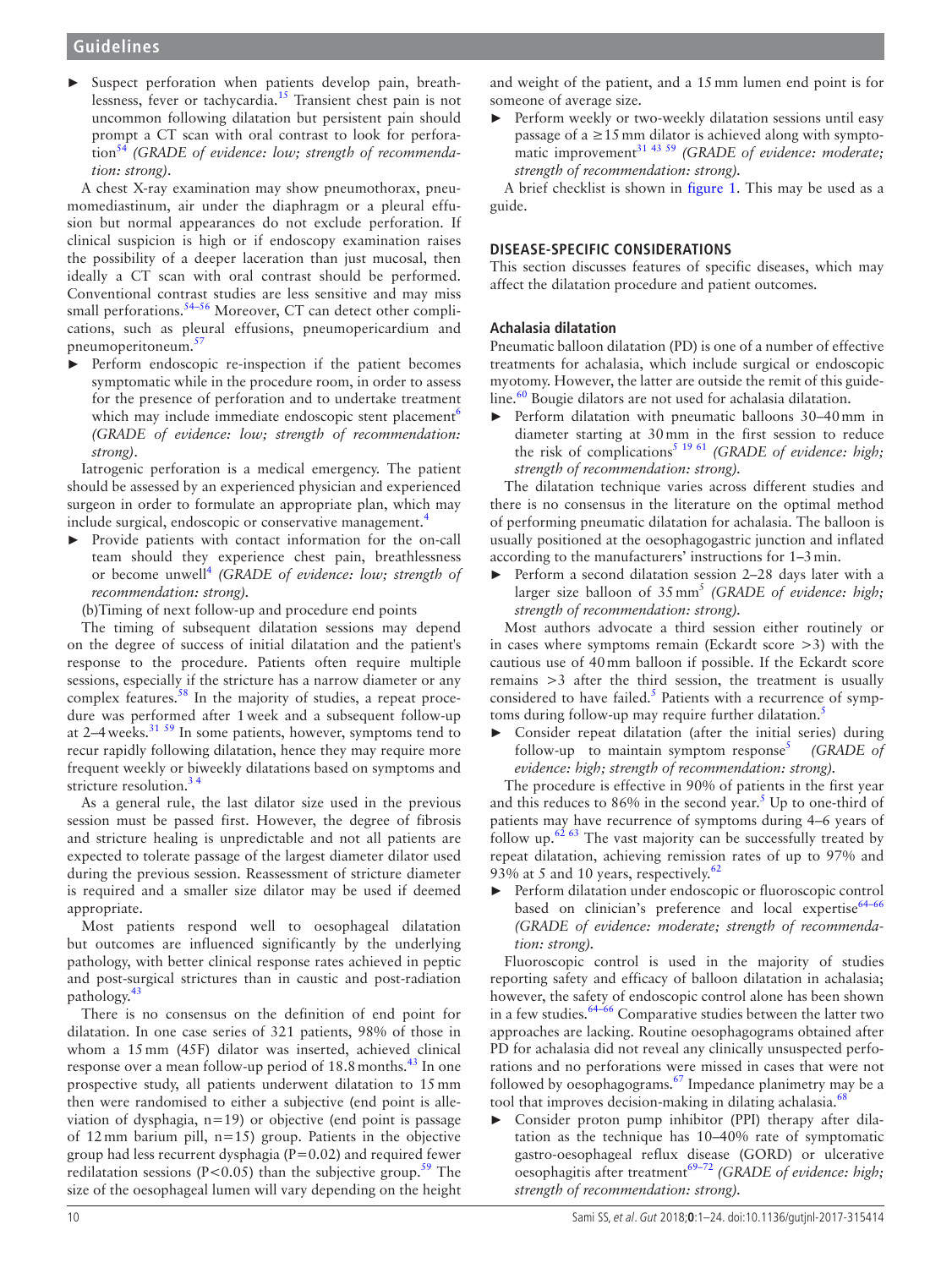

<span id="page-10-0"></span>**Figure 1** Stricture dilatation procedure checklist.

PD does not preclude a subsequent myotomy. Similarly, PD may be performed for recurrence of dysphagia following myotomy $^{73}$ 

► Consider performing a water-soluble contrast swallow after dilatation to screen for perforation, but it is not essential<sup>6780</sup> *(GRADE of evidence: moderate; strength of recommendation: weak).*

PD is contraindicated in patients with poor cardiopulmonary function, frailty or other comorbid illnesses preventing surgery, should an oesophageal perforation occur.<sup>81</sup> Patients with hiatal hernia or oesophageal diverticulum have undergone PD safely by experienced operators.<sup>82</sup>

## **Peptic strictures**

Peptic strictures requiring dilatation have been reported to occur in about 1–2% of patients with reflux oesophagitis, the

proportion remaining relatively constant over the past three decades despite a rising incidence of reflux oesophagitis.<sup>83</sup> This has been attributed to the widespread adoption of PPI therapy.<sup>[84](#page-20-1)</sup> Between 40% and 60% of peptic strictures require only one dilatation,[30 83 85 86](#page-19-4) with the need for redilatation being highest in the subsequent  $1-2$  years.<sup>[86](#page-20-2)</sup> A recent snapshot of practice in the USA suggests that more than 80% of patients with peptic strictures require only one dilatation.<sup>87</sup> This may be because peptic strictures tend to be short and straight, and with the widespread use of PPIs for GORD this more recent survey of practice may reflect the fact that peptic strictures are becoming less severe. Patients with smaller stricture diameter and longer strictures are less likely to respond to dilatation and vice versa.<sup>32 58</sup> 85

It is clear that dysphagia in patients with reflux oesophagitis may result from oesophagitis rather than stricture, and symptoms may improve with healing of oesophagitis using PPI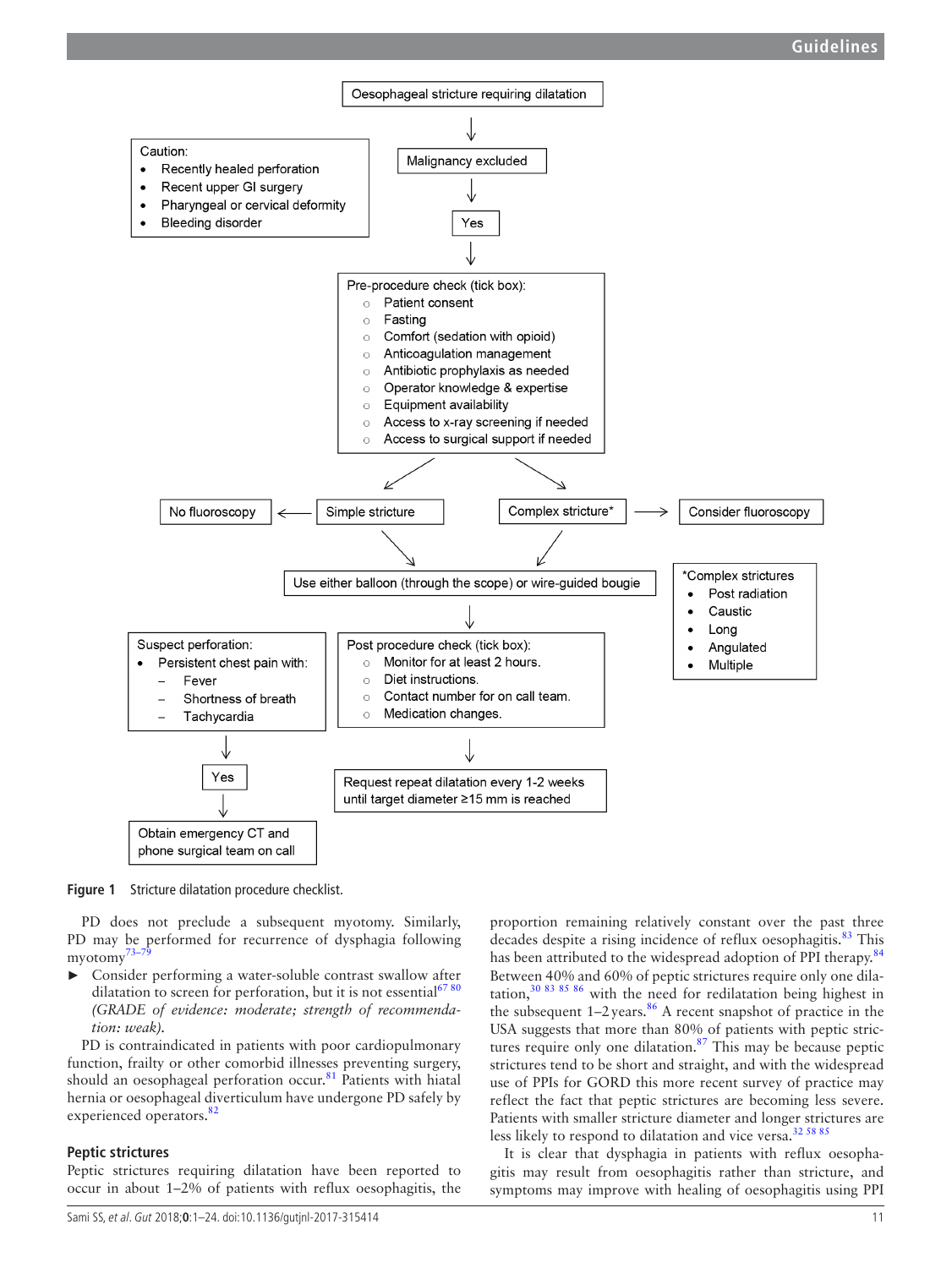therapy without the need for dilatation.<sup>88</sup> In addition, oesophagitis as well as stricture diameter contribute to the severity of dysphagia,[89–91](#page-20-5) and healing of oesophagitis in patients with stric-tures is associated with a reduced need for redilatation.<sup>[92](#page-20-6)</sup> Finally, PPI therapy, but not H2 receptor antagonist treatment, reduces the need for, and frequency of, dilatation of peptic strictures after the initial dilatation. $92-5$ 

- ► Offer PPI therapy to patients with GORD and dysphagia, as this treatment has been shown to reduce the need for oesophageal dilatation<sup>83</sup> [84](#page-20-0) <sup>89</sup> <sup>92</sup> *(GRADE of evidence: high; strength of recommendation: strong).*
- ► Offer PPI therapy after endoscopic dilatation for peptic strictures in order to reduce recurrence rate<sup>89 [92–94](#page-20-5)</sup> (GRADE *of evidence: high; strength of recommendation: strong).*
- ► Offer PPI therapy rather than H2 receptor antagonists, which are ineffective in reducing the need for repeat dilatation (stricture recurrence), less effective in healing of oesophagitis and in providing symptom relief from GORD and dysphagia<sup>89</sup> [92–95](#page-20-5) *(GRADE of evidence: high; strength of recommendation: strong).*

The management of refractory peptic strictures will be discussed in the relevant section.

## **Schatzki's ring**

Schatzki's ring is an annular constriction at the gastro-oesophageal mucosal junction, covered on its proximal side by squa-mous epithelium and distally by gastric mucosa.<sup>[96](#page-20-7)</sup> It was first appreciated on barium swallow radiology, provided the oesophagus was adequately distended, $\frac{97}{7}$  $\frac{97}{7}$  $\frac{97}{7}$  occurring in 6–14% of barium swallow examinations and often asymptomatic.<sup>98 [99](#page-20-9)</sup> The natural history of asymptomatic Schatzki's ring is unknown so it is not established whether treatment (for instance, with a PPI) is indicated. Schatzki's ring is less often seen at endoscopy<sup>100</sup> unless the gastro-oesophageal junction is adequately distended by air insufflation. It is a common cause of intermittent dysphagia for solids and of food bolus obstruction: 'Schatzki's rule' states that dysphagia is usual with ring diameters of  $\leq 13$  mm, and rarely occurs if the diameter exceeds  $20 \text{ mm}$ ,  $101 \text{ with a 'grey' area in}$  $101 \text{ with a 'grey' area in}$ between where symptoms are less consistently observed.

Schatzki's ring is associated with gastro-oesophageal reflux<sup>39</sup> [102](#page-19-31) <sup>103</sup> and with eosinophilic oesophagitis, even in the absence of other endoscopic oesophageal mucosal abnormalities.<sup>100 102</sup> This may explain why patients with rings and acid reflux (demonstrated by pH monitoring), and also unselected patients with Schatzki's rings appear to have fewer recurrences after dilatation when receiving PPI therapy. $39\frac{104}{9}$  $39\frac{104}{9}$  $39\frac{104}{9}$  Dysphagia due to Schatzki's ring was relieved by PPI therapy without the need for dilatation in a small retrospective case series.<sup>105</sup>

Dilatation therapy for symptomatic Schatzki's ring is directed toward achieving rupture of the ring; therefore, larger calibre dilators may be needed.<sup>101</sup> There is robust evidence for the efficacy of a single dilatation to 16–20 mm.<sup>106</sup> Electrosurgical incision of the ring has been reported to be at least as effective in relieving dysphagia due to Schatzki's ring as a single large calibre dilatation in randomised trials. $107$  Two studies suggest that incision may lead to longer remission of dysphagia than bougienage, proposing this treatment for patients with recurrence after a course of bougienage.<sup>[108](#page-20-15) 109</sup> Relapses still occur, but long-term PPI therapy (omeprazole 20mg/day) significantly reduces the risk of relapse compared with placebo at up to 48 months of follow-up. $3\overline{9}$  [104](#page-19-31)

Biopsy excision was shown to be effective and safe in a small feasibility study of 10 patients with dysphagia due to a Schatzki's

ring (six of whom had previously undergone bougie or balloon dilatation). Complete endoscopic obliteration of the ring and improvement of dysphagia was achieved (using jumbo biopsy forceps) in all 10 patients during 379 days (range 63–496 days) of follow-up with no serious complications.<sup>[110](#page-20-16)</sup>

- ► Do not offer dilatation for asymptomatic Schatzki's rings incidentally discovered on diagnostic endoscopy or contrast studies (performed for unrelated indication)[97–99](#page-20-8) *(GRADE of evidence: low; strength of recommendation: strong).*
- Consider exclusion of eosinophilic oesophagitis by distal, mid and proximal oesophageal biopsies in symptomatic Schatzki's ring<sup>[100 102](#page-20-10)</sup> (GRADE of evidence: moderate; strength *of recommendation: strong).*
- ► Offer a single dilatation session using graded dilatation to a relatively large diameter (16–20mm) to treat dysphagia related to Schatzki's ring<sup>39 [106](#page-19-31) 111</sup> (GRADE of evidence: *moderate; strength of recommendation: strong).*
- ► Offer PPI therapy after dilatation, as this reduces the risk of relapse of Schatzki's ring<sup>39 [104](#page-19-31)</sup> (GRADE of evidence: *moderate; strength of recommendation: strong)*.
- Consider electrosurgical incision as an effective alternative treatment to oesophageal dilatation for relieving dysphagia related to Schatzki's ring<sup>[108](#page-20-15) 109 112</sup> (GRADE of evidence: high; *strength of recommendation: strong).*

In studies reporting this technique, the incision was performed using a standard needle-knife papillotome with a 5mm cutting wire passed through the accessory channel of the endoscope. Three to four longitudinal incisions were performed radially to the junction of the base of the ring and the oesophageal wall.<sup>[109](#page-20-17)</sup> Other experts recommend the use of standard endoscopic submucosal dissection (ESD) needle knife, IT knife or argon plasma coagulation.<sup>113</sup> This procedure must be performed by a skilled operator who is familiar with the technique and uses it regularly (such as for ESD procedures).

## **Post-endoscopic therapy strictures**

Oesophageal stenosis can occur after Endoscopic Resection or after Endoscopic Mucosal Ablation for oesophageal neoplasia.

#### Post-endoscopic resection (ER): stricture dilatation

ER procedures performed in the oesophagus include both endoscopic mucosal resection (EMR) and ESD.

It is generally accepted that once mucosal or submucosal resection of the oesophageal wall has encompassed greater than 75% of the circumference then symptomatic stenosis will occur.<sup>114-120</sup> Studies quote an OR for stricture formation of 44.2 (95% CI 4.4 to 443.6) once more than 75% of the circumference has been resected $119$  and frequency of 49.7% when the length of resection was  $>40$  mm.

For the majority of post-ER strictures, dilatation will resolve symptomatic dysphagia, although repeat procedures are often needed. Pouw *et al*<sup>121</sup> showed that by using either Savary bougienage or balloon dilatation, all (84) patients who developed symptomatic strictures after stepwise radical ER were adequately treated by a median of 3 (IQR 2–6) dilatation sessions, supplemented by placement of a stent  $(n=2)$  or incision therapy  $(n=4)$ . In 28 (33%) patients the stenosis was graded as severe since more than five endoscopic dilatations, stent placement or incision therapy were required.

Endoscopic balloon dilatation has been shown to be an effective and safe first-line intervention in patients with post -ER strictures, with a reported success rate of 90% and a perforation rate of  $0.3\%^{122}$  in patients with symptomatic dysphagia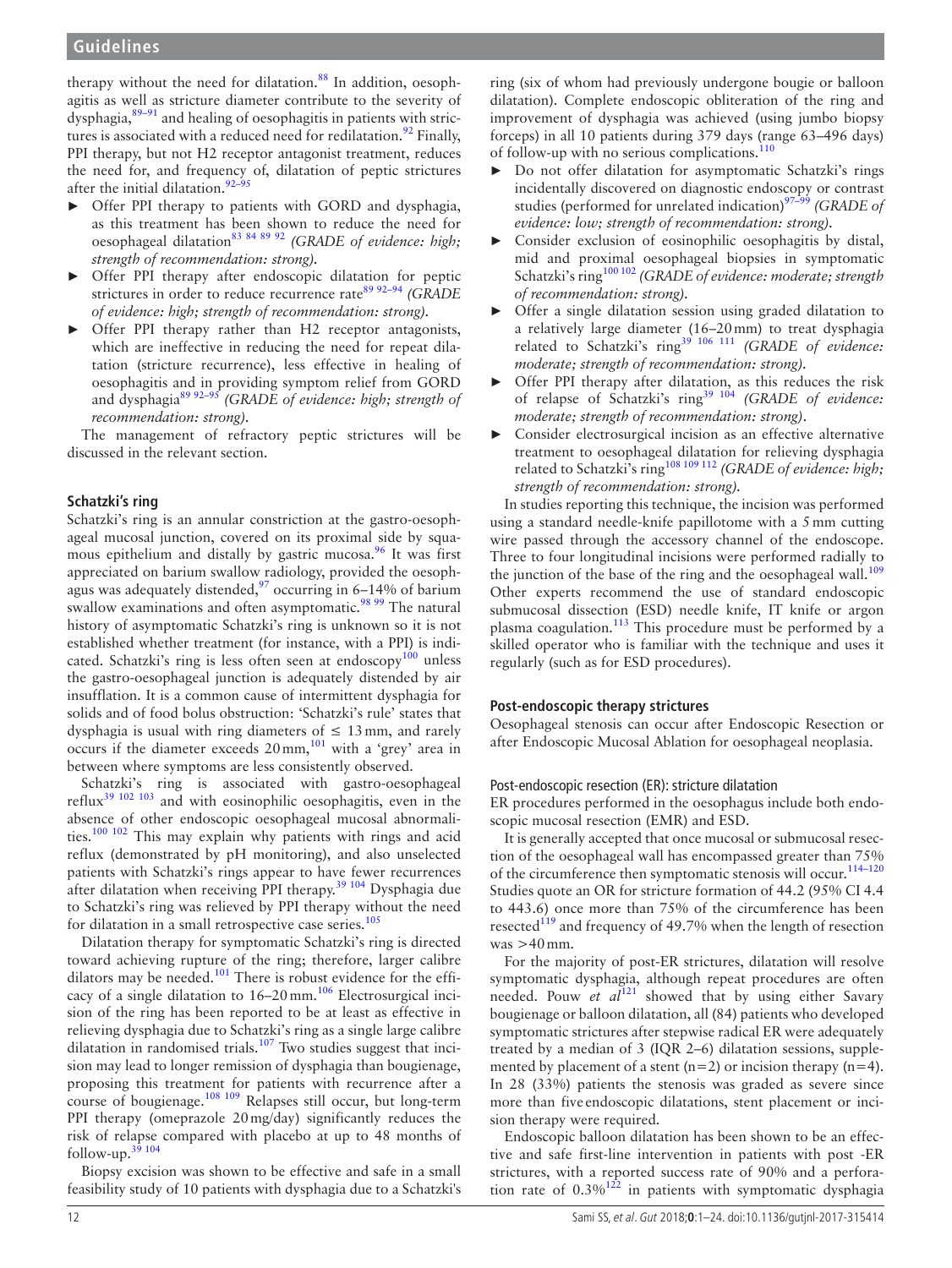after EMR for early oesophageal cancer. Balloon dilatation has also been used to prevent strictures after ER. In one study, dilatation was performed after ER and repeated once a week until the mucosal defect was completely healed. The remaining 12 cases were not treated and used as historic controls. Prophylactic dilatation decreased the incidence of stricture (59% vs 92%,  $P=0.04$ ; reduced the severity of stricture; and shortened the duration required for resolving the stricture (29 days vs 78 days, P=0.04) even when stricture developed.

The main complications associated with post-ER stricture dilatation are perforation, bleeding and a low risk of bacteraemia[.118 120](#page-20-23) The potential risk of perforation associated with dilatation of post-ER strictures is slightly higher (1.1%) that that seen in benign strictures  $(0.1\% - 1.02\%)$ .<sup>12 35</sup> <sup>120</sup> Also, strictures resistant to repeated dilatation do occur, and as in peptic strictures, a fully covered self-expanding metal stent (SEMS) may need to be employed, but there are limitations, including chest pain and stent migration.<sup>[121](#page-20-21)</sup> Further large-volume studies are needed to clarify the long-term outcome.

- $\blacktriangleright$  Inform patients of up to  $\sim$  50% chance of developing symptomatic stricture requiring endoscopic dilatation after ER either following EMR or ESD in any of the following situations: resection size >75% of the oesophageal circumference; and a longitudinal resection length of  $>40$  mm<sup>[123 124](#page-20-24)</sup> *(GRADE of evidence: high; strength of recommendation: strong).*
- ► Offer dilatation for the management of symptomatic post-mucosal resection strictures<sup>32 35 122 123 125-127</sup> *(GRADE of evidence: moderate; strength of recommendation: strong).*
- Inform patients that perforation rates of dilatation for post-ER strictures in the oesophagus can be up to  $1.1\%^{120}$  $1.1\%^{120}$  $1.1\%^{120}$ *(GRADE of evidence: moderate; strength of recommendation: strong).*
- Offer fully covered SEMS in carefully selected patients for the dilatation of refractory strictures after ER<sup>121 128</sup> (GRADE *of evidence: low; strength of recommendation: weak).*

#### Post-ER: stricture prevention

Endoscopic resection creates an ulcer which can be healed with PPI therapy based on previous studies on reflux oesophagitis and is known to reduce the risk of stricture formation.<sup>[92](#page-20-6) 93</sup> There are no comparative studies after endoscopic resection as PPI is a standard accepted treatment.

Endoscopic intralesional injections of steroids are applied based on the concept that inflammation and fibrosis after oesophageal ER are inhibited by the direct administration of steroids to the resection site. Takahashi *et al*<sup>[129](#page-20-26)</sup> carried out a randomised, controlled, open-label study to examine whether local steroid injection was an effective prophylactic treatment for oesophageal stenosis following extensive ESD. The authors found no difference in the frequency of stricture formation between the groups, but significantly fewer dilatation sessions were required in the steroid group than in the control group (6.1 (95% CI 2.8 to 9.4) vs 12.5 (95% CI 7.1 to 17.9);  $P=0.04$ ).

Yamaguchi *et al*<sup>130</sup> found that the stricture rate with oral prednisolone (5.3%, 1/19) was significantly lower than in the control group (31.8%, 7/22) (P<0.0001). The steroids were started at 30mg/day on the third day after ESD, tapered gradually, and then discontinued 8 weeks later. Furthermore, the frequency of dilatation in the prednisolone group (mean 1.7, range 0–7) was significantly lower than in the control group (mean 15.6, range 0–48) (P<0.0001). Other studies have shown that using

a reducing regimen of oral prednisolone in patients after large EMR or ESD reduces the need for repeated dilatation.<sup>131 132</sup>

Wen *et al*<sup>133</sup> performed a single-centre randomised controlled trial and showed that the stricture rate and number of additional dilatations during a short-term follow-up period were significantly lower in subjects treated by stent placement for 8 weeks immediately after ESD than in patients who were not treated with stents. Further studies are required to establish the benefits and risks of SEMS in this setting—in particular, problems of postinsertion hyperplastic regenerative changes, which are difficult to distinguish from neoplastic residues.

Polyglycolic acid (PGA) is a synthetic compound that is completely degraded into a non-toxic degradation product, glycolic acid, over a period of 4–6 months in physiological conditions and has been employed in promoting tissue repair. Iizuka *et al*[134](#page-20-30) evaluated 15 patients after ESD in whom PGA sheets were placed, and oesophageal strictures occurred in only 1/13 patients. These very early data show that PGA sheets may prevent oesophageal strictures after large-scale EMR or ESD in the oesophagus. Other tissue engineering techniques, such as transplantation of autologous oral mucosal epithelial cell sheets into ESD sites, are also being evaluated. $135$ 

- Offer PPI therapy after ER or ablation to reduce stricture occurrence[92](#page-20-6) <sup>93</sup> *(GRADE of evidence: low; strength of recommendation: strong).*
- Consider steroid injection at the resection site or oral prednisolone therapy in patients at high risk after large EMR or ESD to reduce stricture formation<sup>[130–132](#page-20-27)</sup> <sup>136–139</sup> (GRADE of *evidence: moderate; strength of recommendation: weak).*
- Offer fully covered SEMS in carefully selected patients for the prevention of refractory strictures after ESD of large lesions placing the stent at the same time as the first stric-ture dilatation<sup>[133](#page-20-29)</sup> (GRADE of evidence: moderate; strength of *recommendation: weak).*

#### Post-ablative therapy: treatment and prevention

Field ablation is now accepted as an adjunctive treatment to endoscopic resection of oesophageal neoplasia and, in particular, neoplasia related to Barrett's oesophagus (BO). Most international guidelines now support this approach with much of the data supporting the use of radiofrequency ablation  $(RFA)$ .<sup>140</sup> These treatments result in oesophageal ulceration which can be healed with PPI therapy based on previous studies on reflux oesophagitis, and PPI treatment is known to reduce the risk of stricture formation.<sup>92 [93](#page-20-6)</sup> There are no comparative studies after ablation as PPI is a standard accepted treatment.

Historically, photodynamic therapy (PDT) was the first-line ablation in patients with BO neoplasia. Owing to the toxicity and photosensitivity reactions associated with these agents its role is no longer advocated for the treatment of oesophageal neoplasia. One of the significant drawbacks of this technology was the high rate of stricturing in patients treated with PDT, which approached  $36\%$ .<sup>141</sup> Most oesophageal strictures in the latter study were managed successfully through repeated dilatations, with one patient requiring an oesophagectomy after dilatation-related perforation.

RFA has now been accepted as the 'gold standard' approach in patients with BO neoplasia. Ablation to a depth of 500µm favours a reduced rate of stricture formation that is not the case with other ablation techniques. In a landmark randomised controlled trial, in which Shaheen *et al*<sup>142</sup> compared RFA with a sham procedure, high disease eradication rates were seen and the stricture rate in the treatment group after a median of two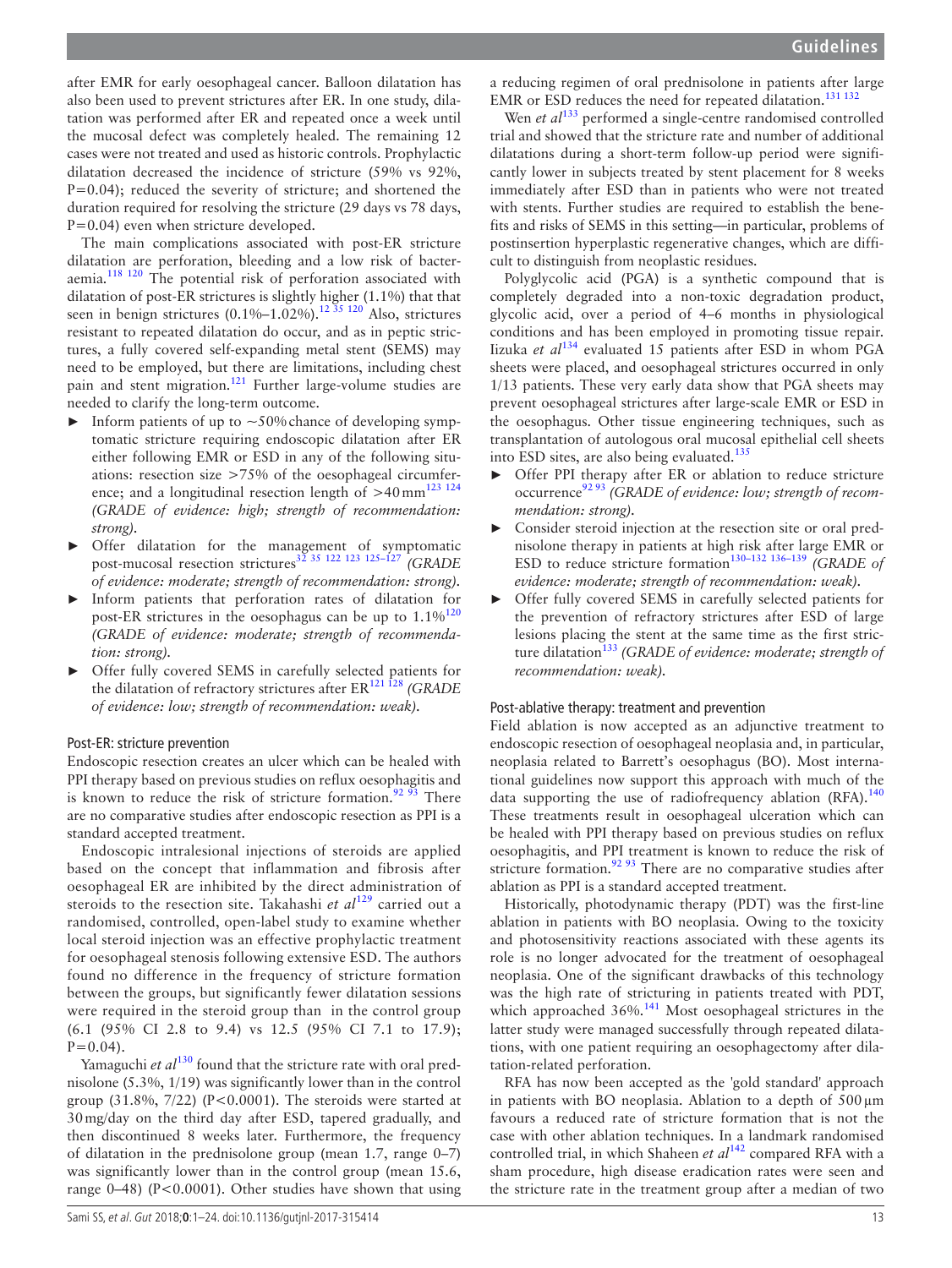treatments was 6%. All patients underwent successful endoscopic dilatation (mean of 2.6 sessions). Data from the UK registry of patients undergoing RFA for BO neoplasia reported a similar stricture rate. Haidry *et al*<sup>143</sup> showed an overall stricture rate requiring therapeutic dilatation of 9% (30 of 335 patients). All these cases were managed endoscopically with a mean of 1.3 dilatations (range 1–6). Patients who underwent EMR before initiating RFA were more likely to develop strictures than those who did not (12% vs 5.9%; P=0.04).

The role of RFA for early squamous cell neoplasia has been controversial with early data supporting its use in well-selected patients,<sup>144</sup> but it is associated with a higher stricture rate than with the same intervention in BO neoplasia. van Vilsteren *et al*[144](#page-21-3) showed a stricture rate of 23% and Bergman *et al*[145](#page-21-4) a stricture rate of 14%. Data from the UK registry, where 20 patients with early squamous neoplasia were treated with RFA, showed a stricture rate of  $20\%$ .<sup>146</sup>

- ► Inform patients that stricture formation requiring dilatation is significantly higher in the following situations: after photodynamic therapy (PDT) (36%) compared with other forms of ablation<sup>141 147 148</sup>; where ER has preceded ablation  $(12\% \text{ vs } 6\%)$ <sup>[143](#page-21-2)</sup>; with use of higher doses of energy with RFA for Barrett's oesophagus  $(BO)^{149}$  $(BO)^{149}$  $(BO)^{149}$ <sup>150</sup>; and after RFA for early squamous cell neoplasia (14-23%)<sup>144-146</sup><sup>151</sup> (GRADE *of evidence: moderate; strength of recommendation: strong).*
- Offer dilatation in patients with clinically significant stricture formation after RFA, with or without previous E[R142 143 152 153](#page-21-1) *(GRADE of evidence: moderate; strength of recommendation: strong).*
- Offer PPI therapy after ablation to reduce stricture occur-rence<sup>[92](#page-20-6) 93</sup> (GRADE of evidence: low; strength of recommen*dation: strong).*

# **Eosinophilic oesophagitis (EoE)**

EoE is a common immune/antigen-mediated oesophageal disease characterised clinically by symptoms of oesophageal dysfunction and histologically, by eosinophil predominant inflammation.[154](#page-21-7) First described by Attwood and Straumann in 1993–94,<sup>155</sup> 156 EoE usually presents with dysphagia and is now the the most common cause of food bolus obstruction in patients under the age of 50 years.<sup>157</sup> EoE is the the most common cause of spontaneous perforation of the oesophagus. It is the second most common benign disease of the oesophagus.<sup>[158](#page-21-10)</sup> It is often underdiagnosed and yet 50 times more common than achalasia.<sup>[158](#page-21-10)</sup>

# Preliminary medical treatment and diet elimination for EoE

PPI, diet and topical steroids are all used as first-line treatments (in up to 50%).<sup>[159](#page-21-11)</sup> Dietary therapy with elimination of causative allergens, or topical corticosteroids may provide a durable long-term solution.<sup>[160 161](#page-21-12)</sup> Topical steroids (such as fluticasone) and budesonide are very effective in the short term, but longer-term studies are needed.<sup>16</sup>

- ► Offer dilatation along with other forms of disease modification using diet, topical steroids or other drugs<sup>17 163-165</sup> *(GRADE of evidence: moderate; strength of recommendation: strong).*
- ► Start other treatments for EoE before dilatation if possible, and those may be continued afterwards to prevent or delay recurrence of symptoms<sup>163 164 166-169</sup> (GRADE of evidence: *moderate; strength of recommendation: strong).*
- Offer preliminary topical steroids followed by dilatation as this is more cost-effective than using dilatation alone as

first-line treatment<sup>[164 170](#page-21-15)</sup> (GRADE of evidence: moderate; *strength of recommendation: strong).*

## Indications for dilatation in EoE

The indications for dilatation in EoE include established tight stricture, narrow calibre oesophagus, food bolus obstruction and failure of symptoms to respond to diet or drugs.  $8\frac{16\frac{171}{16}}$  Dilatation of the oesophagus is now a standard treatment for EoE, along with other forms of chronic disease modification using diet, topical steroids or other drugs.[17 163–165](#page-18-20) Other treatments for EoE should be started before dilatation if possible, and continued afterwards to prevent or delay recurrence of symptoms.[163 166–170 172](#page-21-14) A recent randomised controlled study by Kavitt *et al*[170](#page-21-16) has shown that preliminary topical steroids followed by dilatation is more cost-effective than using dilatation as the first treatment. In some patients, dilatation can be used as the only treatment.<sup>17 162 164 170 173-175</sup> However, caution should be exercised with tight strictures of  $<$ 7mm calibre.<sup>[170](#page-21-16)</sup>

- ► Offer dilatation as first line treatment in patients with acute symptoms such as food bolus obstruction and daily dysphagia[17 164 173–175](#page-18-20) *(GRADE of evidence: moderate; strength of recommendation: strong)*.
- ► Offer dilatation to patients with established tight stricture, narrow calibre oesophagus and those who do not respond to diet or drugs<sup>[8 16 163 168](#page-18-5)</sup> (GRADE of evidence: high; strength of *recommendation: strong)*.

## Risks and complications of dilatation in EoE

Dilatation of EoE is no more dangerous than dilatation for other oesophageal diseases (such as peptic stricture or achalasia), and the perforation rates are similar if safe techniques and flexible endoscopy are employed by experienced operators.[17 158 162 163 176–178](#page-18-20) Mucosal tears and associated minor bleeding are common after dilatation of EoE (8%), and can be managed conservatively.<sup>[16 171 176 177](#page-18-12)</sup>

The risk of postprocedural chest pain is particularly common after EoE dilatation and may last for up to 48hours.<sup>169</sup> [176](#page-21-17) <sup>179</sup> Patients should be warned about this possibility, and the need to take fluids and analgesia along with their maintenance EoE therapy.

- Reassure patients that dilatation of EoE is no more dangerous than dilatation for other oesophageal diseases, and the perforation rates are similar<sup>16 17 163 174 176-178</sup> (GRADE of evidence: *high; strength of recommendation: strong)*.
- Inform EoE patients that chest pain after dilatation is common<sup>17 [169](#page-18-20) 176</sup> (GRADE of evidence: high; strength of *recommendation: strong)*.

## Follow-up treatment after dilatation in EoE

A good clinical outcome is dysphagia resolution and avoidance of food bolus obstruction after dilatation.[8 16 177](#page-18-5) Most experts recommend gradual slow dilatation with sessions separated by 3–4 weeks and aim for a diameter of  $16-18$  mm, if possible.<sup>180</sup> Repeat dilatation should be offered if symptoms of severe dysphagia recur or if a symptomatic stricture is diagnosed during follow-up.[8 16 177](#page-18-5) Symptom response after initial dilatations (about three sessions over several weeks) usually lasts for up to 1 year.<sup>[167](#page-21-19) 169</sup> Dilatation of the oesophagus in EoE may be repeated if needed.<sup>163</sup> <sup>167</sup> <sup>174</sup> <sup>181</sup>

Maintenance treatment with either topical steroid or dietary elimination should continue after dilatation of EoE. A repeat endoscopy is recommended at 6-12 weeks.<sup>[174 177](#page-21-20)</sup>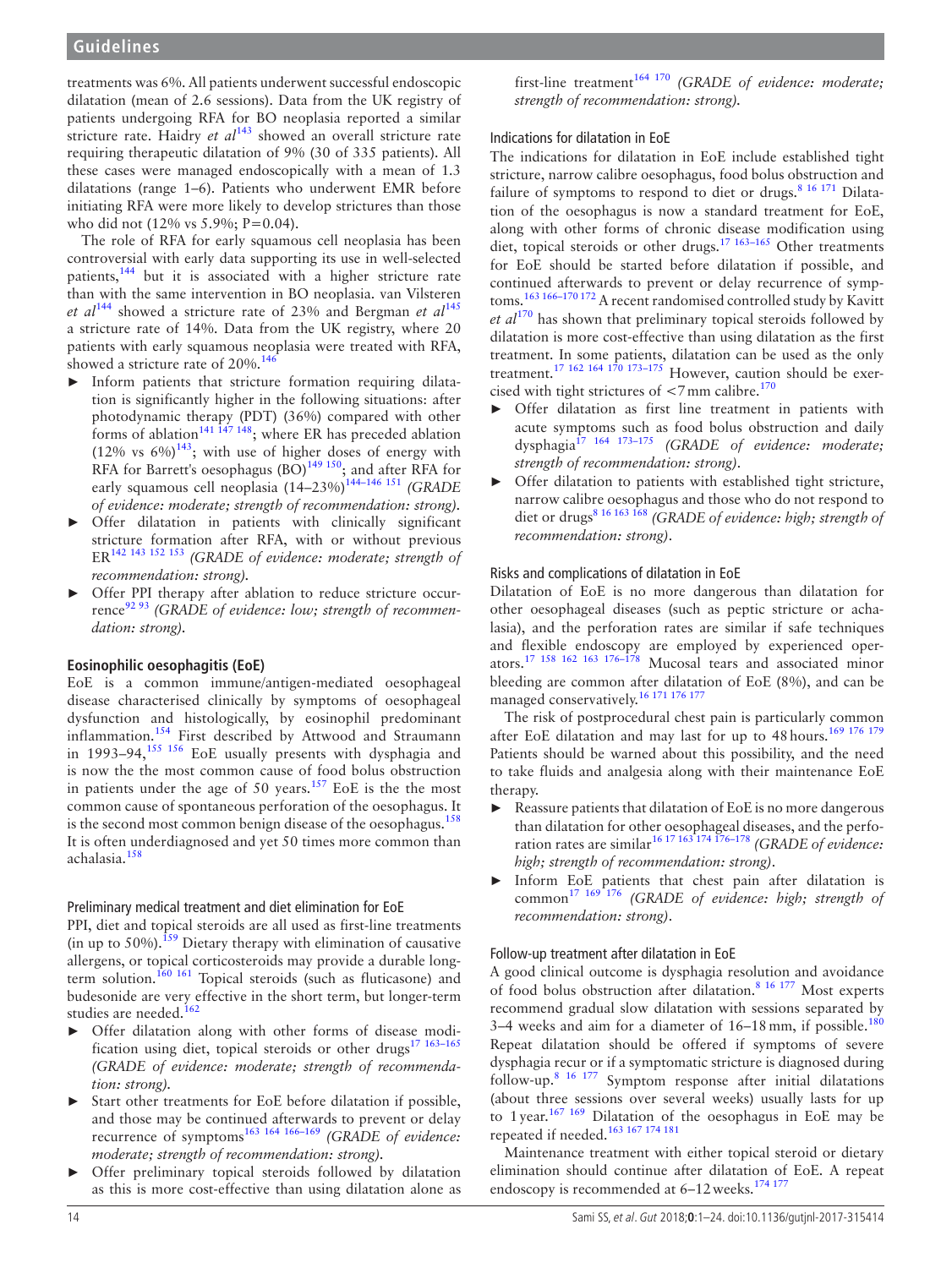- ► Inform patients that symptom response after dilata-tion usually lasts up to 1 year<sup>167 [169](#page-21-19)</sup> (GRADE of evidence: *moderate; strength of recommendation: strong)*.
- Repeat dilatation if needed<sup>[167 171 174 181](#page-21-19)</sup> (GRADE of evidence: *high; strength of recommendation: strong)*.

#### Method of dilatation in EoE

There are no credible data comparing balloon with bougie dilatation in EoE, but most observers prefer balloon to reassure the operator that a perforation is not occurring.<sup>16 [174](#page-18-12) 179 181</sup> Otherwise the technique remains the same as for other types of stricture.

#### Use of distensibility measure to guide dilatation in EoE

Endoscopic Functional Luminal Imaging Probe (EndoFLIP, Crospon, Galway, Ireland) is used in some specialist centres to measure compliance and distensibility. EndoFLIP and Balloon pull through techniques may help in judging the optimal calibre to dilate to but require further study.<sup>166 182 183</sup> These techniques are innovative, safe and seem effective. More research on their cost-effectiveness is warranted. The availability and cost-effectiveness will be the main considerations before formulating recommendations for their routine use in clinical practice. A recent study has shown that endoscopy has a sensitivity of only 25% in detecting narrowed oesophagus ≤15 mm in diameter among patients with EoE compared with barium radiology.[184](#page-21-22)

Consider the use of special techniques such as EndoFLIP and Balloon pull through to judge the optimal calibre and position of dilatatio[n182 183](#page-21-23) *(GRADE of evidence: low; strength of recommendation: weak)*.

## **Postoperative strictures**

#### Frequency and situation

All surgical interventions have the potential for fibrotic stricturing at the anastomotic site as a complication. Oesophagectomy with oesophago-gastrostomy for oesophageal or gastric cardia malignancy can lead to stricturing in  $4\%$ <sup>185</sup> to 66%.<sup>[186](#page-21-25)</sup> These strictures tend to be short and straight, but occasionally can be complicated.<sup>[187 188](#page-21-26)</sup> Methods for prevention of stricturing by surgical technique to maximise vascularisation of the anastomosis is a key strategy in the prevention of oesophageal anastomotic strictures.<sup>185</sup> <sup>186</sup> [188–191](#page-21-24)

Fundoplication for GORD, both partial and total, is also associated with postoperative dysphagia, affecting 5–43% of people.[192](#page-21-27) <sup>193</sup> Mechanisms behind this include a tight wrap, a slipped wrap and paraoesophageal hernia.<sup>[194](#page-21-28) 195</sup> Partial wraps are less likely to cause significant postoperative dysphagia than a Nissen.<sup>[195](#page-21-29) 196</sup> Intraoperative evaluation of the oesophagusfor example, using the EndoFLIP device, could allow the operator to determine the length of wrap and optimal tightness of the gastro-oesophageal junction during the fundoplication procedure,<sup>[197](#page-21-30)</sup> thereby reducing postoperative dysphagia and/or the need for dilatation.

#### Preliminary medical treatment and investigations

Nutritional supplementation, particularly in patients with cancer, and PPI therapy following bariatric surgery<sup>[198](#page-22-0)</sup> are important. Specific investigations, including endoscopy and barium swallow, are helpful.

► Consider performing upper GI endoscopy, manometry, pH studies and barium swallow first in patients with persistent dysphagia post-fundoplication surgery, in order to assess the integrity of the wrap and understand the cause of dysphagia prior to dilatation or repeat surgery<sup>[194](#page-21-28) 195</sup> *(GRADE of evidence: low; strength of recommendation: weak).*

#### Methods of dilatation of postoperative strictures

Treatment of postoperative stricture has used both bougienage<sup>[188](#page-21-31)</sup> and balloon dilatation, both under direct endoscopic visualisa-tion<sup>[185](#page-21-24)</sup> <sup>199</sup> or with fluoroscopy,<sup>200</sup> and no data exist to show which is optimal.<sup>[186](#page-21-25)</sup>

Symptoms improve after the first dilatation session in up to  $43\%$  of individuals<sup>185</sup> and therefore repeat dilatation is the norm. Typically, a median of three sessions is used before satis-factory relief of dysphagia is achieved.<sup>[189](#page-21-32)</sup>

Treatment success is difficult to define, limiting comparisons between studies but may be obtained in between  $62\%^{195}$  $62\%^{195}$  $62\%^{195}$  and 100%.<sup>[189](#page-21-32)</sup> Delayed gastric emptying appears to be an additional risk factor for stricture formation, and treatment of this by pyloroplasty or pyloromyotomy may help to reduce the frequency of dilatation sessions required to achieve successful treatment of anastomotic stricture.<sup>[199](#page-22-2)</sup>

In the post-fundoplication setting, dilatation of the lower oesophageal sphincter typically requires 30–40mm balloons, similar to those used in the management of achalasia.<sup>[194](#page-21-28)</sup> Success can be achieved in approximately two-thirds of patients, although non-responders may require revisional surgery.<sup>[201](#page-22-3)</sup>

- ► Consider treatment of concurrent delayed gastric emptying in order to reduce the need for redilatations<sup>[199](#page-22-2)</sup> (GRADE of *evidence: low; strength of recommendation: weak).*
- ► Consider the use of balloon dilatation to 30–40mm (as with achalasia) in patients with post-Nissen dysphagia<sup>[194](#page-21-28)</sup> (GRADE *of evidence: low; strength of recommendation: weak).*

#### Use of supplementary methods

The use of steroid injection (0.5mL aliquots of triamcinolone 40mg/mL to four quadrants) has been evaluated in anastomotic strictures in a randomised double-blind study and found to be safe when injected with a 4 mm-long, 23-gauge needle immediately before bougie dilatation of anastomotic strictures.<sup>202</sup> In this study, the steroid arm appeared superior in the length of time required between dilatation sessions (108days vs 42days in the saline group), and the total number of dilatation sessions required (two in the steroid group versus three in the saline group). However neither of these outcomes reached significance. Steroid-treated patients with stricture were found to have significantly more complications, specifically oesophageal candidiasis.

Needle knife incision has also been evaluated in refractory strictures and in the primary treatment of anastomotic strictures.[203 204](#page-22-5) In experienced hands, this technique is as safe as conventional dilatation methods, but evaluation of the success of this treatment strategy is more variable. Primary treatment with incisional therapy appears to confer no significant advantage over bougie dilatation in the mean number of dilatations or overall success rate at reducing symptoms of dysphagia[.203](#page-22-5) Specific methods used for incisional therapy include either an endoscopic needle knife or an 'IT' knife, incising in four quadrants with the aid of a transparent cap, which enhances the safety of the procedure. The procedure is best done by an operator who is familiar with techniques of incision through experience with ESD or endoscopic retrograde cholangiopancreatography. Incisional therapy appears to maintain luminal patency, at 12 months' follow-up in 61.5% of cases compared with 19.8% in controls who underwent continued endoscopic balloon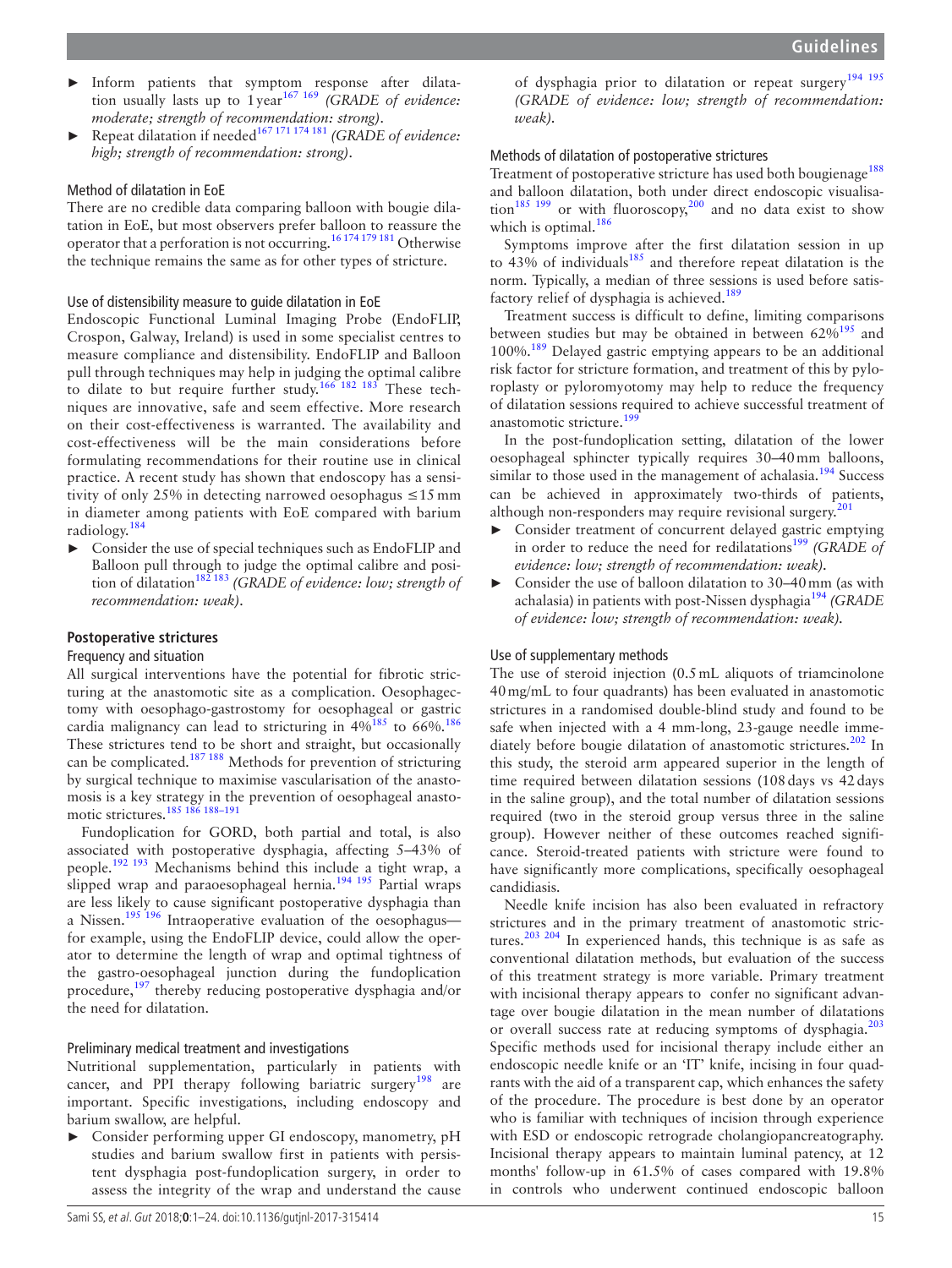dilatation, $205$  and so has a role in the treatment of unresponsive anastomotic stricture.

- Use steroid injections  $(0.5 \text{ mL } \text{ aliquots of } \text{ triangulation})$ 40mg/mL to the four quadrants) to reduce the frequency of repeat dilatations in anastomotic strictures refractory to initial dilatation approaches. Use a 4 mm-long, 23-gauge needle immediately before bougie dilatation while leaving the needle in for at least 1min to minimise leakage of the drug and ensure delivery of the full dose to the target area[113 202](#page-20-18) *(GRADE of evidence: moderate; strength of recommendation: weak).*
- ► Consider using needle knife incision for anastomotic strictures as an alternative to dilatation<sup>203 205-207</sup> (GRADE of *evidence: moderate; strength of recommendation: weak).*

## Risks and follow-up

After treatment of postoperative strictures, complication rates such as bleeding or rupture have been reported in up to 30% of cases, $200\,208$  but perforation with mediastinal leakage appears to be no more common than in other types of strictures.

There appears to be no evidence to warrant surveillance of patients postoperatively for anastomotic stricture.

## **Post-radiation strictures**

Radiotherapy treatment has revolutionised the management of most solid organ malignancies, but may induce stricturing of the oesophagus. The risk of stricturing can be anticipated before radiotherapy in patients with greater tumour invasion (T-score) and greater circumferential involvement.<sup>209-211</sup> Radiotherapy induces tissue ischaemia, fibrosis and subsequent oesophageal stenosis. In contrast to other oesophageal strictures, the fibrosis often affects the tissues surrounding the oesophagus, creating a non-compliant mediastinum. As a consequence, radiation strictures are frequently refractory to dilatation and progressive. The risk is increased with higher radiation doses.<sup>[212–217](#page-22-8)</sup> Furthermore, radiotherapy with concurrent chemo-therapy increases the likelihood of stricture<sup>[217 218](#page-22-9)</sup> and is a cause of completely obstructed oesophagus,.<sup>212 [219–221](#page-22-8)</sup> Prior insertion of a gastrostomy should be considered to aid nutrition in already malnourished individuals and this offers an additional conduit through which dilatation attempts of subsequent oesophageal strictures can be made. Where antegrade passage of a guidewire is unsuccessful, a retrograde attempt through the gastrostoma can be made using catheter and guidewire under fluoroscopic control.

The endoscopic CARD approach can be considered in patients with a completely occluded oesophagus. In most circumstances, this requires a general anaesthetic, although conscious sedation has also been used.<sup>218 222</sup> A CT scan is also recommended to exclude nearby vessels.<sup>223</sup>

Visualisation of the proximal aspect of the stricture is undertaken by insertion of an antegrade endoscope. A second endoscope is inserted through the gastrostomy site and the stricture is trans-illuminated in order to identify the now obstructed lumen. Typically, a guidewire is passed from the distal oesophagus proximally under fluoroscopic guidance, puncturing through the stricture and then removed per-orally.<sup>209 212 219 222-224</sup> A needle knife,<sup>225</sup> straight catheter<sup>223</sup> or EUS fine aspiration needle<sup>223 [225](#page-22-12) 226</sup> has also been shown to be effective at traversing the stricture by incision. Biplanar fluoroscopy or cone-beam CT may be used to facilitate an axial alignment of the endoscopes and needles and reduce the risk of perforation. Once a guidewire has been passed a bougie or balloon can dilate to  $12-15$  mm.<sup>219–221 223 224</sup><sup>[226–229](#page-22-13)</sup>

In some patients, the placement of a temporary (up to 1month) fully covered SEMS is necessary to maintain the luminal patency with or without a nasogastric tube for feedig. $223$ 

No large studies have been undertaken to evaluate the use of the CARD procedure, and it should be regarded as a last resort for use in expert hands only. Evidence from case series suggests it is safe, with no patients requiring emergency surgical intervention. $223$  The majority of larger series suggest good success (defined as discontinuation of percutaneous endoscopic gastrostomy feeding), although in most instances, repeated dilatation is still required every 2-3 months.<sup>212 [219](#page-22-8)</sup> 223

- ► Consider a combined anterograde and retrograde dilatation (CARD) or rendezvous approach under general anaesthetic as an alternative to surgery in the treatment of the completely obstructed oesophagus, where local expertise is available<sup>209</sup> <sup>212</sup> <sup>218</sup> <sup>219</sup> <sup>221</sup> <sup>222</sup> [225–228](#page-22-7) *(GRADE of evidence: moderate; strength of recommendation: weak)*.
- ► Use fluoroscopic guidance to assist with the rendezvous procedure<sup>209</sup> <sup>212</sup> <sup>218</sup> <sup>219</sup> <sup>221</sup> <sup>222</sup> [225–227](#page-22-7) *(GRADE of evidence: moderate; strength of recommendation: strong)*.
- Use a guidewire to navigate through the obstruction when using the CARD approach to re-establish luminal patency<sup>209</sup> [212](#page-22-7) <sup>219</sup> <sup>222</sup> <sup>225</sup> (*GRADE of evidence: low; strength of recommendation: strong).*
- After gaining luminal patency using the CARD procedure, perform subsequent dilatation using either balloon<sup>224 [226](#page-22-14) 229</sup> or bougie<sup>212</sup> [219–221](#page-22-8) <sup>228</sup> *(GRADE of evidence: moderate; strength of recommendation: strong)*.

## **Caustic strictures**

Oesophageal injury can be caused by ingestion of caustic substances. Alkalis are the the most common caustic agents ingested in Western countries, while acid ingestion is more common in developing countries, such as India. Caustic oesophageal injury can lead to the lower oesophageal sphincter pressure becoming impaired, which in turn leads to gastro-oesophageal reflux that can worsen stricture formation.<sup>230</sup><sup>231</sup>

After initial radiological assessment, an upper gastrointestinal tract endoscopy, with gentle air insufflations or preferably with CO<sub>2</sub>, should be considered after caustic ingestion within the first 12–48hours to determine prognosis and management, including oesophageal stricture formation and subsequent requirement for dilatation[.232](#page-22-16) Contraindications to endoscopy include radiological suspicion of perforation or burns to the supraglottic and epiglottic areas. A CT grading system for caustic lesions has been proposed, but there is insufficient evidence to demonstrate its widespread utility.[233 234](#page-22-17)

► Perform upper gastrointestinal tract endoscopy within the first 12–48 hours after caustic ingestion<sup>[235–238](#page-22-18)</sup> (GRADE of *evidence: moderate; strength of recommendation: strong)*.

Several techniques have been used in an attempt to prevent stricture formation. These techniques include oral steroids,  $239\,240$  $239\,240$ antibiotics, mitomycin C and intraluminal stents, $241$  but there is limited evidence on outcomes.

Late management makes dilatation more complex owing to fibrosis in the oesophageal wall. Dilatation can be carried out with either bougie or balloon dilators. There is no clear advantage of one technique over another.<sup>126 242-246</sup> The Savary-Gilliard type was used in the majority of studies reporting on efficacy of bougie dilatation and is preferred by some practitioners in consolidated and fibrotic strictures.

Ensure timely management of oesophageal strictures with dilatation as this plays a key role in affecting patient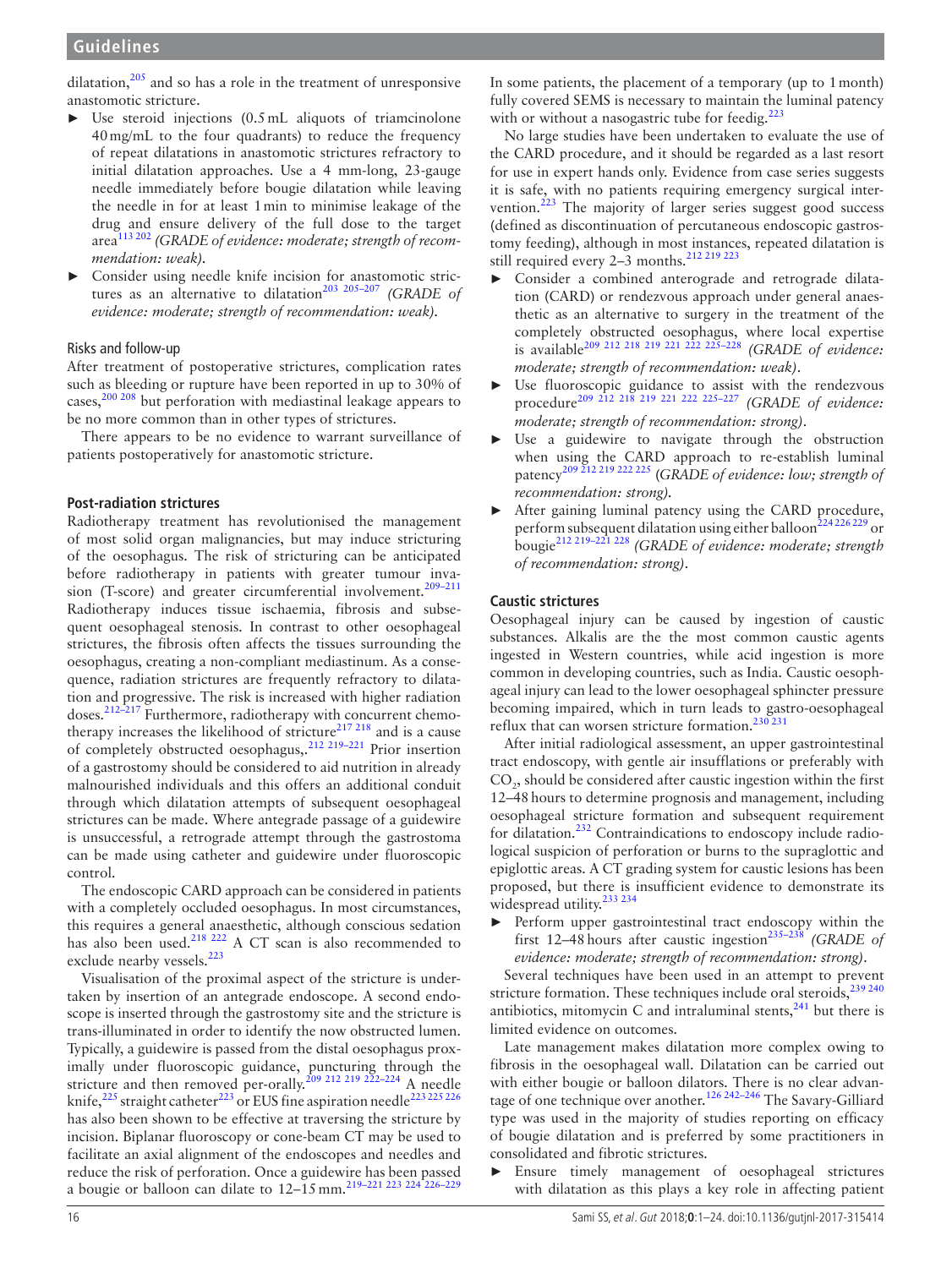outcomes[242–246](#page-22-21) *(GRADE of evidence: moderate; strength of recommendation: strong)*.

Dilatation is more hazardous between 1 and 3 weeks after injury and some avoid this time interval. From approximately week 3, scar retraction begins, resulting in stricture formation. The time interval between dilatations varies in published reports but should be less than 2–3 weeks. The number of sessions required to achieve the desired outcome varies; usually three or four are required but the number can be significantly higher.

The perforation rate for caustic strictures is higher than the standard benign oesophageal stricture dilatation rate with anything from 0.4% up to 32% recorded in the literature. The complication rate is lower when performed by those with more experience, and reported to be 4.5%.

- Consider avoiding dilatation within 3 weeks of initial caustic ingestion[242 246](#page-22-21) *(GRADE of evidence: low; strength of recommendation: weak)*.
- ► Consider a time interval between dilatations of <2week[s246 247](#page-22-22) *(GRADE of evidence: very low; strength of recommendation: weak)*.

Refractory strictures are more common in caustic ingestion. Management has been reported with intralesional steroid injection or topical mitomycin C at the time of dilatation, temporary stent placement, biodegradable stents and a suspended oesophageal silicone prosthesis. If oesophageal dilatation fails then surgical resection can be considered. There is no consensus for the optimum management of these strictures.<sup>245 248-252</sup>

#### **Refractory strictures**

A stricture should be considered refractory after an inability to maintain a luminal diameter of  $\geq 14$  mm after five sequential dilatation sessions 1–2 weeks apart or maintain the target diameter for 4 weeks once it has been reached.<sup>253</sup> Refractory strictures are rare and challenging. Before embarking on any particular management the clinician and patient should be aware of the poor level of data for the outcomes and risks of most techniques.

- ► Inform patients about the lack of good quality evidence for best approach to treatment of refractory strictures *(GRADE of evidence: low; strength of recommendation: strong).*
- ► Consider discussion with, and/or referral to, centres with expertise in treatment and follow-up of patients with refractory strictures *(GRADE of evidence: low; strength of recommendation: weak).*
- ► Ensure optimal management of ongoing inflammation with high dose PPI therapy before defining a stricture as refractory[83](#page-20-0) <sup>84</sup> <sup>89</sup> <sup>92</sup> *(GRADE of evidence: high; strength of recommendation: strong).*
- ► Consider alternative neuromuscular causes in patients with ongoing dysphagia despite a seemingly adequate oesophageal diameter[126](#page-20-33) *(GRADE of evidence: low; strength of recommendation: strong).*

Complex strictures  $(>2 \text{ cm}, \text{ angular}, \text{ is very small})$ narrowed) of the following aetiologies are most often implicated in refractory strictures: anastomotic, radiation induced, caustic, post-ablative therapy.<sup>33</sup>

#### Method of dilatation

No trials have compared types of dilators for refractory strictures.

- ► Use fluoroscopic guidance during dilatation of refractory oesophageal strictures[126](#page-20-33) *(GRADE of evidence: very low; strength of recommendation: weak).*
- Use either bougie or balloon dilators with the decision individualised on a case by case basis dependent on the nature

(length, location, cause) of the stricture<sup>126</sup> (GRADE of *evidence: low; strength of recommendation: weak).*

#### Intralesional steroid therapy

Intralesional steroid therapy involves the injection of 0.5mL aliquots of 40mg/mL triamcinolone to all four quadrants of the stricture. Experts advocate predilatation, although there are no studies directly comparing this with postdilatation injection. Two randomised controlled trials in patients with refractory strictures of mixed, but mostly peptic, aetiology, have demonstrated benefit, with reduction in the number of repeat dilatations and an increase in the dysphagia-free period.<sup>[254 255](#page-22-25)</sup> Results have been disappointing for refractory strictures of other aetiologies, with randomised controlled trials failing to show improvement in anastomotic<sup>202</sup> and caustic<sup>256</sup> aetiologies. In addition, an increase in complications was seen in the steroid-treated patients. $202$ 

Use intralesional steroid therapy combined with dilatation in refractory strictures with evidence of inflammation (macro- or microscopically) on the assumption that anti-reflux therapy has been maximised previously with no benefit<sup>202 254–256</sup> (GRADE of evidence: high; strength of *recommendation: strong).*

#### Incisional therapy

Use of a needle or IT knife to perform radial incisions of refractory strictures parallel to the longitudinal axis of the oesophagus has been evaluated. The procedure is performed under direct visualisation with or without a transparent cap. For circumferential strictures, incisions in the four quadrants may be most effective. The outcomes are best for short strictures  $\left($  < 1.5 cm).<sup>[257](#page-23-1)</sup> Longer strictures may initially respond, but most will require re-treatment.<sup>258</sup>

Consider incisional therapy in patients with refractory Schatzki's rings and anastomotic strictures at centres expe-rienced in the use of such techniques<sup>[257 258](#page-23-1)</sup> (GRADE of *evidence: very low; strength of recommendation: weak)*.

#### Stents

The benefit of self-expanding removable stents has been demonstrated in a recent systematic review and meta-analysis, with complete relief of dysphagia in approximately 40% (median follow-up 0–1281 days over the 18 included studies).<sup>[259](#page-23-3)</sup> The majority of refractory strictures will respond to placement of between 4 and 8 weeks, although longer periods of up to 3 months may be required.<sup>[259](#page-23-3)</sup> It is recommended that stents should not be left in longer than this owing to the risk of embedding. Recurrence rates of refractory strictures remain as high as 69% after stent removal, particularly in patients with long strictures  $(>7 \text{ cm})$ ,<sup>[260](#page-23-4)</sup> illustrating the difficulties in achieving a satisfactory long-term outcome.

In trials directly comparing metal and plastic stents, outcomes were more favourable with metal stents, with lower migration rates and need for re-intervention.<sup>261</sup> 262 Stent migration is a considerable problem with both stent types, occurring in approximately  $30\%$  of cases.<sup>[259](#page-23-3)</sup> Stent placement is associated with adverse events (chest pain, bleeding, perforation, aspiration pneumonia) in 20% and thus patients should give consent accordingly.<sup>[259](#page-23-3)</sup> Use of partially or uncovered metal stents must be avoided owing to risk of embedding of the stent in the oesophageal wall, which may preclude safe removal.

► Offer temporary placement of fully covered self-expanding removable stents in patients where previous methods have been unsuccessful in maintaining adequate oesophageal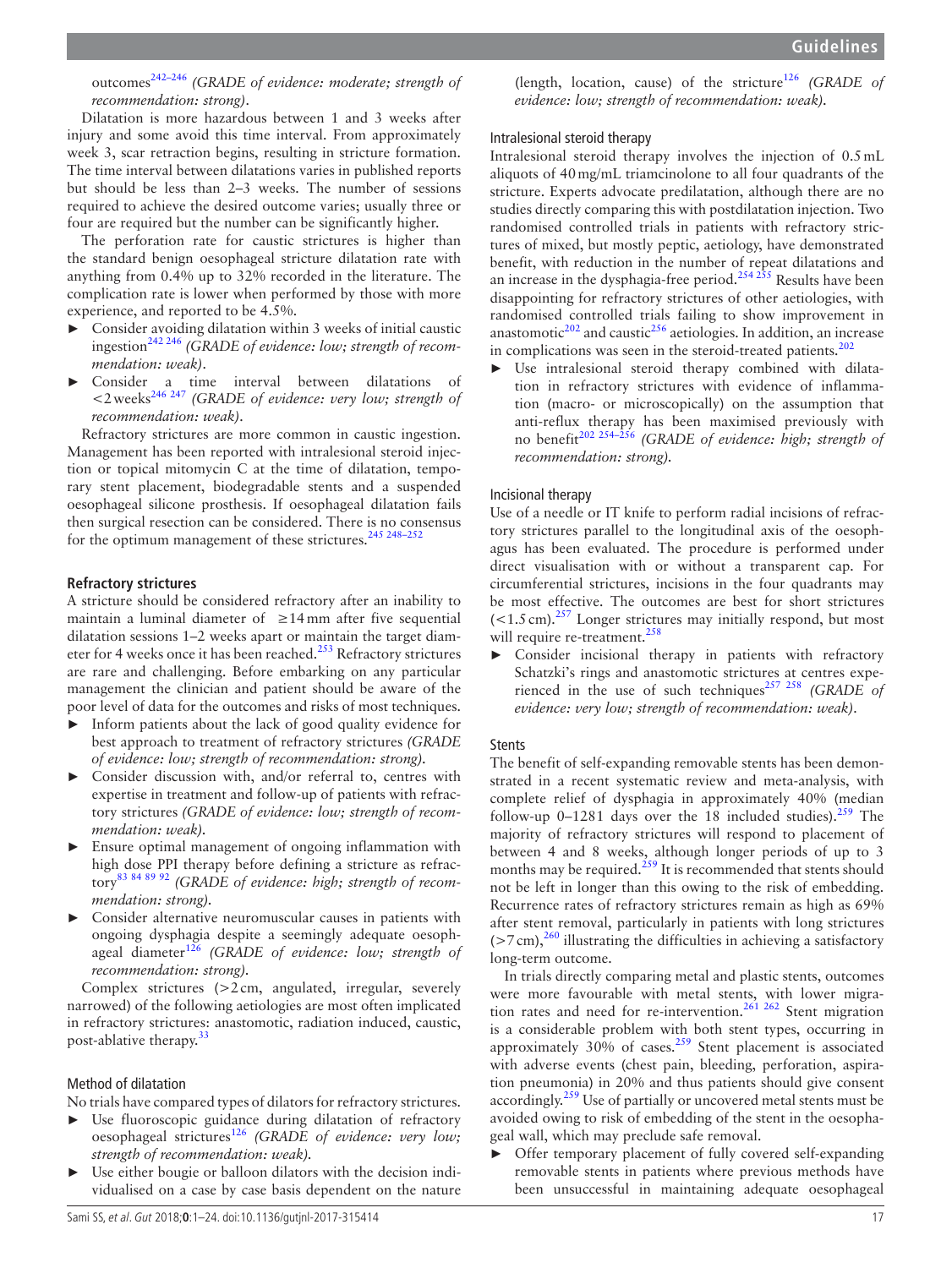patency<sup>259-265</sup> (GRADE of evidence: low; strength of recom*mendation: weak)*.

The optimum duration of stent placement is usually between 4 and 8 weeks, but may vary depending on stricture aeti-ology and length, and type of stent<sup>[264](#page-23-6)</sup> (GRADE of evidence: *very low; strength of recommendation: weak)*.

Single biodegradable stent placement appears to be only temporarily effective in the majority of patients with refractory benign oesophageal stricture.[266 267](#page-23-7) It can, however, reduce the frequency of serial dilatation in selected patients. In the largest study to date, sequential placement of a first, second and then third biodegradable stent resulted in a median dysphagia free period of 90, 55 and 106 days, respectively.<sup>267</sup> No patients were dysphagia free at the end of the study, suggesting that this strategy is not effective for long-term dysphagia relief.

Consider biodegradable stent placement to reduce the frequency of dilatation in selected cases<sup>[266 267](#page-23-7)</sup> (GRADE of *evidence: low; strength of recommendation: weak).*

# Options for failed stricture resolution

Self-dilatation is safe and effective for short, proximal strictures.<sup>268-270</sup> For appropriate, well-trained patients willing to undertake this, it appears to be well tolerated, can prevent surgery and the burden of repeated hospital visits.<sup>[268–270](#page-23-9)</sup>

- ► Consider teaching selected, self-motivated patients, with short proximal strictures to self-bougienage<sup>268-270</sup> (GRADE *of evidence: very low; strength of recommendation: weak).*
- ► Offer surgery to patients who do not respond or are intolerant to other measures<sup>271 272</sup> (GRADE of evidence: low; *strength of recommendation: weak)*.

A brief summary of disease-specific considerations is provided in [box](#page-17-0) 1.

# **Economic implications**

Oesophageal stricturing has a significant impact on quality of life owing to both dysphagia symptoms and the need for repeated dilatation. Quality of life scores are often further affected by underlying diagnosis, such as head and neck cancer. $273\overline{27}$ 

No studies have investigated the cost-effectiveness of dilatation, but it is generally appreciated that bougienage has better economic benefits than balloon dilatation. This is owing to the absence of symptomatic or endoscopic difference between the two modalities in addition to the non-significant difference in the need for repeated treatments. Hence the consumable costs of disposing of and replacing TTS balloons outweigh those of reusable Savary bougies. Furthermore, extrapolation from studies in the lower GI tract comparing balloon versus bougienage in the management of postoperative anastomotic strictures has shown similar findings (median cost €680 vs  $\epsilon$ 22.30; P<0.001).<sup>275</sup> These considerations obviously require to be balanced with expertise, local availability and endoscopist preference, for example, to allow direct visualisation during the dilatation procedure.

Use of oesophageal stenting is outside the remit of these guidelines, but it may also be considered in cases where repeated dilatation is required and can be considered to add cost-effectiveness when two or more dilatations are avoided. $2^{\frac{1}{2}}$ 

There are no other special economic effects of these guidelines, as they are a formalisation of current practice with the evidence base, and we do not advocate any changes or new directions in care that have a major economic impact.

## **Box 1 Considerations in specific disease areas**

## <span id="page-17-0"></span>**Achalasia:**

- ► Use pneumatic balloons 30–40mm in diameter
- Start at 30 mm in the first session to reduce the risk of complications
- ► Perform a second dilatation 2–28 days later with a larger balloon (usually 35mm)
- ► Consider PPI therapy after dilatation

## **Peptic strictures:**

- ► PPI therapy long term
- ► No role for H2 receptor antagonists
- **Schatzki's ring:**
- ► Asymptomatic=no dilatation
- ► Symptomatic=single session (aim for 16–20mm diameter)
- ► Exclude eosinophilic oesophagitis
- ► Consider PPI
- ► Consider needle knife incision if dilatation not effective

## **Post-endotherapy:**

- ► Perforation risk may be higher (around 1.1%)
- ► Consider steroid injection to reduce risk of stricture formation
- ► Offer PPI to reduce risk of recurrence

## **Eosinophilic oesophagitis:**

- ► Consider additional treatments (PPI, steroids, elimination diet)
- ► Aim for histological remission
- ► Consider dilatation in narrow calibre oesophagus or failure of medical treatment in the absence of a visible stricture
- $\blacktriangleright$  Inform patients that chest pain is common

## **Postoperative:**

- ► Post-fundoplication:
	- Assess wrap integrity with upper endoscopy, barium swallow, manometry and pH impedance
	- Use pneumatic balloon 30–40mm as for achalasia
- ► Anastomotic:
	- Consider concomitant steroid injection in four quadrants
	- Consider needle knife incision as an alternative to dilatation

# **Post-radiation:**

► Consider CARD in completely obstructed oesophagus **Caustic:**

► Careful evaluation as usually complex

► Dilatation not advised in first 3weeks after ingestion **Refractory:**

- ► Ensure optimal dose PPI and control of inflammation
- ► Consider:
	- Discussion with expert centres
	- Alternative causes/underlying pathology
	- Concomitant steroid injection four quadrants
	- Needle knife incision
	- Fully covered SEMS as temporary measure 4–8weeks
- ► Offer patient the option of self-dilatation

CARD, combined anterograde retrograde dilatation; PPI, proton pump inhibitor; SEMS, self-expanding metal stent.

# **Audit of effectiveness**

Items that could be subject to audit to establish good clinical standards of oesophageal dilatation include:

► Completeness of consent forms with clear documentation in each section (including procedure risks and benefits).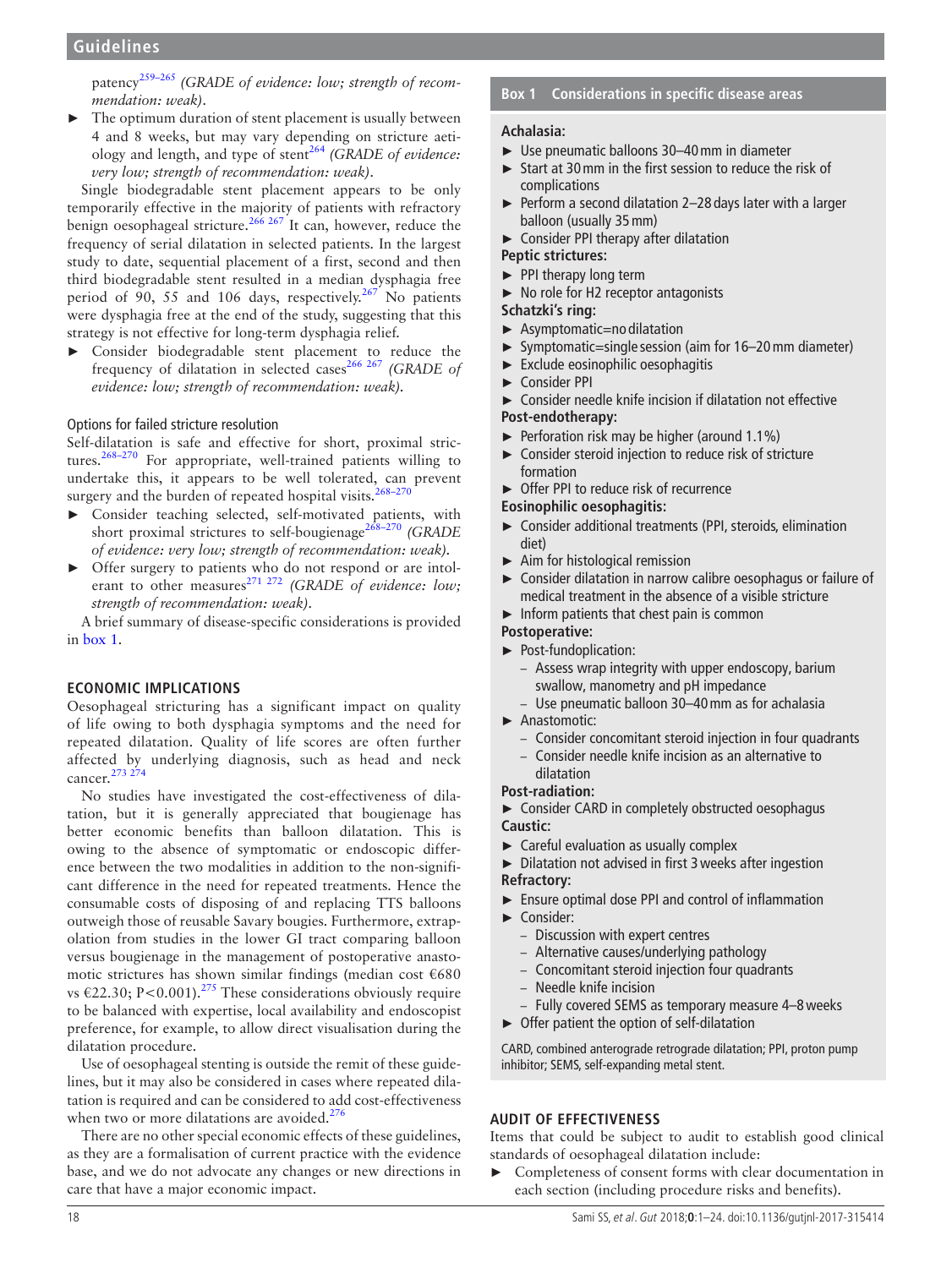- ► Success rate, comfort scores, re-intervention rate (number of dilatations per patient), complication rates, 30-day readmission rates and 30-day mortality rates. $^{27}$  $^{27}$  $^{27}$
- Using a standard scoring system for dysphagia (such as Ogilvie, Dakkak and Bennett, etc) in >90% of patients to provide an objective measure of the efficacy of the therapeutic intervention.<sup>27</sup>
- Timeliness of follow-up serial sessions for endoscopic dilatation (within 2 weeks).  $3359$  $3359$
- Perforation rates. The overall perforation rate following dilatation should be <1% for benign strictures<sup>[27](#page-19-0)</sup> and 1-2% for achalasia.[19](#page-18-15) <sup>20</sup>

## **Areas for future research**

- Identification of the learning curve, assessment parameters required and direct observation of procedure or skills design for formative and summative assessments for trainees undertaking dilatation.
- The number of dilatation procedures performed each year required to achieve competency and maintain skill.
- Direct cost-effectiveness comparison between balloon and bougie dilators.
- Assessment of the optimal interval between repeat dilatations for tight, complex or refractory strictures.
- Available data on the role of acid suppression, proton pump inhibition, elimination diet and steroids in EoE are limited by variation in clinical practice and reported outcomes. Randomised controlled trials are needed to identify the optimum treatment to prevent oesophageal strictures in EoE.
- ► Clarification of the role of steroids and other methods in reducing the incidence and severity of post-ER strictures. There is an ongoing phase III clinical trial comparing oral steroid versus local steroid injection therapy for the prevention of oesophageal stricture after  $ESD<sup>27</sup>$
- Research into the true incidence of refractory strictures with details of aetiology and comparative outcomes after different treatments.

#### **Author affiliations**

<sup>1</sup> Division of Gastroenterology and Hepatology, Mayo Clinic, Rochester, Minnesota, USA

<sup>2</sup> Cancer Biomarker Group, Swansea Medical School, Swansea University, Swansea, UK

<sup>3</sup>Department of GI Sciences, University of Manchester, Manchester, UK

4 Salford Royal NHS Foundation Trust, Salford, UK

5 Department of Gastroenterology, Southampton University Hospital, Southampton, UK

<sup>6</sup>Department of Gastroenterology, Portsmouth University Hospitals NHS Trust, Portsmouth, UK

- <sup>7</sup>Digestive Diseases Centre, University Hospitals of Leicester, Leicester, UK
- 8 Department of Gastroenterology, Wye Valley NHS Trust, Wye Valley, UK

<sup>9</sup>Department of Gastroenterology, University College Hospital, London, UK

<sup>10</sup>Department of Radiology, The Christie NHS Foundation Trust, Manchester, UK 11Department of Gastroenterology, NHS Forth Valley, Stirling, UK

<sup>12</sup>NIHR Nottingham Digestive Diseases Biomedical Research Centre, Queens Medical

Centre, Belfast, UK<br><sup>13</sup>Faculty of Medicine Health and Life Sciences, Queen's University Belfast, Belfast, UK

<sup>14</sup>Department of Gastroenterology and Hepatology, Radboud University Medical Centre, Nijmegen, The Netherlands

<sup>15</sup>Department of Surgery, Durham University, Durham, UK

**Acknowledgements** We thank Mimi McCord (patient representative, chair of Heartburn Cancer UK) and Mark Brockhurst (patient representative) for providing advice, guidance and feedback on the planning, recommendations and discussion phases of the guideline.

**Contributors** All authors contributed equally to the development of this guideline.

**Funding** This research received no specific grant from any funding agency in the public, commercial or not-for-profit sectors.

**Competing interests** PDS received research support from Boston Scientific and Cook Medical. YA received research support from Medtronic and is a member of the Clinical Services and Standards Committee of the British Society of Gastroenterology and the UK and Ireland RFA user group. SEA received consultancy fees from Dr Falk Pharma.

**Provenance and peer review** Not commissioned; externally peer reviewed.

**Open Access** This is an Open Access article distributed in accordance with the Creative Commons Attribution Non Commercial (CC BY-NC 4.0) license, which permits others to distribute, remix, adapt, build upon this work non-commercially, and license their derivative works on different terms, provided the original work is properly cited and the use is non-commercial. See: [http://creativecommons.org/](http://creativecommons.org/licenses/by-nc/4.0/) [licenses/by-nc/4.0/](http://creativecommons.org/licenses/by-nc/4.0/)

© Article author(s) (or their employer(s) unless otherwise stated in the text of the article) 2018. All rights reserved. No commercial use is permitted unless otherwise expressly granted.

## **References**

- <span id="page-18-0"></span>1 Richter JE. Peptic strictures of the esophagus. [Gastroenterol Clin North Am](http://dx.doi.org/10.1016/S0889-8553(05)70095-9) 1999;28:875–91.
- <span id="page-18-1"></span>2 Piotet E, Escher A, Monnier P. Esophageal and pharyngeal strictures: report on 1,862 endoscopic dilatations using the Savary-Gilliard technique. [Eur Arch Otorhinolaryngol](http://dx.doi.org/10.1007/s00405-007-0456-0) 2008;265:357–64.
- <span id="page-18-17"></span>3 Egan JV, Baron TH, Adler DG, et al. Esophageal dilation. [Gastrointest Endosc](http://dx.doi.org/10.1016/j.gie.2006.02.031) 2006;63:755–60.
- <span id="page-18-6"></span>4 Riley SA, Attwood SE. Guidelines on the use of oesophageal dilatation in clinical practice. [Gut](http://dx.doi.org/10.1136/gut.53.suppl_1.i1) 2004;53 Suppl 1:1i–6.
- <span id="page-18-2"></span>5 Boeckxstaens GE, Annese V, des Varannes SB, et al. Pneumatic dilation versus laparoscopic Heller's myotomy for idiopathic achalasia. [N Engl J Med](http://dx.doi.org/10.1056/NEJMoa1010502) 2011;364:1807–16.
- <span id="page-18-3"></span>6 Spaander MC, Baron TH, Siersema PD, et al. Esophageal stenting for benign and malignant disease: European Society of Gastrointestinal Endoscopy (ESGE) Clinical Guideline. **[Endoscopy](http://dx.doi.org/10.1055/s-0042-114210)** 2016;48:939-48.
- <span id="page-18-4"></span>7 Barkin JS, Taub S, Rogers AI. The safety of combined endoscopy, biopsy and dilation in esophageal strictures. [Am J Gastroenterol](http://www.ncbi.nlm.nih.gov/pubmed/7304536) 1981;76:23-6.
- <span id="page-18-5"></span>8 Rajagopalan J, Triadafilopoulos G. Ring(s)-related esophageal meat bolus impaction: biopsy first, dilate later. [Dis Esophagus](http://dx.doi.org/10.1111/j.1442-2050.2008.00894.x) 2009;22:E14-16.
- Arora AS. Management strategies for dysphagia with a normal-appearing esophagus. [Clin Gastroenterol Hepatol](http://dx.doi.org/10.1016/S1542-3565(04)00716-5) 2005;3:299–302.
- <span id="page-18-13"></span>10 Quine MA, Bell GD, McCloy RF, et al. Prospective audit of perforation rates following upper gastrointestinal endoscopy in two regions of England. [Br J Surg](http://dx.doi.org/10.1002/bjs.1800820430) 1995;82:530–3.
- <span id="page-18-7"></span>11 Faigel DO, Deveney C, Phillips D, et al. Biopsy-negative malignant esophageal stricture: diagnosis by endoscopic ultrasound. [Am J Gastroenterol](http://dx.doi.org/10.1111/j.1572-0241.1998.00629.x) 1998;93:2257–60.
- <span id="page-18-8"></span>12 Hernandez LV, Jacobson JW, Harris MS, et al. Comparison among the perforation rates of Maloney, balloon, and savary dilation of esophageal strictures. Gastrointest [Endosc](http://dx.doi.org/10.1016/S0016-5107(00)70448-2) 2000;51(Pt 1):460–2.
- <span id="page-18-9"></span>13 Nagi B, Kochhar R, Thapa BR, et al. Radiological spectrum of late sequelae of corrosive injury to upper gastrointestinal tract. A pictorial review. [Acta Radiol](http://dx.doi.org/10.1080/02841850410003329) 2004;45:7–12.
- <span id="page-18-10"></span>14 Shepherd H, Hewett D. Guidance for obtaining a valid consent for elective endoscopic procedures. British Society of Gastroenterology 2008. [Epub ahead of print 20 Jun 2016].
- <span id="page-18-11"></span>15 Tulman AB, Boyce HW. Complications of esophageal dilation and guidelines for their prevention. [Gastrointest Endosc](http://dx.doi.org/10.1016/S0016-5107(81)73230-9) 1981;27:229-34.
- <span id="page-18-12"></span>16 Dellon ES, Gibbs WB, Rubinas TC, et al. Esophageal dilation in eosinophilic esophagitis: safety and predictors of clinical response and complications. [Gastrointest Endosc](http://dx.doi.org/10.1016/j.gie.2009.10.047) 2010;71:706–12.
- <span id="page-18-20"></span>17 Schoepfer AM, Gonsalves N, Bussmann C, et al. Esophageal dilation in eosinophilic esophagitis: effectiveness, safety, and impact on the underlying inflammation. Am J [Gastroenterol](http://dx.doi.org/10.1038/ajg.2009.657) 2010;105:1062–70.
- <span id="page-18-14"></span>18 Hagel AF, Naegel A, Dauth W, et al. Perforation during esophageal dilatation: a 10 year experience. [J Gastrointestin Liver Dis](http://www.ncbi.nlm.nih.gov/pubmed/24369319) 2013;22:385–9.
- <span id="page-18-15"></span>19 Katzka DA, Castell DO. Review article: an analysis of the efficacy, perforation rates and methods used in pneumatic dilation for achalasia. [Aliment Pharmacol Ther](http://dx.doi.org/10.1111/j.1365-2036.2011.04816.x) 2011;34:832–9.
- <span id="page-18-16"></span>20 Lynch KL, Pandolfino JE, Howden CW, et al. Major complications of pneumatic dilation and Heller myotomy for achalasia: single-center experience and systematic review of the literature. [Am J Gastroenterol](http://dx.doi.org/10.1038/ajg.2012.332) 2012;107:1817-25.
- <span id="page-18-18"></span>21 Allison MC, Sandoe JA, Tighe R, et al. Antibiotic prophylaxis in gastrointestinal endoscopy. [Gut](http://dx.doi.org/10.1136/gut.2007.136580) 2009;58:869-80.
- <span id="page-18-19"></span>22 Veitch AM, Vanbiervliet G, Gershlick AH, et al. Endoscopy in patients on antiplatelet or anticoagulant therapy, including direct oral anticoagulants: British Society of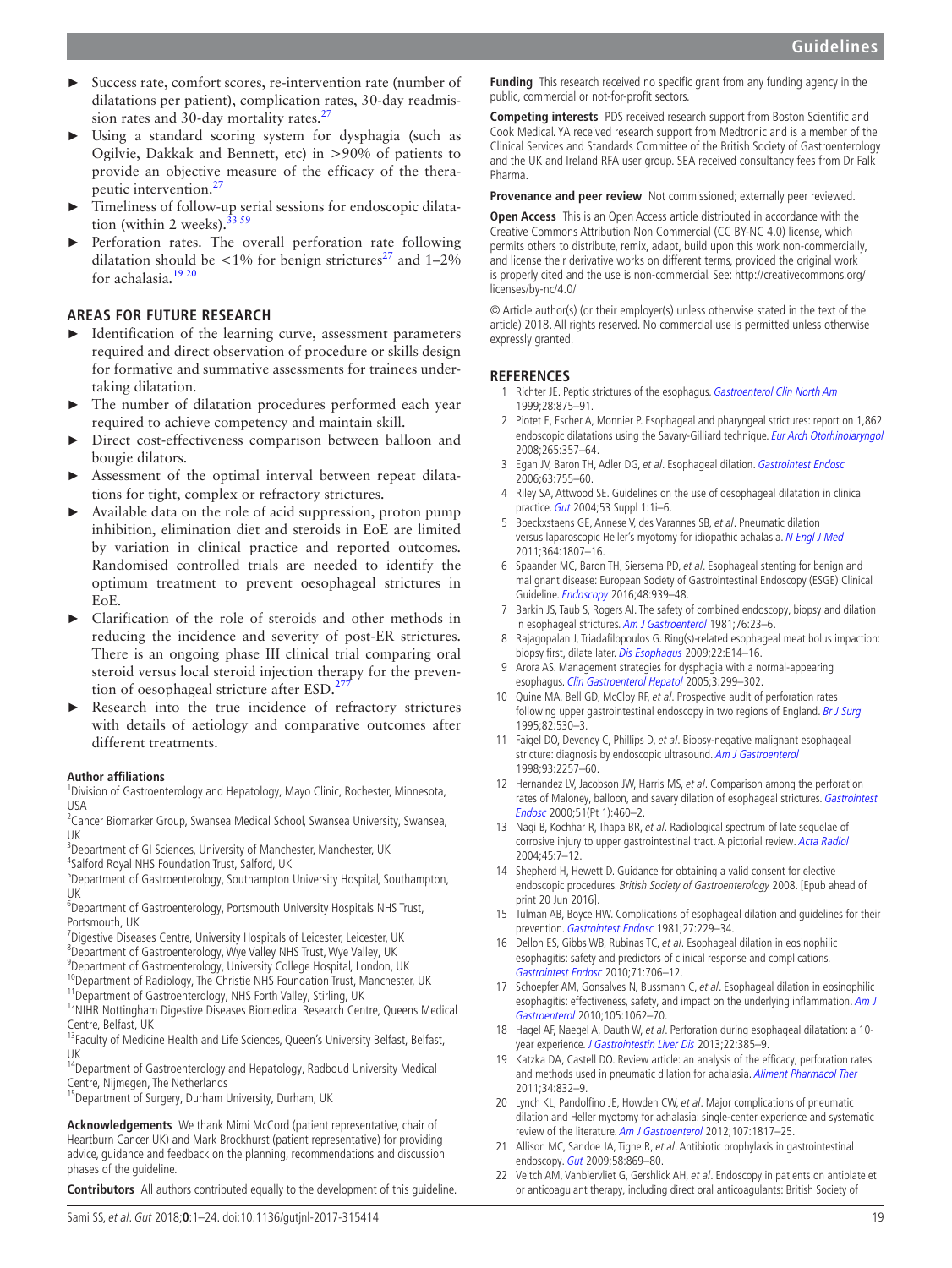Gastroenterology (BSG) and European Society of Gastrointestinal Endoscopy (ESGE) guidelines. [Gut](http://dx.doi.org/10.1136/gutjnl-2015-311110) 2016;65:374–89.

- 23 Anderson MA, Ben-Menachem T, Gan SI, et al. Management of antithrombotic agents for endoscopic procedures. [Gastrointest Endosc](http://dx.doi.org/10.1016/j.gie.2009.09.040) 2009;70:1060-70.
- 24 Khashab MA, Chithadi KV, Acosta RD, et al. Antibiotic prophylaxis for GI endoscopy. [Gastrointest Endosc](http://dx.doi.org/10.1016/j.gie.2014.08.008) 2015;81:81–9.
- <span id="page-19-1"></span>25 The British Society of Gastroenterology. Report of a working party on the staffing of endoscopy units. London: The British Society of Gastroenterology, 1987.
- 26 Guidelines for the training, appraisal and assessment of trainees in gastrointestinal endoscopy. Joint advisory group on gastrointestinal endoscopy. 2004. [http://www.](http://www.bsg.org.uk/pdf_word_docs/jag_recommendations_2004.pdf) [bsg.org.uk/pdf\\_word\\_docs/jag\\_recommendations\\_2004.pdf](http://www.bsg.org.uk/pdf_word_docs/jag_recommendations_2004.pdf) (accessed 14 Jan 2016).
- <span id="page-19-0"></span>27 BSG quality and safety indicators for endoscopy. Joint advisory group on gastrointestinal endoscopy. 2007. [http://www.thejag.org.uk/downloads%5CUnit%](http://www.thejag.org.uk/downloads%5CUnit%20Resources%5CBSG%20Quality%20and%20Safety%20Indicators.pdf) [20Resources%5CBSG%20Quality%20and%20Safety%20Indicators.pdf](http://www.thejag.org.uk/downloads%5CUnit%20Resources%5CBSG%20Quality%20and%20Safety%20Indicators.pdf) (accessed 14 Jan 2016).
- <span id="page-19-2"></span>28 Siddiqui UD, Banerjee S, Barth B, et al. Tools for endoscopic stricture dilation. [Gastrointest Endosc](http://dx.doi.org/10.1016/j.gie.2013.04.170) 2013;78:391–404.
- <span id="page-19-3"></span>29 Jones MP, Bratten JR, McClave SA. The Optical Dilator: a clear, over-the-scope bougie with sequential dilating segments. [Gastrointest Endosc](http://dx.doi.org/10.1016/j.gie.2005.08.042) 2006;63:840-5.
- <span id="page-19-4"></span>30 Cox JG, Winter RK, Maslin SC, et al. Balloon or bougie for dilatation of benign esophageal stricture? [Dig Dis Sci](http://dx.doi.org/10.1007/BF02087423) 1994;39:776-81.
- <span id="page-19-18"></span>31 Saeed ZA, Winchester CB, Ferro PS, et al. Prospective randomized comparison of polyvinyl bougies and through-the-scope balloons for dilation of peptic strictures of the esophagus. [Gastrointest Endosc](http://dx.doi.org/10.1016/S0016-5107(95)70336-5) 1995;41:189-95.
- <span id="page-19-30"></span>32 Scolapio JS, Pasha TM, Gostout CJ, et al. A randomized prospective study comparing rigid to balloon dilators for benign esophageal strictures and rings. Gastrointest [Endosc](http://dx.doi.org/10.1016/S0016-5107(99)70337-8) 1999;50:13–17.
- <span id="page-19-5"></span>33 van Boeckel PG, Siersema PD. Refractory esophageal strictures: what to do when dilation fails. [Curr Treat Options Gastroenterol](http://dx.doi.org/10.1007/s11938-014-0043-6) 2015;13:47-58.
- 34 Lew RJ, Kochman ML. A review of endoscopic methods of esophageal dilation. J Clin [Gastroenterol](http://dx.doi.org/10.1097/00004836-200208000-00001) 2002;35:117–26.
- <span id="page-19-6"></span>35 Pereira-Lima JC, Ramires RP, Zamin I, et al. Endoscopic dilation of benign esophageal strictures: report on 1043 procedures. [Am J Gastroenterol](http://dx.doi.org/10.1111/j.1572-0241.1999.01061.x) 1999;94:1497-501.
- <span id="page-19-7"></span>36 Grooteman KV, Wong Kee Song LM, Vleggaar FP, et al. Non-adherence to the rule of 3 does not increase the risk of adverse events in esophageal dilation. Gastrointest [Endosc](http://dx.doi.org/10.1016/j.gie.2016.07.062) 2017;85:332–7.
- <span id="page-19-8"></span>37 Kozarek RA, Patterson DJ, Ball TJ, et al. Esophageal dilation can be done safely using selective fluoroscopy and single dilating sessions. [J Clin Gastroenterol](http://dx.doi.org/10.1097/00004836-199504000-00003) 1995;20:184–8.
- 38 Kadakia SC, Parker A, Carrougher JG, et al. Esophageal dilation with polyvinyl bougies, using a marked guidewire without the aid of fluoroscopy: an update. Am J [Gastroenterol](http://www.ncbi.nlm.nih.gov/pubmed/8362835) 1993;88:1381–6.
- <span id="page-19-31"></span>39 Sgouros SN, Vassiliadis K, Bergele C, et al. Single-session, graded esophageal dilation without fluoroscopy in outpatients with lower esophageal (Schatzki's) rings: a prospective, long-term follow-up study. [J Gastroenterol Hepatol](http://dx.doi.org/10.1111/j.1440-1746.2006.04368.x) 2007;22:653–7.
- 40 Wang YG, Tio TL, Soehendra N. Endoscopic dilation of esophageal stricture without fluoroscopy is safe and effective. [World J Gastroenterol](http://dx.doi.org/10.3748/wjg.v8.i4.766) 2002;8:766-8.
- <span id="page-19-9"></span>McClave SA, Wright RA, Brady PG. Prospective randomized study of Maloney esophageal dilation--blinded versus fluoroscopic guidance. [Gastrointest Endosc](http://dx.doi.org/10.1016/S0016-5107(90)71022-X) 1990;36:272–5.
- <span id="page-19-10"></span>42 Shami VM. Endoscopic management of esophageal strictures. Gastroenterol Hepatol 2014;10:389–91.
- <span id="page-19-20"></span>43 Raymondi R, Pereira-Lima JC, Valves A, et al. Endoscopic dilation of benign esophageal strictures without fluoroscopy: experience of 2750 procedures. [Hepatogastroenterology](http://www.ncbi.nlm.nih.gov/pubmed/18795685) 2008;55:1342–8.
- <span id="page-19-11"></span>44 Dellon ES, Hawk JS, Grimm IS, et al. The use of carbon dioxide for insufflation during GI endoscopy: a systematic review. [Gastrointest Endosc](http://dx.doi.org/10.1016/j.gie.2008.05.067) 2009;69:843-9.
- <span id="page-19-12"></span>45 Cook IJ. Clinical disorders of the upper esophageal sphincter: GI Motil online. Nature Publishing Group, 2006.
- <span id="page-19-13"></span>46 Mathieu J, Lapointe G, Brassard A, et al. A pilot study on upper esophageal sphincter dilatation for the treatment of dysphagia in patients with oculopharyngeal muscular dystrophy. [Neuromuscul Disord](http://dx.doi.org/10.1016/S0960-8966(97)00092-8) 1997;7 Suppl 1:S100-4.
- <span id="page-19-14"></span>47 Wang AY, Kadkade R, Kahrilas PJ, et al. Effectiveness of esophageal dilation for symptomatic cricopharyngeal bar. [Gastrointest Endosc](http://dx.doi.org/10.1016/S0016-5107(04)02447-2) 2005;61:148-52.
- 48 Fleischer DE, Sharma VK. Endoscopic ablation of Barrett's esophagus using the Halo system. *[Dig Dis](http://dx.doi.org/10.1159/000177009)* 2008;26:280-4.
- 49 Hatlebakk JG, Castell JA, Spiegel J, et al. Dilatation therapy for dysphagia in patients with upper esophageal sphincter dysfunction--manometric and symptomatic response. [Dis Esophagus](http://dx.doi.org/10.1093/dote/11.4.254) 1998;11:254–9.
- 50 Hila A, Castell JA, Castell DO. Pharyngeal and upper esophageal sphincter manometry in the evaluation of dysphagia. [J Clin Gastroenterol](http://dx.doi.org/10.1097/00004836-200111000-00003) 2001;33:355-61.
- 51 Patel BJ, Mathur AK, Dehom S, et al. Savary dilation is a safe and effective long-term means of treatment of symptomatic cricopharyngeal bar: a single-center experience. [J Clin Gastroenterol](http://dx.doi.org/10.1097/MCG.0000000000000026) 2014;48:500–4.
- 52 Solt J, Bajor J, Moizs M, et al. Primary cricopharyngeal dysfunction: treatment with balloon catheter dilatation. [Gastrointest Endosc](http://dx.doi.org/10.1067/mge.2001.118442) 2001;54:767-71.
- 53 Zepeda-Gómez S, Montaño Loza A, Valdovinos F, et al. Endoscopic balloon catheter dilation for treatment of primary cricopharyngeal dysfunction. [Dig Dis Sci](http://dx.doi.org/10.1023/B:DDAS.0000043373.20913.96) 2004;49:1612–4.
- <span id="page-19-15"></span>54 The Royal College of Radiologists. iRefer Guidelines: Making the best use of clinical radiology. Version 8.0.1. 2017.<https://www.irefer.org.uk/> (accessed 27 Dec 2017).
- 55 Lantos JE, Levine MS, Rubesin SE, et al. Comparison between esophagography and chest computed tomography for evaluation of leaks after esophagectomy and gastric pull-through. [J Thorac Imaging](http://dx.doi.org/10.1097/RTI.0b013e31826ff062) 2013;28:121-8.
- 56 Wu CH, Chen CM, Chen CC, et al. Esophagography after pneumomediastinum without CT findings of esophageal perforation: is it necessary? [AJR Am J Roentgenol](http://dx.doi.org/10.2214/AJR.12.10345) 2013;201:977–84.
- <span id="page-19-16"></span>57 Søreide JA, Viste A. Esophageal perforation: diagnostic work-up and clinical decision-making in the first 24 hours. [Scand J Trauma Resusc Emerg Med](http://dx.doi.org/10.1186/1757-7241-19-66) 2011;19:66.
- <span id="page-19-17"></span>58 Chiu YC, Hsu CC, Chiu KW, et al. Factors influencing clinical applications of endoscopic balloon dilation for benign esophageal strictures. *[Endoscopy](http://dx.doi.org/10.1055/s-2004-814520)* 2004;36:595–600.
- <span id="page-19-19"></span>59 Saeed ZA, Ramirez FC, Hepps KS, et al. An objective end point for dilation improves outcome of peptic esophageal strictures: a prospective randomized trial. Gastrointest [Endosc](http://dx.doi.org/10.1016/S0016-5107(97)70143-3) 1997;45:354–9.
- <span id="page-19-21"></span>60 Campos GM, Vittinghoff E, Rabl C, et al. Endoscopic and surgical treatments for achalasia: a systematic review and meta-analysis. [Ann Surg](http://dx.doi.org/10.1097/SLA.0b013e31818e43ab) 2009;249:45-57.
- 61 Mikaeli J, Bishehsari F, Montazeri G, et al. Pneumatic balloon dilatation in achalasia: a prospective comparison of safety and efficacy with different balloon diameters. [Aliment Pharmacol Ther](http://dx.doi.org/10.1111/j.1365-2036.2004.02080.x) 2004;20:431-6.
- <span id="page-19-22"></span>62 Zerbib F, Thétiot V, Richy F, et al. Repeated pneumatic dilations as long-term maintenance therapy for esophageal achalasia. [Am J Gastroenterol](http://dx.doi.org/10.1111/j.1572-0241.2006.00385.x) 2006;101:692–7.
- 63 Hulselmans M, Vanuytsel T, Degreef T, et al. Long-term outcome of pneumatic dilation in the treatment of achalasia. *[Clin Gastroenterol Hepatol](http://dx.doi.org/10.1016/j.cgh.2009.09.020)* 2010:8:30-5.
- <span id="page-19-23"></span>64 Chuah SK, Hu TH, Wu KL, et al. Endoscope-guided pneumatic dilatation of esophageal achalasia without fluoroscopy is another safe and effective treatment option: a report of Taiwan. [Surg Laparosc Endosc Percutan Tech](http://dx.doi.org/10.1097/SLE.0b013e31815c1ba2) 2008;18:8-12.
- Rai RR, Shende A, Joshi A, et al. Rigiflex pneumatic dilation of achalasia without fluoroscopy: a novel office procedure. [Gastrointest Endosc](http://dx.doi.org/10.1016/j.gie.2005.04.008) 2005;62:427-31.
- 66 Lambroza A, Schuman RW. Pneumatic dilation for achalasia without fluoroscopic guidance: safety and efficacy. [Am J Gastroenterol](http://dx.doi.org/10.1016/S0016-5107(05)80269-X) 1995;90:354-9
- <span id="page-19-24"></span>Zori AG, Kirtane TS, Gupte AR, et al. Utility of clinical suspicion and endoscopic re-examination for detection of esophagogastric perforation after pneumatic dilation for achalasia. [Endoscopy](http://dx.doi.org/10.1055/s-0034-1392860) 2016;48:128-33.
- <span id="page-19-25"></span>68 Kappelle WF, Bogte A, Siersema PD. Hydraulic dilation with a shape-measuring balloon in idiopathic achalasia: a feasibility study. [Endoscopy](http://dx.doi.org/10.1055/s-0034-1392481) 2015;47:1028-34.
- <span id="page-19-26"></span>69 Chan SM, Chiu PW, Wu JC, et al. Laparoscopic Heller's cardiomyotomy achieved lesser recurrent dysphagia with better quality of life when compared with endoscopic balloon dilatation for treatment of achalasia. [Dis Esophagus](http://dx.doi.org/10.1111/j.1442-2050.2012.01357.x) 2013;26:231–6.
- 70 Felix VN, Cecconello I, Zilberstein B, et al. Achalasia: a prospective study comparing the results of dilatation and myotomy. [Hepatogastroenterology](http://www.ncbi.nlm.nih.gov/pubmed/9496496) 1998;45:97-108.
- 71 Leeuwenburgh I, Van Dekken H, Scholten P, et al. Oesophagitis is common in patients with achalasia after pneumatic dilatation. [Aliment Pharmacol Ther](http://dx.doi.org/10.1111/j.1365-2036.2006.02871.x) 2006;23:1197–203.
- 72 Novais PA, Lemme EM. 24-h pH monitoring patterns and clinical response after achalasia treatment with pneumatic dilation or laparoscopic Heller myotomy. [Aliment Pharmacol Ther](http://dx.doi.org/10.1111/j.1365-2036.2010.04461.x) 2010;32:1257-65.
- <span id="page-19-27"></span>73 Beckingham IJ, Callanan M, Louw JA, et al. Laparoscopic cardiomyotomy for achalasia after failed balloon dilatation. [Surg Endosc](http://dx.doi.org/10.1007/s004649901020) 1999;13:493-6.
- 74 Bonavina L, Incarbone R, Reitano M, et al. Does previous endoscopic treatment affect the outcome of laparoscopic Heller myotomy? [Ann Chir](http://dx.doi.org/10.1016/S0001-4001(00)99113-X) 2000;125:45-9.
- 75 Tsuboi K, Omura N, Yano F, et al. Preoperative dilatation does not affect the surgical outcome of laparoscopic Heller myotomy and Dor fundoplication for esophageal achalasia. [Surg Laparosc Endosc Percutan Tech](http://dx.doi.org/10.1097/SLE.0b013e31819cb127) 2009;19:98–100.
- 76 Dolan K, Zafirellis K, Fountoulakis A, et al. Does pneumatic dilatation affect the outcome of laparoscopic cardiomyotomy? [Surg Endosc](http://dx.doi.org/10.1007/s00464-001-9024-7) 2002;16:84-7.
- 77 Eckardt AJ, Eckardt VF. Achalasia: Should pneumatic dilation be the primary treatment strategy? [Nat Rev Gastroenterol Hepatol](http://dx.doi.org/10.1038/nrgastro.2010.33) 2010;7:188-90.
- 78 Kumbhari V, Behary J, Szczesniak M, et al. Efficacy and safety of pneumatic dilatation for achalasia in the treatment of post-myotomy symptom relapse. Am J [Gastroenterol](http://dx.doi.org/10.1038/ajg.2013.32) 2013;108:1076–81.
- 79 Legros L, Ropert A, Brochard C, et al. Long-term results of pneumatic dilatation for relapsing symptoms of achalasia after Heller myotomy. [Neurogastroenterol Motil](http://dx.doi.org/10.1111/nmo.12380) 2014;26:1248–55.
- 80 Ciarolla DA, Traube M. Achalasia. Short-term clinical monitoring after pneumatic dilation. [Dig Dis Sci](http://www.ncbi.nlm.nih.gov/pubmed/8404412) 1993;38:1905-8.
- <span id="page-19-28"></span>81 Richter JE. Achalasia - an update. [J Neurogastroenterol Motil](http://dx.doi.org/10.5056/jnm.2010.16.3.232) 2010;16:232-42.
- <span id="page-19-29"></span>82 Metman EH, Lagasse JP, d'Alteroche L, et al. Risk factors for immediate complications after progressive pneumatic dilation for achalasia. [Am J Gastroenterol](http://dx.doi.org/10.1111/j.1572-0241.1999.01062.x) 1999;94:1179–85.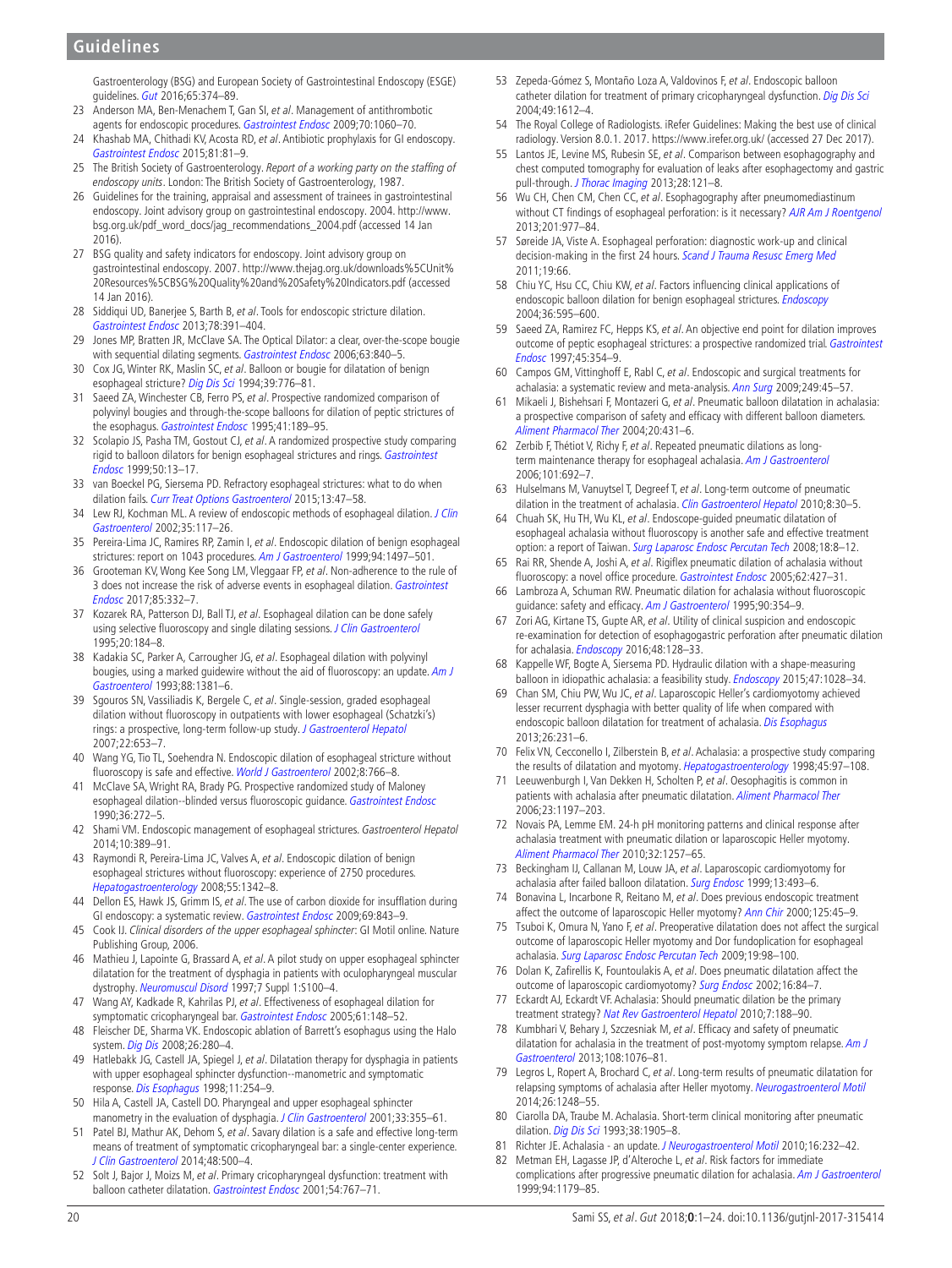- <span id="page-20-0"></span>83 Nayyar AK, Royston C, Bardhan KD. Oesophageal acid-peptic strictures in the histamine H2 receptor antagonist and proton pump inhibitor era. [Dig Liver Dis](http://dx.doi.org/10.1016/S1590-8658(03)00021-5) 2003;35:143–50.
- <span id="page-20-1"></span>84 Guda NM, Vakil N. Proton pump inhibitors and the time trends for esophageal dilation. [Am J Gastroenterol](http://dx.doi.org/10.1111/j.1572-0241.2004.04169.x) 2004;99:797–800.
- 85 Persson ST, Fraser AG, Lane MR. Long-term follow-up of the management of benign oesophageal strictures at Auckland Hospital 1990-1994. [N Z Med J](http://www.ncbi.nlm.nih.gov/pubmed/10078211) 1999;112:28–30.
- <span id="page-20-2"></span>86 Patterson DJ, Graham DY, Smith JL, et al. Natural history of benign esophageal stricture treated by dilatation. [Gastroenterology](http://www.ncbi.nlm.nih.gov/pubmed/6862159) 1983;85:346-50.
- <span id="page-20-3"></span>87 Olson JS, Lieberman DA, Sonnenberg A. Practice patterns in the management of patients with esophageal strictures and rings. [Gastrointest Endosc](http://dx.doi.org/10.1016/j.gie.2007.02.031) 2007;66:670-5.
- <span id="page-20-4"></span>88 Vakil NB, Traxler B, Levine D. Dysphagia in patients with erosive esophagitis: prevalence, severity, and response to proton pump inhibitor treatment. Clin [Gastroenterol Hepatol](http://dx.doi.org/10.1016/S1542-3565(04)00289-7) 2004;2:665–8.
- <span id="page-20-5"></span>89 Silvis SE, Farahmand M, Johnson JA, et al. A randomized blinded comparison of omeprazole and ranitidine in the treatment of chronic esophageal stricture secondary to acid peptic esophagitis. [Gastrointest Endosc](http://dx.doi.org/10.1016/S0016-5107(96)70319-X) 1996;43:216-21.
- 90 Dakkak M, Hoare RC, Maslin SC, et al. Oesophagitis is as important as oesophageal stricture diameter in determining dysphagia. [Gut](http://dx.doi.org/10.1136/gut.34.2.152) 1993;34:152-5.
- 91 Olson JS, Lieberman DA, Sonnenberg A. Empiric dilation in non-obstructive dysphagia. *[Dig Dis Sci](http://dx.doi.org/10.1007/s10620-007-0024-x)* 2008;53:1192-7.
- <span id="page-20-6"></span>92 Marks RD, Richter JE, Rizzo J, et al. Omeprazole versus H2-receptor antagonists in treating patients with peptic stricture and esophagitis. [Gastroenterology](http://dx.doi.org/10.1016/0016-5085(94)90749-8) 1994;106:907–15.
- 93 Smith PM, Kerr GD, Cockel R, et al. A comparison of omeprazole and ranitidine in the prevention of recurrence of benign esophageal stricture. Restore Investigator Group. [Gastroenterology](http://dx.doi.org/10.1016/0016-5085(94)90532-0) 1994;107:1312–8.
- 94 Barbezat GO, Schlup M, Lubcke R. Omeprazole therapy decreases the need for dilatation of peptic oesophageal strictures. [Aliment Pharmacol Ther](http://dx.doi.org/10.1046/j.1365-2036.1999.00582.x) 1999;13:1041–5.
- 95 Farup PG, Modalsli B, Tholfsen JK. Long-term treatment with 300 mg ranitidine once daily after dilatation of peptic oesophageal strictures. [Scand J Gastroenterol](http://dx.doi.org/10.3109/00365529209000124) 1992;27:594–8.
- <span id="page-20-7"></span>96 Goyal RK, Bauer JL, Spiro HM. The nature and location of lower esophageal ring. N [Engl J Med](http://dx.doi.org/10.1056/NEJM197105272842103) 1971;284:1175–80.
- <span id="page-20-8"></span>97 Kramer P. Frequency of the asymptomatic lower esophageal contractile ring. N Engl J [Med](http://dx.doi.org/10.1056/NEJM195604122541503) 1956;254:692–4.
- <span id="page-20-9"></span>98 Pezzullo JC, Lewicki AM. Schatzki ring, statistically reexamined. [Radiology](http://dx.doi.org/10.1148/radiol.2283021162) 2003;228:609–13.
- 99 Patel B, Han E, Swan K. Richard Schatzki: a familiar ring. [AJR Am J Roentgenol](http://dx.doi.org/10.2214/AJR.13.10748) 2013;201:W678–82.
- <span id="page-20-10"></span>100 Müller M, Eckardt AJ, Fisseler-Eckhoff A, et al. Endoscopic findings in patients with Schatzki rings: evidence for an association with eosinophilic esophagitis. World J [Gastroenterol](http://dx.doi.org/10.3748/wjg.v18.i47.6960) 2012;18:6960–6.
- <span id="page-20-11"></span>101 Jalil S, Castell DO. Schatzki's ring: a benign cause of dysphagia in adults. J Clin [Gastroenterol](http://www.ncbi.nlm.nih.gov/pubmed/12352291) 2002;35:295–8.
- 102 Towbin AJ, Diniz LO. Schatzki ring in pediatric and young adult patients. Pediatr [Radiol](http://dx.doi.org/10.1007/s00247-012-2482-3) 2012;42:1437–40.
- 103 Müller M, Gockel I, Hedwig P, et al. Is the Schatzki ring a unique esophageal entity? [World J Gastroenterol](http://dx.doi.org/10.3748/wjg.v17.i23.2838) 2011;17:2838–43.
- 104 Sgouros SN, Vlachogiannakos J, Karamanolis G, et al. Long-term acid suppressive therapy may prevent the relapse of lower esophageal (Schatzki's) rings: a prospective, randomized, placebo-controlled study. [Am J Gastroenterol](http://dx.doi.org/10.1111/j.1572-0241.2005.41184.x) 2005;100:1929–34.
- <span id="page-20-12"></span>105 Novak SH, Shortsleeve MJ, Kantrowitz PA. Effective treatment of symptomatic lower esophageal (Schatzki) rings with acid suppression therapy: confirmed on barium esophagography. [AJR Am J Roentgenol](http://dx.doi.org/10.2214/AJR.15.14704) 2015;205:1182-7.
- <span id="page-20-13"></span>106 Eckardt VF, Kanzler G, Willems D. Single dilation of symptomatic Schatzki rings. A prospective evaluation of its effectiveness. [Dig Dis Sci](http://www.ncbi.nlm.nih.gov/pubmed/1551348) 1992;37:577-82.
- <span id="page-20-14"></span>107 Ibrahim A, Cole RA, Qureshi WA, et al. Schatzki's ring: to cut or break an unresolved problem. [Dig Dis Sci](http://dx.doi.org/10.1023/B:DDAS.0000020489.96582.cd) 2004;49:379–83.
- <span id="page-20-15"></span>108 DiSario JA, Pedersen PJ, Bichiş-Canoutas C, et al. Incision of recurrent distal esophageal (Schatzki) ring after dilation. [Gastrointest Endosc](http://dx.doi.org/10.1016/S0016-5107(02)70185-5) 2002;56:244-8.
- <span id="page-20-17"></span>109 Wills JC, Hilden K, Disario JA, et al. A randomized, prospective trial of electrosurgical incision followed by rabeprazole versus bougie dilation followed by rabeprazole of symptomatic esophageal (Schatzki's) rings. [Gastrointest Endosc](http://dx.doi.org/10.1016/j.gie.2007.10.062) 2008;67:808–13.
- <span id="page-20-16"></span>110 Gonzalez A, Sullivan MF, Bonder A, et al. Obliteration of symptomatic Schatzki rings with jumbo biopsy forceps (with video). [Dis Esophagus](http://dx.doi.org/10.1111/dote.12167) 2014;27:607-10.
- 111 Groskreutz JL, Kim CH. Schatzki's ring: long-term results following dilation. [Gastrointest Endosc](http://dx.doi.org/10.1016/S0016-5107(90)71119-4) 1990;36:479–81.
- 112 Guelrud M, Villasmil L, Mendez R. Late results in patients with Schatzki ring treated by endoscopic electrosurgical incision of the ring. [Gastrointest Endosc](http://dx.doi.org/10.1016/S0016-5107(87)71518-1) 1987;33:96–8.
- <span id="page-20-18"></span>113 Siersema PD. Ask the expert: Endoscopic management of benign esophageal strictures, rings and webs. ASGE news 2011– [http://www.asge.org/uploadedFiles/](http://www.asge.org/uploadedFiles/ASGE_News/AEMarch11.pdf) [ASGE\\_News/AEMarch11.pdf](http://www.asge.org/uploadedFiles/ASGE_News/AEMarch11.pdf)
- <span id="page-20-19"></span>114 van Vilsteren FG, Pouw RE, Seewald S, et al. Stepwise radical endoscopic resection versus radiofrequency ablation for Barrett's oesophagus with high-grade dysplasia or early cancer: a multicentre randomised trial. [Gut](http://dx.doi.org/10.1136/gut.2010.229310) 2011;60:765-73.
- 115 Pech O, May A, Gossner L, et al. Curative endoscopic therapy in patients with early esophageal squamous-cell carcinoma or high-grade intraepithelial neoplasia. [Endoscopy](http://dx.doi.org/10.1055/s-2006-945040) 2007;39:30–5.
- 116 Katada C, Muto M, Manabe T, et al. Esophageal stenosis after endoscopic mucosal resection of superficial esophageal lesions. [Gastrointest Endosc](http://dx.doi.org/10.1067/mge.2003.73) 2003;57:165–9.
- 117 Mizuta H, Nishimori I, Kuratani Y, et al. Predictive factors for esophageal stenosis after endoscopic submucosal dissection for superficial esophageal cancer. *Dis* [Esophagus](http://dx.doi.org/10.1111/j.1442-2050.2009.00954.x) 2009;22:626–31.
- <span id="page-20-23"></span>118 Isomoto H, Yamaguchi N, Minami H, et al. Management of complications associated with endoscopic submucosal dissection/ endoscopic mucosal resection for esophageal cancer. [Dig Endosc](http://dx.doi.org/10.1111/j.1443-1661.2012.01388.x) 2013;25(Suppl 1):29-38.
- <span id="page-20-20"></span>119 Shi Q, Ju H, Yao LQ, et al. Risk factors for postoperative stricture after endoscopic submucosal dissection for superficial esophageal carcinoma. [Endoscopy](http://dx.doi.org/10.1055/s-0034-1365648) 2014;46:640–4.
- <span id="page-20-25"></span>120 Takahashi H, Arimura Y, Okahara S, et al. Risk of perforation during dilation for esophageal strictures after endoscopic resection in patients with early squamous cell carcinoma. **[Endoscopy](http://dx.doi.org/10.1055/s-0030-1256109)** 2011;43:184-9.
- <span id="page-20-21"></span>121 Pouw RE, Seewald S, Gondrie JJ, et al. Stepwise radical endoscopic resection for eradication of Barrett's oesophagus with early neoplasia in a cohort of 169 patients. [Gut](http://dx.doi.org/10.1136/gut.2010.210229) 2010;59:1169–77.
- <span id="page-20-22"></span>122 Yoda Y, Yano T, Kaneko K, et al. Endoscopic balloon dilatation for benign fibrotic strictures after curative nonsurgical treatment for esophageal cancer. [Surg Endosc](http://dx.doi.org/10.1007/s00464-012-2273-9) 2012;26:2877–83.
- <span id="page-20-24"></span>123 Ezoe Y, Muto M, Horimatsu T, et al. Efficacy of preventive endoscopic balloon dilation for esophageal stricture after endoscopic resection. [J Clin Gastroenterol](http://dx.doi.org/10.1097/MCG.0b013e3181f39f4e) 2011;45:222–7.
- 124 Lewis JJ, Rubenstein JH, Singal AG, et al. Factors associated with esophageal stricture formation after endoscopic mucosal resection for neoplastic Barrett's esophagus. [Gastrointest Endosc](http://dx.doi.org/10.1016/j.gie.2011.05.031) 2011;74:753–60.
- 125 Siersema PD. Treatment options for esophageal strictures. Nat Clin Pract [Gastroenterol Hepatol](http://dx.doi.org/10.1038/ncpgasthep1053) 2008;5:142–52.
- <span id="page-20-33"></span>126 Siersema PD, de Wijkerslooth LR. Dilation of refractory benign esophageal strictures. [Gastrointest Endosc](http://dx.doi.org/10.1016/j.gie.2009.07.004) 2009;70:1000–12.
- 127 Wong VW, Teoh AY, Fujishiro M, et al. Preemptive dilatation gives good outcome to early esophageal stricture after circumferential endoscopic submucosal dissection. [Surg Laparosc Endosc Percutan Tech](http://dx.doi.org/10.1097/SLE.0b013e3181c922a7) 2010;20:e25–7.
- 128 Saito Y, Tanaka T, Andoh A, et al. Novel biodegradable stents for benign esophageal strictures following endoscopic submucosal dissection. [Dig Dis Sci](http://dx.doi.org/10.1007/s10620-007-9873-6) 2008;53:330-3.
- <span id="page-20-26"></span>129 Takahashi H, Arimura Y, Okahara S, et al. A randomized controlled trial of endoscopic steroid injection for prophylaxis of esophageal stenoses after extensive endoscopic submucosal dissection. **[BMC Gastroenterol](http://dx.doi.org/10.1186/s12876-014-0226-6)** 2015;15:1.
- <span id="page-20-27"></span>130 Yamaguchi N, Isomoto H, Nakayama T, et al. Usefulness of oral prednisolone in the treatment of esophageal stricture after endoscopic submucosal dissection for superficial esophageal squamous cell carcinoma. [Gastrointest Endosc](http://dx.doi.org/10.1016/j.gie.2011.02.005) 2011;73:1115–21.
- <span id="page-20-28"></span>131 Sato H, Inoue H, Kobayashi Y, et al. Control of severe strictures after circumferential endoscopic submucosal dissection for esophageal carcinoma: oral steroid therapy with balloon dilation or balloon dilation alone. [Gastrointest Endosc](http://dx.doi.org/10.1016/j.gie.2013.01.008) 2013;78:250-7.
- 132 Yamaguchi N, Isomoto H, Shikuwa S, et al. Effect of oral prednisolone on esophageal stricture after complete circular endoscopic submucosal dissection for superficial esophageal squamous cell carcinoma: a case report. [Digestion](http://dx.doi.org/10.1159/000321093) 2011;83:291-5.
- <span id="page-20-29"></span>133 Wen J, Lu Z, Yang Y, et al. Preventing stricture formation by covered esophageal stent placement after endoscopic submucosal dissection for early esophageal cancer. Dig [Dis Sci](http://dx.doi.org/10.1007/s10620-013-2958-5) 2014;59:658–63.
- <span id="page-20-30"></span>134 Iizuka T, Kikuchi D, Yamada A, et al. Polyglycolic acid sheet application to prevent esophageal stricture after endoscopic submucosal dissection for esophageal squamous cell carcinoma. [Endoscopy](http://dx.doi.org/10.1055/s-0034-1390770) 2015;47:341-4.
- <span id="page-20-31"></span>135 Ohki T, Yamato M, Ota M, et al. Prevention of esophageal stricture after endoscopic submucosal dissection using tissue-engineered cell sheets. [Gastroenterology](http://dx.doi.org/10.1053/j.gastro.2012.04.050) 2012;143:582–8.
- 136 Hashimoto S, Kobayashi M, Takeuchi M, et al. The efficacy of endoscopic triamcinolone injection for the prevention of esophageal stricture after endoscopic submucosal dissection. [Gastrointest Endosc](http://dx.doi.org/10.1016/j.gie.2011.07.070) 2011;74:1389-93.
- 137 Hanaoka N, Ishihara R, Takeuchi Y, et al. Intralesional steroid injection to prevent stricture after endoscopic submucosal dissection for esophageal cancer: a controlled prospective study. [Endoscopy](http://dx.doi.org/10.1055/s-0032-1310107) 2012;44:1007-11.
- 138 Machida H, Tominaga K, Minamino H, et al. Locoregional mitomycin C injection for esophageal stricture after endoscopic submucosal dissection. [Endoscopy](http://dx.doi.org/10.1055/s-0032-1306775) 2012;44:622–5.
- 139 Wang W, Ma Z. Steroid Administration is Effective to Prevent Strictures After Endoscopic Esophageal Submucosal Dissection: A Network Meta-Analysis. [Medicine](http://dx.doi.org/10.1097/MD.0000000000001664) 2015;94:e1664.
- <span id="page-20-32"></span>140 Fitzgerald RC, di Pietro M, Ragunath K, et al. British Society of Gastroenterology guidelines on the diagnosis and management of Barrett's oesophagus. [Gut](http://dx.doi.org/10.1136/gutjnl-2013-305372) 2014;63:7–42.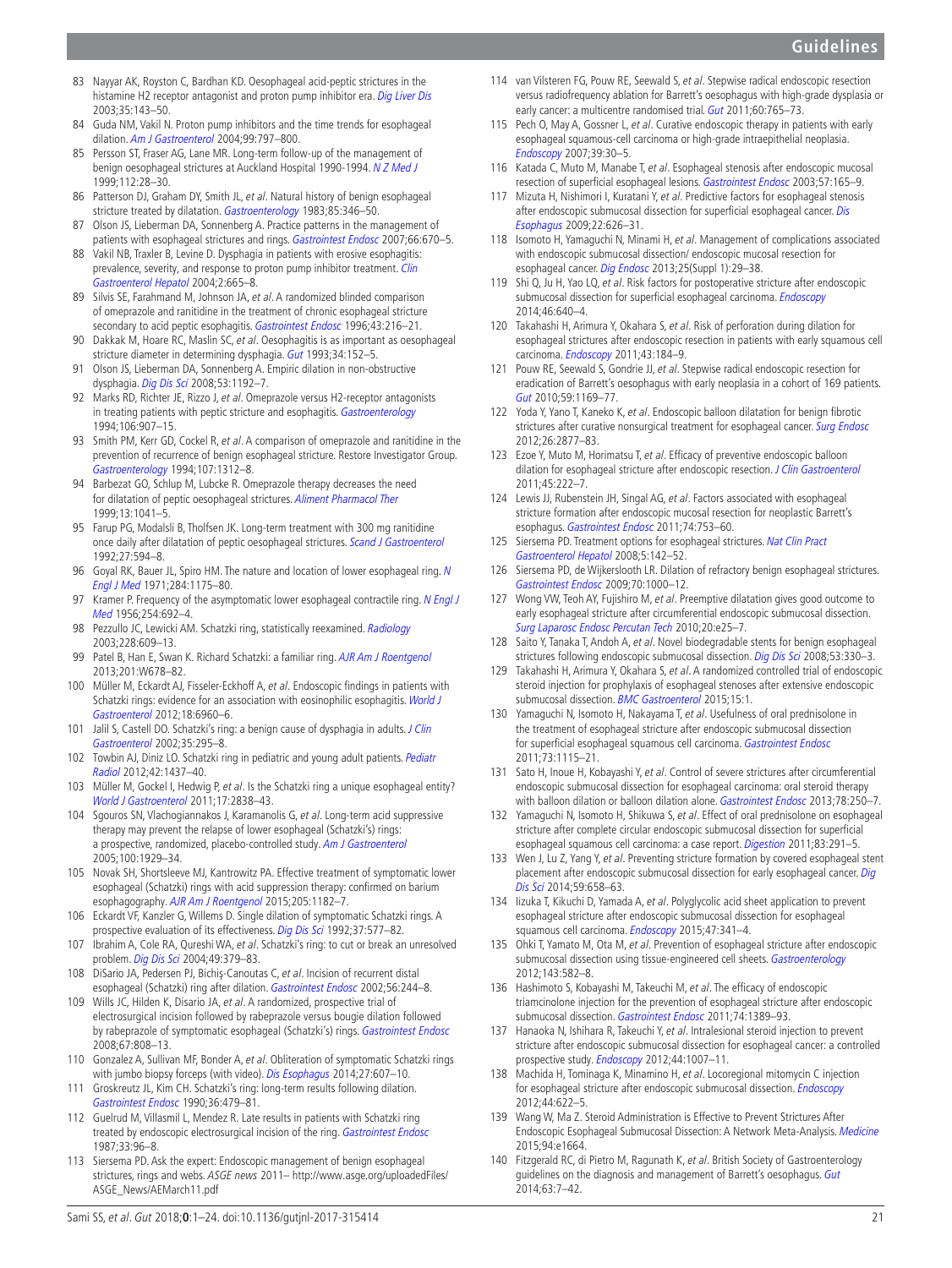- <span id="page-21-0"></span>141 Overholt BF, Lightdale CJ, Wang KK, et al. Photodynamic therapy with porfimer sodium for ablation of high-grade dysplasia in Barrett's esophagus: international, partially blinded, randomized phase III trial. [Gastrointest Endosc](http://dx.doi.org/10.1016/j.gie.2005.06.047) 2005;62:488-98.
- <span id="page-21-1"></span>142 Shaheen NJ, Sharma P, Overholt BF, et al. Radiofrequency ablation in Barrett's esophagus with dysplasia. [N Engl J Med](http://dx.doi.org/10.1056/NEJMoa0808145) 2009;360:2277-88.
- <span id="page-21-2"></span>143 Haidry RJ, Dunn JM, Butt MA, et al. Radiofrequency ablation and endoscopic mucosal resection for dysplastic Barrett's esophagus and early esophageal adenocarcinoma: outcomes of the UK National Halo RFA Registry. [Gastroenterology](http://dx.doi.org/10.1053/j.gastro.2013.03.045) 2013;145:87–95.
- <span id="page-21-3"></span>144 van Vilsteren FG, Alvarez Herrero L, Pouw RE, et al. Radiofrequency ablation for the endoscopic eradication of esophageal squamous high grade intraepithelial neoplasia and mucosal squamous cell carcinoma. [Endoscopy](http://dx.doi.org/10.1055/s-0030-1256309) 2011;43:282–90.
- <span id="page-21-4"></span>145 Bergman JJ, Zhang YM, He S, et al. Outcomes from a prospective trial of endoscopic radiofrequency ablation of early squamous cell neoplasia of the esophagus. [Gastrointest Endosc](http://dx.doi.org/10.1016/j.gie.2011.05.024) 2011;74:1181–90.
- <span id="page-21-5"></span>146 Haidry RJ, Butt MA, Dunn J, et al. Radiofrequency ablation for early oesophageal squamous neoplasia: outcomes form United Kingdom registry. [World J Gastroenterol](http://dx.doi.org/10.3748/wjg.v19.i36.6011) 2013;19:6011–9.
- 147 Gray J, Fullarton GM. Long term efficacy of photodynamic therapy (PDT) as an ablative therapy of high grade dysplasia in Barrett's oesophagus. *Photodiagnosis* [Photodyn Ther](http://dx.doi.org/10.1016/j.pdpdt.2013.06.002) 2013;10:561–5.
- 148 Dunn JM, Mackenzie GD, Banks MR, et al. A randomised controlled trial of ALA vs. Photofrin photodynamic therapy for high-grade dysplasia arising in Barrett's oesophagus. [Lasers Med Sci](http://dx.doi.org/10.1007/s10103-012-1132-1) 2013;28:707-15.
- <span id="page-21-6"></span>149 Künzli HT, Schölvinck DW, Phoa KN, et al. Simplified protocol for focal radiofrequency ablation using the HALO90 device: short-term efficacy and safety in patients with dysplastic Barrett's esophagus. [Endoscopy](http://dx.doi.org/10.1055/s-0034-1391436) 2015;47:592-7.
- 150 van Vilsteren FG, Phoa KN, Alvarez Herrero L, et al. Circumferential balloon-based radiofrequency ablation of Barrett's esophagus with dysplasia can be simplified, yet efficacy maintained, by omitting the cleaning phase. [Clin Gastroenterol Hepatol](http://dx.doi.org/10.1016/j.cgh.2012.12.005) 2013;11:491–8.
- 151 He S, Bergman J, Zhang Y, et al. Endoscopic radiofrequency ablation for early esophageal squamous cell neoplasia: report of safety and effectiveness from a large prospective trial. [Endoscopy](http://dx.doi.org/10.1055/s-0034-1391285) 2015;47:398-408.
- 152 Phoa KN, Pouw RE, Bisschops R, et al. Multimodality endoscopic eradication for neoplastic Barrett oesophagus: results of an European multicentre study (EURO-II). [Gut](http://dx.doi.org/10.1136/gutjnl-2015-309298) 2016;65:555–62.
- 153 Phoa KN, van Vilsteren FG, Weusten BL, BLaM W, et al. Radiofrequency ablation vs endoscopic surveillance for patients with Barrett esophagus and low-grade dysplasia: a randomized clinical trial. [JAMA](http://dx.doi.org/10.1001/jama.2014.2511) 2014;311:1209–17.
- <span id="page-21-7"></span>154 Liacouras CA, Furuta GT, Hirano I, et al. Eosinophilic esophagitis: updated consensus recommendations for children and adults. [J Allergy Clin Immunol](http://dx.doi.org/10.1016/j.jaci.2011.02.040) 2011;128:3–20.
- <span id="page-21-8"></span>155 Attwood SE, Smyrk TC, Demeester TR, et al. Esophageal eosinophilia with dysphagia. A distinct clinicopathologic syndrome. [Dig Dis Sci](http://www.ncbi.nlm.nih.gov/pubmed/8420741) 1993;38:109–16.
- 156 Straumann A, Spichtin HP, Bernoulli R, et al. [Idiopathic eosinophilic esophagitis: a frequently overlooked disease with typical clinical aspects and discrete endoscopic findings]. [Schweiz Med Wochenschr](http://www.ncbi.nlm.nih.gov/pubmed/7939509) 1994;124:1419–29.
- <span id="page-21-9"></span>157 Desai TK, Stecevic V, Chang CH, et al. Association of eosinophilic inflammation with esophageal food impaction in adults. [Gastrointest Endosc](http://dx.doi.org/10.1016/S0016-5107(05)00313-5) 2005;61:795-801.
- <span id="page-21-10"></span>158 Dellon ES, Liacouras CA. Advances in clinical management of eosinophilic esophagitis. [Gastroenterology](http://dx.doi.org/10.1053/j.gastro.2014.07.055) 2014;147:1238–54.
- <span id="page-21-11"></span>159 Molina-Infante J, Bredenoord AJ, Cheng E, et al. Proton pump inhibitor-responsive oesophageal eosinophilia: an entity challenging current diagnostic criteria for eosinophilic oesophagitis. [Gut](http://dx.doi.org/10.1136/gutjnl-2015-310991) 2016;65:524-31.
- <span id="page-21-12"></span>160 Warners MJ, Vlieg-Boerstra BJ, Bredenoord AJ. Elimination and elemental diet therapy in eosinophilic oesophagitis. [Best Pract Res Clin Gastroenterol](http://dx.doi.org/10.1016/j.bpg.2015.06.013) 2015;29:793–803.
- 161 Gonsalves N, Yang GY, Doerfler B, et al. Elimination diet effectively treats eosinophilic esophagitis in adults; food reintroduction identifies causative factors. [Gastroenterology](http://dx.doi.org/10.1053/j.gastro.2012.03.001) 2012;142:1451–9.
- <span id="page-21-13"></span>162 Lipka S, Kumar A, Miladinovic B, et al. Systematic review with network meta-analysis: comparative effectiveness of topical steroids vs. PPIs for the treatment of the spectrum of eosinophilic oesophagitis. [Aliment Pharmacol Ther](http://dx.doi.org/10.1111/apt.13537) 2016;43:663–73.
- <span id="page-21-14"></span>163 Bohm M, Richter JE, Kelsen S, et al. Esophageal dilation: simple and effective treatment for adults with eosinophilic esophagitis and esophageal rings and narrowing. [Dis Esophagus](http://dx.doi.org/10.1111/j.1442-2050.2010.01051.x) 2010;23:377–85.
- <span id="page-21-15"></span>164 Kavitt RT, Penson DF, Vaezi MF. Eosinophilic esophagitis: dilate or medicate? A cost analysis model of the choice of initial therapy. [Dis Esophagus](http://dx.doi.org/10.1111/j.1442-2050.2012.01409.x) 2014;27:418–23.
- <span id="page-21-21"></span>165 Furuta GT, Katzka DA. Eosinophilic esophagitis. [N Engl J Med](http://dx.doi.org/10.1056/NEJMra1502863) 2015;373:1640-8. 166 Attwood SE, Wilson MS. Current hurdles in the management of eosinophilic
- <span id="page-21-19"></span>oesophagitis: the next steps. [World J Gastroenterol](http://dx.doi.org/10.3748/wjg.v19.i6.790) 2013;19:790-6. 167 Enns R, Kazemi P, Chung W, et al. Eosinophilic esophagitis: clinical features, endoscopic findings and response to treatment. [Can J Gastroenterol](http://dx.doi.org/10.1155/2010/341925) 2010;24:547–51.
- 168 Attwood SE, Lamb CA. Eosinophilic oesophagitis and other non-reflux inflammatory conditions of the oesophagus: diagnostic imaging and management. Best Pract Res [Clin Gastroenterol](http://dx.doi.org/10.1016/j.bpg.2007.12.003) 2008;22:639–60.
- <span id="page-21-17"></span>169 Lee GS, Craig PI, Freiman JS, et al. Intermittent dysphagia for solids associated with a multiringed esophagus: clinical features and response to dilatation. [Dysphagia](http://dx.doi.org/10.1007/s00455-006-9043-6) 2007;22:55–62.
- <span id="page-21-16"></span>170 Kavitt RT, Ates F, Slaughter JC, et al. Randomized controlled trial comparing esophageal dilation to no dilation among adults with esophageal eosinophilia and dysphagia. [Dis Esophagus](http://dx.doi.org/10.1111/dote.12398) 2016;29:983-91.
- 171 Bohm ME, Richter JE. Review article: oesophageal dilation in adults with eosinophilic oesophagitis. [Aliment Pharmacol Ther](http://dx.doi.org/10.1111/j.1365-2036.2011.04593.x) 2011;33:748–57.
- 172 Straumann A, Schoepfer A. Therapy: Positioning of dilation in eosinophilic oesophagitis. [Nat Rev Gastroenterol Hepatol](http://dx.doi.org/10.1038/nrgastro.2016.38) 2016;13:192–4.
- 173 Kay M, Wyllie R. Direct endoscopic dilation in patients with eosinophilic esophagitis. [Gastrointest Endosc](http://dx.doi.org/10.1016/j.gie.2010.06.002) 2011;73:409.
- <span id="page-21-20"></span>174 Lipka S, Keshishian J, Boyce HW, et al. The natural history of steroid-naïve eosinophilic esophagitis in adults treated with endoscopic dilation and proton pump inhibitor therapy over a mean duration of nearly 14 years. [Gastrointest Endosc](http://dx.doi.org/10.1016/j.gie.2014.02.012) 2014;80:592–8.
- 175 Maradey-Romero C, Prakash R, Lewis S, et al. The 2011-2014 prevalence of eosinophilic oesophagitis in the elderly amongst 10 million patients in the United States. [Aliment Pharmacol Ther](http://dx.doi.org/10.1111/apt.13171) 2015;41:1016–22.
- 176 Jung KW, Gundersen N, Kopacova J, et al. Occurrence of and risk factors for complications after endoscopic dilation in eosinophilic esophagitis. [Gastrointest](http://dx.doi.org/10.1016/j.gie.2010.09.036)  [Endosc](http://dx.doi.org/10.1016/j.gie.2010.09.036) 2011;73:15–21.
- 177 Moawad FJ, Cheatham JG, DeZee KJ. Meta-analysis: the safety and efficacy of dilation in eosinophilic oesophagitis. [Aliment Pharmacol Ther](http://dx.doi.org/10.1111/apt.12438) 2013;38:713-20.
- 178 Jacobs JW, Spechler SJ. A systematic review of the risk of perforation during esophageal dilation for patients with eosinophilic esophagitis. [Dig Dis Sci](http://dx.doi.org/10.1007/s10620-010-1165-x) 2010;55:1512–5.
- 179 Runge TM, Eluri S, Cotton CC, et al. Outcomes of esophageal dilation in eosinophilic esophagitis: safety, efficacy, and persistence of the fibrostenotic phenotype. Am J [Gastroenterol](http://dx.doi.org/10.1038/ajg.2015.399) 2016;111:206–13.
- <span id="page-21-18"></span>180 Richter JE. Eosinophilic esophagitis dilation in the community--try it--you will like It--but start low and go slow. [Am J Gastroenterol](http://dx.doi.org/10.1038/ajg.2015.433) 2016:111:214-6.
- 181 Saligram S, McGrath K. The safety of a strict wire-guided dilation protocol for eosinophilic esophagitis. [Eur J Gastroenterol Hepatol](http://dx.doi.org/10.1097/MEG.0000000000000103) 2014;26:699-703.
- <span id="page-21-23"></span>182 Madanick RD, Shaheen NJ, Dellon ES. A novel balloon pull-through technique for esophageal dilation in eosinophilic esophagitis (with video). [Gastrointest Endosc](http://dx.doi.org/10.1016/j.gie.2010.09.034) 2011;73:138–42.
- 183 Nicodème F, Hirano I, Chen J, et al. Esophageal distensibility as a measure of disease severity in patients with eosinophilic esophagitis. [Clin Gastroenterol Hepatol](http://dx.doi.org/10.1016/j.cgh.2013.03.020) 2013;11:1101–7.
- <span id="page-21-22"></span>184 Gentile N, Katzka D, Ravi K, et al. Oesophageal narrowing is common and frequently under-appreciated at endoscopy in patients with oesophageal eosinophilia. Aliment [Pharmacol Ther](http://dx.doi.org/10.1111/apt.12977) 2014;40:1333–40.
- <span id="page-21-24"></span>185 Fukagawa T, Gotoda T, Oda I, et al. Stenosis of esophago-jejuno anastomosis after gastric surgery. [World J Surg](http://dx.doi.org/10.1007/s00268-010-0609-y) 2010;34:1859–63.
- <span id="page-21-25"></span>186 Williams VA, Watson TJ, Zhovtis S, et al. Endoscopic and symptomatic assessment of anastomotic strictures following esophagectomy and cervical esophagogastrostomy. [Surg Endosc](http://dx.doi.org/10.1007/s00464-007-9653-6) 2008;22:1470–6.
- <span id="page-21-26"></span>187 Honkoop P, Siersema PD, Tilanus HW, et al. Benign anastomotic strictures after transhiatal esophagectomy and cervical esophagogastrostomy: risk factors and management. [J Thorac Cardiovasc Surg](http://dx.doi.org/10.1016/S0022-5223(96)70215-5) 1996;111:1141-8.
- <span id="page-21-31"></span>188 Pierie JP, de Graaf PW, Poen H, et al. Incidence and management of benign anastomotic stricture after cervical oesophagogastrostomy. [Br J Surg](http://dx.doi.org/10.1002/bjs.1800800422) 1993;80:471–4.
- <span id="page-21-32"></span>189 Marjanovic G, Schrag HJ, Fischer E, et al. Endoscopic bougienage of benign anastomotic strictures in patients after esophageal resection: the effect of the extent of stricture on bougienage results. [Dis Esophagus](http://dx.doi.org/10.1111/j.1442-2050.2008.00819.x) 2008;21:551-7.
- 190 Briel JW, Tamhankar AP, Hagen JA, et al. Prevalence and risk factors for ischemia, leak, and stricture of esophageal anastomosis: gastric pull-up versus colon interposition. [J Am Coll Surg](http://dx.doi.org/10.1016/j.jamcollsurg.2003.11.026) 2004;198:536-41.
- 191 van Heijl M, Gooszen JA, Fockens P, et al. Risk factors for development of benign cervical strictures after esophagectomy. [Ann Surg](http://dx.doi.org/10.1097/SLA.0b013e3181deb4b7) 2010;251:1064-9
- <span id="page-21-27"></span>192 Perdikis G, Hinder RA, Lund RJ, et al. Laparoscopic Nissen fundoplication: where do we stand? [Surg Laparosc Endosc](http://dx.doi.org/10.1097/00019509-199702000-00005) 1997;7:17-21.
- 193 Pessaux P, Arnaud JP, Delattre JF, et al. Laparoscopic antireflux surgery: five-year results and beyond in 1340 patients. [Arch Surg](http://dx.doi.org/10.1001/archsurg.140.10.946) 2005;140:946-51.
- <span id="page-21-28"></span>194 Hui JM, Hunt DR, de Carle DJ, et al. Esophageal pneumatic dilation for postfundoplication dysphagia: safety, efficacy, and predictors of outcome. Am J [Gastroenterol](http://dx.doi.org/10.1111/j.1572-0241.2002.07115.x) 2002;97:2986–91.
- <span id="page-21-29"></span>195 Fumagalli U, Bona S, Battafarano F, et al. Persistent dysphagia after laparoscopic fundoplication for gastro-esophageal reflux disease. [Dis Esophagus](http://dx.doi.org/10.1111/j.1442-2050.2007.00773.x) 2008;21:257–61.
- 196 Baigrie RJ, Cullis SN, Ndhluni AJ, et al. Randomized double-blind trial of laparoscopic Nissen fundoplication versus anterior partial fundoplication. [Br J Surg](http://dx.doi.org/10.1002/bjs.4803) 2005;92:819–23.
- <span id="page-21-30"></span>197 Ilczyszyn A, Botha AJ. Feasibility of esophagogastric junction distensibility measurement during Nissen fundoplication. [Dis Esophagus](http://dx.doi.org/10.1111/dote.12130) 2014;27:637-44.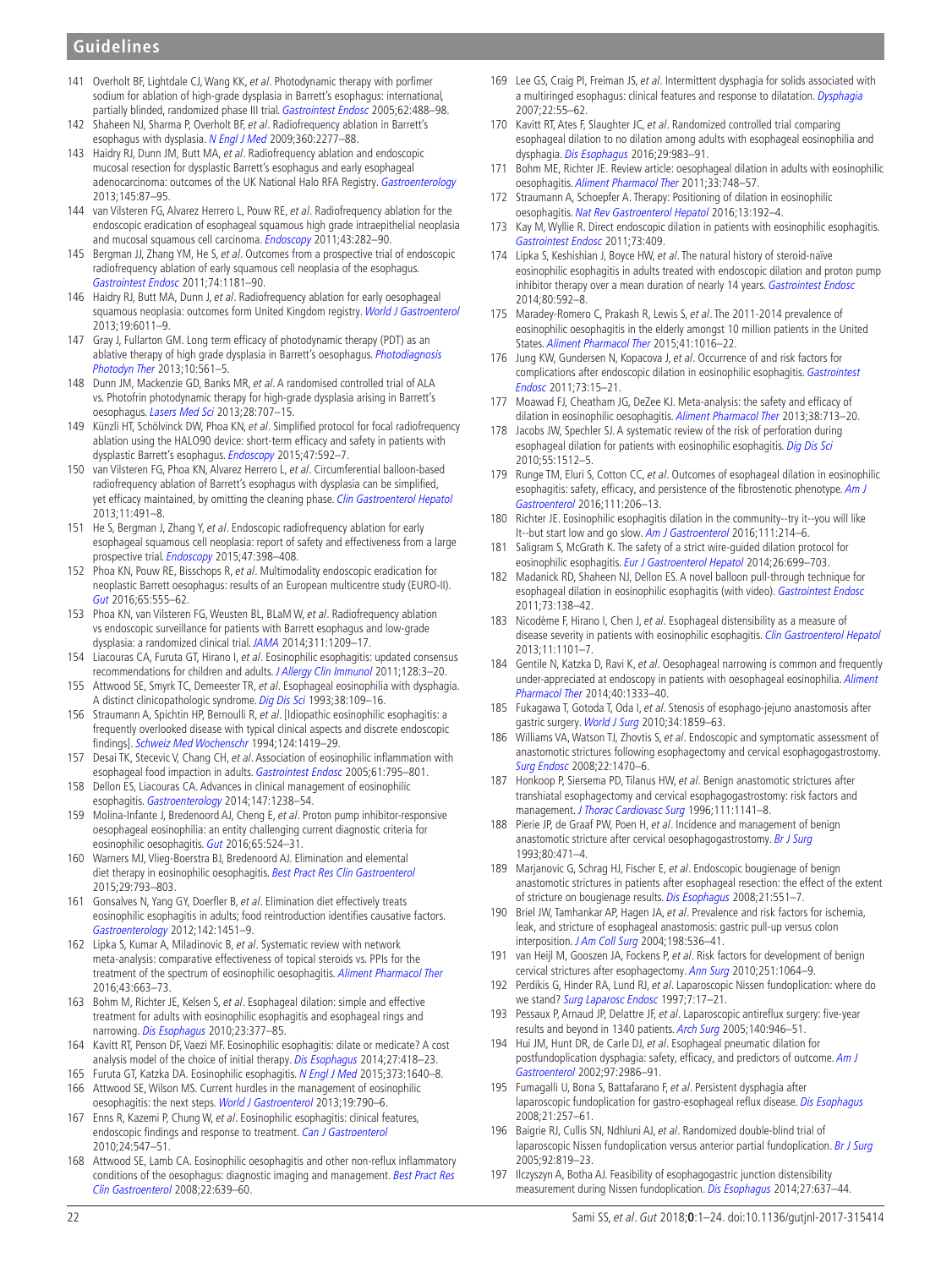- <span id="page-22-0"></span>198 Sheppard CE, Sadowski DC, de Gara CJ, et al. Rates of reflux before and after laparoscopic sleeve gastrectomy for severe obesity. [Obes Surg](http://dx.doi.org/10.1007/s11695-014-1480-y) 2015;25:763-8.
- <span id="page-22-2"></span>199 Sutcliffe RP, Forshaw MJ, Tandon R, et al. Anastomotic strictures and delayed gastric emptying after esophagectomy: incidence, risk factors and management. Dis [Esophagus](http://dx.doi.org/10.1111/j.1442-2050.2008.00865.x) 2008;21:712–7.
- <span id="page-22-1"></span>200 Lee J, Song HY, Ko HK, et al. Fluoroscopically guided balloon dilation or temporary stent placement for patients with gastric conduit strictures after esophagectomy with esophagogastrostomy. [AJR Am J Roentgenol](http://dx.doi.org/10.2214/AJR.12.9420) 2013;201:202-7.
- <span id="page-22-3"></span>201 Byrne JP, Smithers BM, Nathanson LK, et al. Symptomatic and functional outcome after laparoscopic reoperation for failed antireflux surgery. [Br J Surg](http://dx.doi.org/10.1002/bjs.4914) 2005;92:996–1001.
- <span id="page-22-4"></span>202 Hirdes MM, van Hooft JE, Koornstra JJ, et al. Endoscopic corticosteroid injections do not reduce dysphagia after endoscopic dilation therapy in patients with benign esophagogastric anastomotic strictures. [Clin Gastroenterol Hepatol](http://dx.doi.org/10.1016/j.cgh.2013.01.016) 2013;11:795–801.
- <span id="page-22-5"></span>203 Hordijk ML, van Hooft JE, Hansen BE, et al. A randomized comparison of electrocautery incision with Savary bougienage for relief of anastomotic gastroesophageal strictures. [Gastrointest Endosc](http://dx.doi.org/10.1016/j.gie.2009.02.023) 2009;70:849–55.
- 204 Simmons DT, Baron TH. Electroincision of refractory esophagogastric anastomotic strictures. [Dis Esophagus](http://dx.doi.org/10.1111/j.1442-2050.2006.00605.x) 2006;19:410-4.
- <span id="page-22-6"></span>205 Muto M, Ezoe Y, Yano T, et al. Usefulness of endoscopic radial incision and cutting method for refractory esophagogastric anastomotic stricture (with video). [Gastrointest Endosc](http://dx.doi.org/10.1016/j.gie.2012.01.012) 2012;75:965–72.
- 206 Lee TH, Lee SH, Park JY, et al. Primary incisional therapy with a modified method for patients with benign anastomotic esophageal stricture. [Gastrointest Endosc](http://dx.doi.org/10.1016/j.gie.2008.07.018) 2009;69:1029–33.
- 207 Brandimarte G, Tursi A. Endoscopic treatment of benign anastomotic esophageal stenosis with electrocautery. [Endoscopy](http://dx.doi.org/10.1055/s-2002-25293) 2002;34:399-401.
- 208 Park JY, Song HY, Kim JH, et al. Benign anastomotic strictures after esophagectomy: long-term effectiveness of balloon dilation and factors affecting recurrence in 155 patients. [AJR Am J Roentgenol](http://dx.doi.org/10.2214/AJR.11.7608) 2012;198:1208–13.
- <span id="page-22-7"></span>209 Chapuy CI, Annino DJ, Tishler RB, et al. Success of endoscopic pharyngoesophageal dilation after head and neck cancer treatment. [Laryngoscope](http://dx.doi.org/10.1002/lary.24268) 2013;123:3066-73.
- 210 Atsumi K, Shioyama Y, Arimura H, et al. Esophageal stenosis associated with tumor regression in radiotherapy for esophageal cancer: frequency and prediction. *Int J* [Radiat Oncol Biol Phys](http://dx.doi.org/10.1016/j.ijrobp.2011.01.047) 2012;82:1973–80.
- 211 Atsumi K, Shioyama Y, Nakamura K, et al. Predictive factors of esophageal stenosis associated with tumor regression in radiation therapy for locally advanced esophageal cancer. [J Radiat Res](http://dx.doi.org/10.1269/jrr.09073) 2010;51:9-14.
- <span id="page-22-8"></span>212 Maple JT, Petersen BT, Baron TH, et al. Endoscopic management of radiation-induced complete upper esophageal obstruction with an antegrade-retrograde rendezvous technique. [Gastrointest Endosc](http://dx.doi.org/10.1016/j.gie.2006.06.026) 2006;64:822–8.
- 213 Alevronta E, Ahlberg A, Mavroidis P, et al. Dose-response relations for stricture in the proximal oesophagus from head and neck radiotherapy. [Radiother Oncol](http://dx.doi.org/10.1016/j.radonc.2010.04.021) 2010;97:54–9.
- 214 Caudell JJ, Schaner PE, Desmond RA, et al. Dosimetric factors associated with long-term dysphagia after definitive radiotherapy for squamous cell carcinoma of the head and neck. [Int J Radiat Oncol Biol Phys](http://dx.doi.org/10.1016/j.ijrobp.2009.02.017) 2010;76:403–9.
- 215 Ahlberg A, al-Abany M, Alevronta E, et al. Esophageal stricture after radiotherapy in patients with head and neck cancer: experience of a single institution over 2 treatment periods. [Head Neck](http://dx.doi.org/10.1002/hed.21201) 2010;32:452-61.
- 216 Tuna Y, Koçak E, Dinçer D, et al. Factors affecting the success of endoscopic bougia dilatation of radiation-induced esophageal stricture. [Dig Dis Sci](http://dx.doi.org/10.1007/s10620-011-1875-8) 2012;57:424-8.
- <span id="page-22-9"></span>217 Caudell JJ, Schaner PE, Meredith RF, et al. Factors associated with long-term dysphagia after definitive radiotherapy for locally advanced head-and-neck cancer. [Int J Radiat Oncol Biol Phys](http://dx.doi.org/10.1016/j.ijrobp.2008.04.048) 2009;73:410–5.
- <span id="page-22-10"></span>218 Francis DO, Hall E, Dang JH, et al. Outcomes of serial dilation for high-grade radiation-related esophageal strictures in head and neck cancer patients. [Laryngoscope](http://dx.doi.org/10.1002/lary.24987) 2015;125:856–62.
- <span id="page-22-13"></span>219 Garcia A, Flores RM, Schattner M, et al. Endoscopic retrograde dilation of completely occlusive esophageal strictures. [Ann Thorac Surg](http://dx.doi.org/10.1016/j.athoracsur.2006.05.040) 2006;82:1240-3.
- 220 Boyce HW, Estores DS, Gaziano J, et al. Endoscopic lumen restoration for obstructive aphagia: outcomes of a 25-year experience. [Gastrointest Endosc](http://dx.doi.org/10.1016/j.gie.2012.02.037) 2012;76:25-31.
- 221 Dellon ES, Cullen NR, Madanick RD, et al. Outcomes of a combined antegrade and retrograde approach for dilatation of radiation-induced esophageal strictures (with video). [Gastrointest Endosc](http://dx.doi.org/10.1016/j.gie.2009.12.057) 2010;71:1122-9.
- 222 Langerman A, Stenson KM, Ferguson MK. Retrograde endoscopic-assisted esophageal dilation. [J Gastrointest Surg](http://dx.doi.org/10.1007/s11605-010-1205-z) 2010;14:1186-9.
- <span id="page-22-11"></span>223 Gonzalez JM, Vanbiervliet G, Gasmi M, et al. Efficacy of the endoscopic rendez-vous technique for the reconstruction of complete esophageal disruptions. [Endoscopy](http://dx.doi.org/10.1055/s-0034-1393129) 2016;48:179–83.
- <span id="page-22-14"></span>224 Steele NP, Tokayer A, Smith RV. Retrograde endoscopic balloon dilation of chemotherapy- and radiation-induced esophageal stenosis under direct visualization. [Am J Otolaryngol](http://dx.doi.org/10.1016/j.amjoto.2006.07.003) 2007;28:98–102.
- <span id="page-22-12"></span>225 Moyer MT, Stack BC, Mathew A. Successful recovery of esophageal patency in 2 patients with complete obstruction by using combined antegrade retrograde dilation procedure, needle knife, and EUS needle. [Gastrointest Endosc](http://dx.doi.org/10.1016/j.gie.2006.06.081) 2006;64:789–92.
- 226 Giever T, Gottlieb K, Merg A. Endoscopic repair of a complete post-radiation esophageal obstruction. [J Gastrointestin Liver Dis](http://www.ncbi.nlm.nih.gov/pubmed/18836631) 2008;17:335–8.
- 227 Schembre D, Dever JB, Glenn M, et al. Esophageal reconstitution by simultaneous antegrade/retrograde endoscopy: re-establishing patency of the completely obstructed esophagus. [Endoscopy](http://dx.doi.org/10.1055/s-0030-1256075) 2011;43:434–7.
- 228 Küper MA, Stüker D, Königsrainer A, et al. Esophageal recanalization by combined antegrade/retrograde esophagoscopy for radiotherapy-induced complete esophageal occlusion. **[Endoscopy](http://dx.doi.org/10.1055/s-0034-1365786)** 2014;46:E510-1.
- 229 Gornals JB, Nogueira J, Castellyi JM, et al. Combined antegrade and retrograde esophageal endoscopic dilation for radiation-induced complete esophageal stenosis. [Dig Endosc](http://dx.doi.org/10.1111/j.1443-1661.2012.01342.x) 2012;24:483.
- <span id="page-22-15"></span>230 Contini S, Scarpignato C. Caustic injury of the upper gastrointestinal tract: a comprehensive review. [World J Gastroenterol](http://dx.doi.org/10.3748/wjg.v19.i25.3918) 2013;19:3918–30.
- 231 Mutaf O, Genç A, Herek O, et al. Gastroesophageal reflux: a determinant in the outcome of caustic esophageal burns. [J Pediatr Surg](http://dx.doi.org/10.1016/S0022-3468(96)90163-3) 1996;31:1494-5.
- <span id="page-22-16"></span>232 Zargar SA, Kochhar R, Mehta S, et al. The role of fiberoptic endoscopy in the management of corrosive ingestion and modified endoscopic classification of burns. [Gastrointest Endosc](http://dx.doi.org/10.1016/S0016-5107(91)70678-0) 1991;37:165–9.
- <span id="page-22-17"></span>233 Ryu HH, Jeung KW, Lee BK, et al. Caustic injury: can CT grading system enable prediction of esophageal stricture? [Clin Toxicol](http://dx.doi.org/10.3109/15563650903585929) 2010;48:137-42.
- 234 Isbister GK, Page CB. Early endoscopy or CT in caustic injuries: a re-evaluation of clinical practice. [Clin Toxicol](http://dx.doi.org/10.3109/15563650.2011.604035) 2011;49:641-2.
- <span id="page-22-18"></span>235 Poley JW, Steyerberg EW, Kuipers EJ, et al. Ingestion of acid and alkaline agents: outcome and prognostic value of early upper endoscopy. [Gastrointest Endosc](http://dx.doi.org/10.1016/S0016-5107(04)01722-5) 2004;60:372–7.
- 236 Cabral C, Chirica M, de Chaisemartin C, et al. Caustic injuries of the upper digestive tract: a population observational study. [Surg Endosc](http://dx.doi.org/10.1007/s00464-011-1857-0) 2012;26:214-21
- 237 Andreoni B, Farina ML, Biffi R, et al. Esophageal perforation and caustic injury: emergency management of caustic ingestion. [Dis Esophagus](http://dx.doi.org/10.1093/dote/10.2.95) 1997;10:95-100.
- Cheng HT, Cheng CL, Lin CH, et al. Caustic ingestion in adults: the role of endoscopic classification in predicting outcome. [BMC Gastroenterol](http://dx.doi.org/10.1186/1471-230X-8-31) 2008;8:31.
- <span id="page-22-19"></span>239 Fulton JA, Hoffman RS. Steroids in second degree caustic burns of the esophagus: a systematic pooled analysis of fifty years of human data: 1956-2006. [Clin Toxicol](http://dx.doi.org/10.1080/15563650701285420) 2007;45:402–8.
- 240 Pelclová D, Navrátil T. Do corticosteroids prevent oesophageal stricture after corrosive ingestion? [Toxicol Rev](http://dx.doi.org/10.2165/00139709-200524020-00006) 2005;24:125-9.
- <span id="page-22-20"></span>241 Wang RW, Zhou JH, Jiang YG, et al. Prevention of stricture with intraluminal stenting through laparotomy after corrosive esophageal burns. [Eur J Cardiothorac Surg](http://dx.doi.org/10.1016/j.ejcts.2006.03.068) 2006;30:207–11.
- <span id="page-22-21"></span>242 Lahoti D, Broor SL, Basu PP, et al. Corrosive esophageal strictures: predictors of response to endoscopic dilation. [Gastrointest Endosc](http://dx.doi.org/10.1016/S0016-5107(95)70337-3) 1995;41:196-200.
- 243 Broor SL, Raju GS, Bose PP, et al. Long term results of endoscopic dilatation for corrosive oesophageal strictures. [Gut](http://dx.doi.org/10.1136/gut.34.11.1498) 1993;34:1498–501.
- 244 Chiu YC, Liang CM, Tam W, et al. The effects of endoscopic-guided balloon dilations in esophageal and gastric strictures caused by corrosive injuries. [BMC Gastroenterol](http://dx.doi.org/10.1186/1471-230X-13-99) 2013;13:99.
- <span id="page-22-23"></span>245 Ilkin Naharci M, Tuzun A, Erdil A, et al. Effectiveness of bougie dilation for the management of corrosive esophageal strictures. [Acta Gastroenterol Belg](http://www.ncbi.nlm.nih.gov/pubmed/17343078) 2006;69:372–6.
- <span id="page-22-22"></span>246 Singhal S, Kar P. Management of acid- and alkali-induced esophageal strictures in 79 adults by endoscopic dilation: 8-years' experience in New Delhi. [Dysphagia](http://dx.doi.org/10.1007/s00455-006-9064-1) 2007;22:130–4.
- 247 Jain RK, Gouda NB, Sharma VK, et al. Esophageal complications following aluminium phosphide ingestion: an emerging issue among survivors of poisoning. [Dysphagia](http://dx.doi.org/10.1007/s00455-009-9251-y) 2010;25:271–6.
- 248 Karakan T, Utku OG, Dorukoz O, et al. Biodegradable stents for caustic esophageal strictures: a new therapeutic approach. [Dis Esophagus](http://dx.doi.org/10.1111/j.1442-2050.2012.01418.x) 2013;26:319–22.
- 249 Kim JH, Song HY, Kim HC, et al. Corrosive esophageal strictures: long-term effectiveness of balloon dilation in 117 patients. [J Vasc Interv Radiol](http://dx.doi.org/10.1016/j.jvir.2008.01.015) 2008;19:736–41.
- 250 Nagaich N, Nijhawan S, Katiyar P, et al. Mitomycin-C: 'a ray of hope' in refractory corrosive esophageal strictures. [Dis Esophagus](http://dx.doi.org/10.1111/dote.12092) 2014;27:203–5.
- 251 Ancona E, Guido E, Cutrone C, et al. A new endoscopic technique for suspension of esophageal prosthesis for refractory caustic esophageal strictures. [Dis Esophagus](http://dx.doi.org/10.1111/j.1442-2050.2007.00778.x) 2008;21:262–5.
- 252 Berger M, Ure B, Lacher M. Mitomycin C in the therapy of recurrent esophageal strictures: hype or hope? [Eur J Pediatr Surg](http://dx.doi.org/10.1055/s-0032-1311695) 2012;22:109-16.
- <span id="page-22-24"></span>253 Kochman ML, McClave SA, Boyce HW. The refractory and the recurrent esophageal stricture: a definition. [Gastrointest Endosc](http://dx.doi.org/10.1016/j.gie.2005.04.050) 2005;62:474-5.
- <span id="page-22-25"></span>254 Altintas E, Kacar S, Tunc B, et al. Intralesional steroid injection in benign esophageal strictures resistant to bougie dilation. [J Gastroenterol Hepatol](http://dx.doi.org/10.1111/j.1440-1746.2004.03491.x) 2004;19:1388-91.
- 255 Ramage JI, Rumalla A, Baron TH, et al. A prospective, randomized, double-blind, placebo-controlled trial of endoscopic steroid injection therapy for recalcitrant esophageal peptic strictures. [Am J Gastroenterol](http://dx.doi.org/10.1111/j.1572-0241.2005.00331.x) 2005;100:2419-25.
- <span id="page-22-26"></span>256 Camargo MA, Lopes LR, Grangeia TA, et al. [Use of corticosteroids after esophageal dilations on patients with corrosive stenosis: prospective, randomized and doubleblind study]. *[Rev Assoc Med Bras](http://www.ncbi.nlm.nih.gov/pubmed/14666354)* 2003;49:286–92.